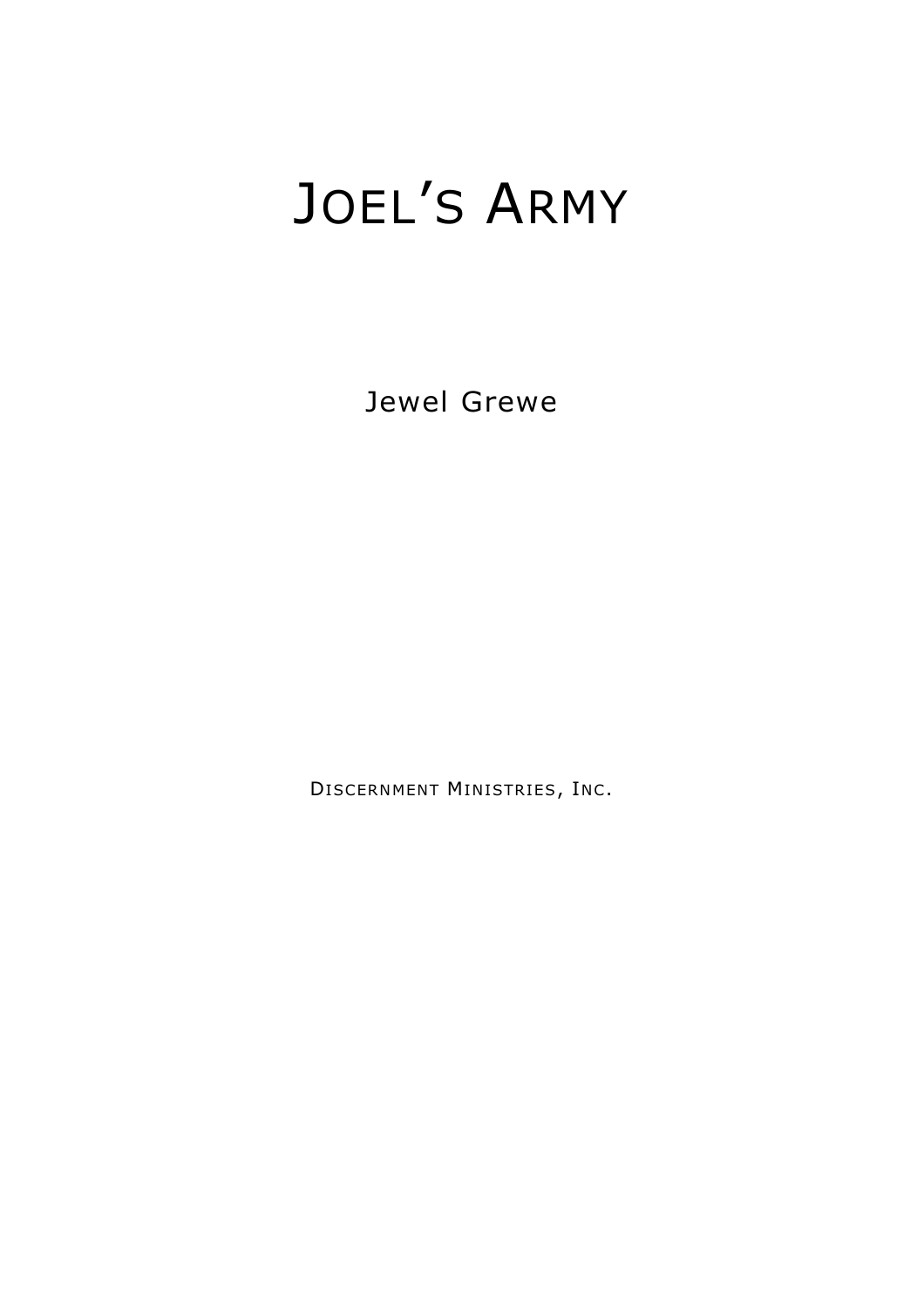© Copyright 1991 by Discernment Ministries, Inc.

Second edition, 2006.

No part of this booklet may be reproduced in any form without permission in writing from the Discernment Ministries, Inc., except in the case of brief quotations embodied in critical reviews or articles.

All Scripture quotations are taken from the King James Version of the Bible.

Published 2006 Printed in the United States of America

Individual copies available for \$3.50

Distributed solely by: Discernment Ministries, Inc. PO Box 2535 West Lafayette, IN 47996

http://www.discernment-ministries.org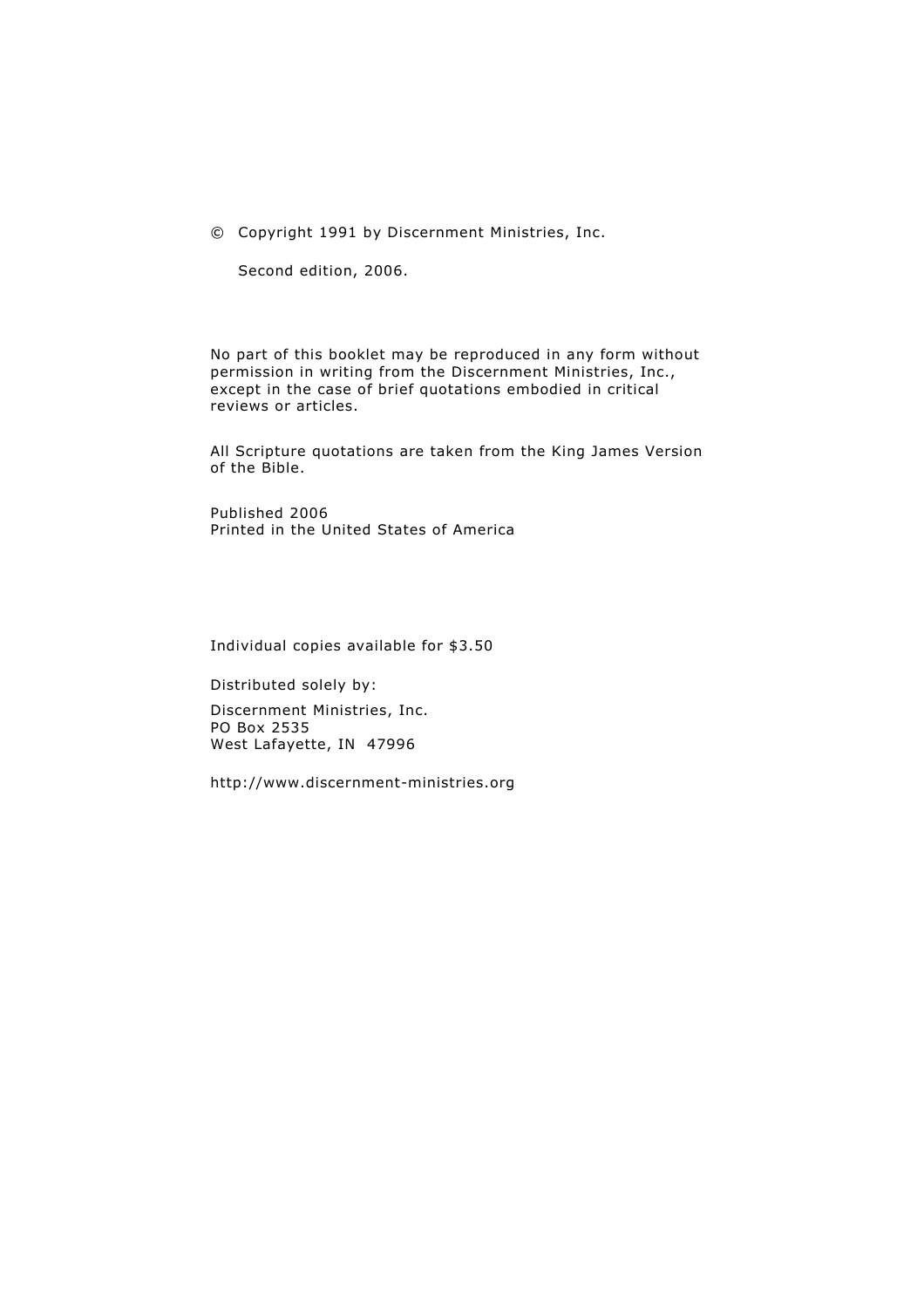#### **PREFACE**

This book is a snapshot in time. Originally published in 1991, it was a helpful sketch of the Latter Rain doctrines coming forth from the "Kansas City Prophets" and entering the Charismatic and Pentecostal churches. This movement had existed on the fringes of the Pentecostal community, and there was little reason to worry that these aberrant teachings would affect the mainstream evangelicalism.

In retrospect, this book is so much more important than anyone ever realized. We now know that what was then called the "New Wave Theology" movement has now tremendously grown to become the New Apostolic Reformation.

This book is a still photo, capturing a pivotal moment in history. The new doctrines of the New Apostolic Reformation were still "emerging" fifteen years ago. As such, these new doctrines were much more blatant. None of the church growth movement experts had come in to "tweak" them so that they would be marketable to the greater evangelical community. Nobody had come in to scale them down yet, in order to gradually introduce them as "progressive revelation." In this book, you read the actual doctrines in their most pure, unadulterated form. And it is quite chilling!

The New Order of the Latter Rain, a cult that began in the late 1940s, taught a number of heresies, including 1) an overemphasis on "imparting" spiritual gifts and 2) the erroneous teaching that the Church must be built on a foundation of present-day apostles and prophets. Leaders at that time included William Branham, George Warnock, Ern Baxter, and George Hawtin. This cult eventually developed connections with the Shepherding and Charismatic Renewal movements, and the "Kansas City Prophets."

This self-proclaimed group of modern-day "prophets," at the Kansas City Fellowship perpetuated the doctrines of Latter Rain through the teachings of Mike Bickle, Paul Cain and others. It is here that this booklet picks up the story, for many of the quoted excerpts come from leaders at the Kansas City Fellowship prophecy conferences.

Just at this moment in history, a confluence was beginning which was to have massive repercussions throughout the rest of evangelicalism: John Wimber of the Vineyard Movement connected with the Kansas City Prophets. John Wimber had previously been picked up as an "experiment" by C. Peter Wagner at Fuller Theological Seminary for "signs and wonders" classes. For several decades Fuller had been

#### iii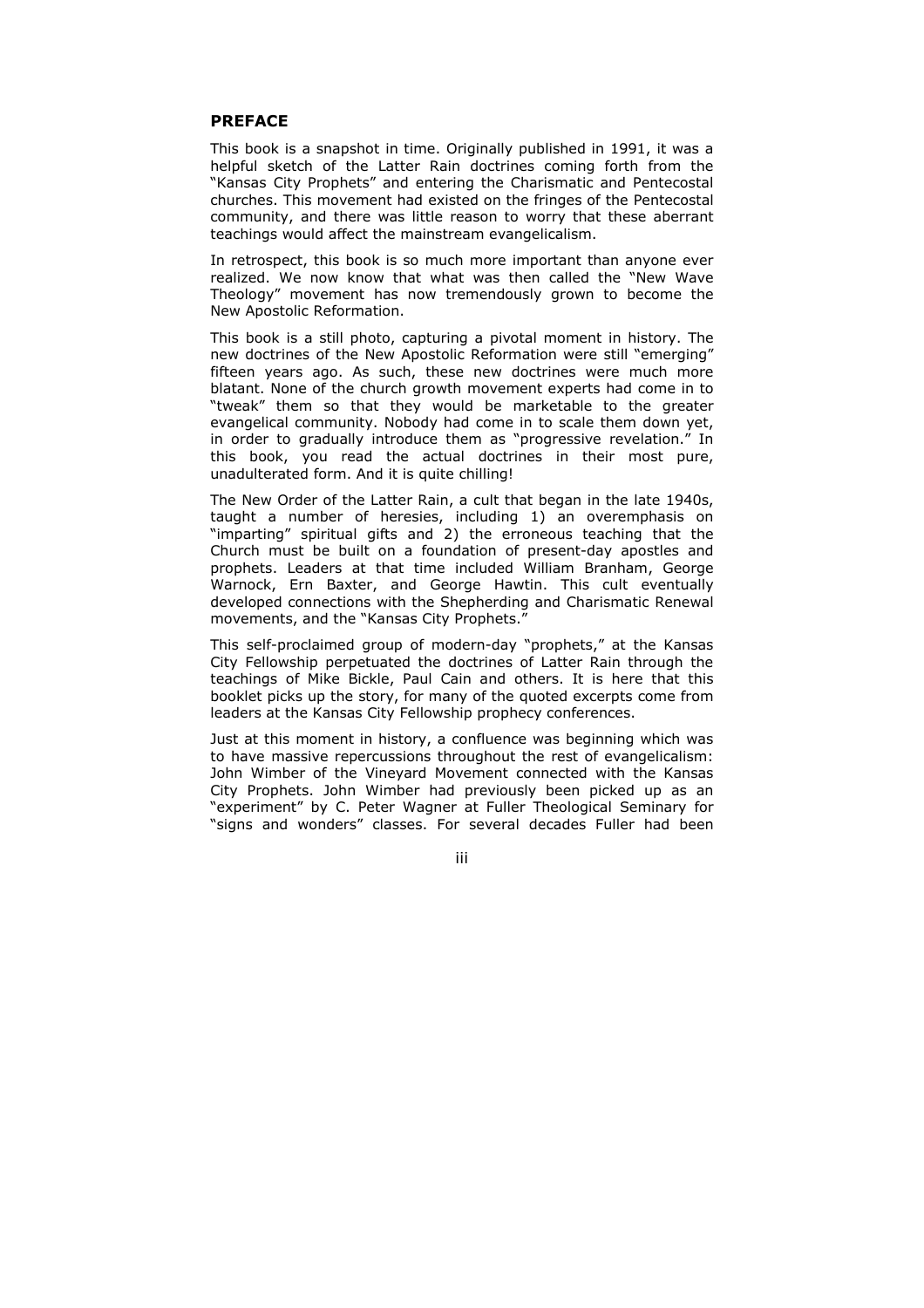laying considerable groundwork for the formation of new doctrines – ecclesiology, eschatology, missiology, soteriology, etc. Wimber's connection to KCF proved to be the catalyst for the beginnings of what C. Peter Wagner was to later call the "New Apostolic Reformation." The esoteric doctrines of the Latter Rain movement became an integral part of his post-modern evangelical canon. And because of Wagner's influence, KCF leaders who would have been obscure in 1991, such as Mike Bickle, are now widely known throughout evangelicalism.

What you are about to read exposes some of the most pure forms of the New Apostolic Reformation doctrines – unadulterated – that can be found. They are wholly heretical and deeply disturbing. As this book goes to press as a second edition, these teachings are rapidly gaining impact and influence in the wider Christian world. What would have shocked fifteen years ago is now easily accepted.

May the Lord use this book to lead many back to His Word.

Sarah Leslie

*"And the servant of the Lord must not strive; but be gentle unto all men, apt to teach, patient, In meekness instructing those that oppose themselves; if God peradventure will give them repentance to the acknowledging of the truth; And that they may recover themselves out of the snare of the devil, who are taken captive by him at his will."* (2 Timothy 3:24-26)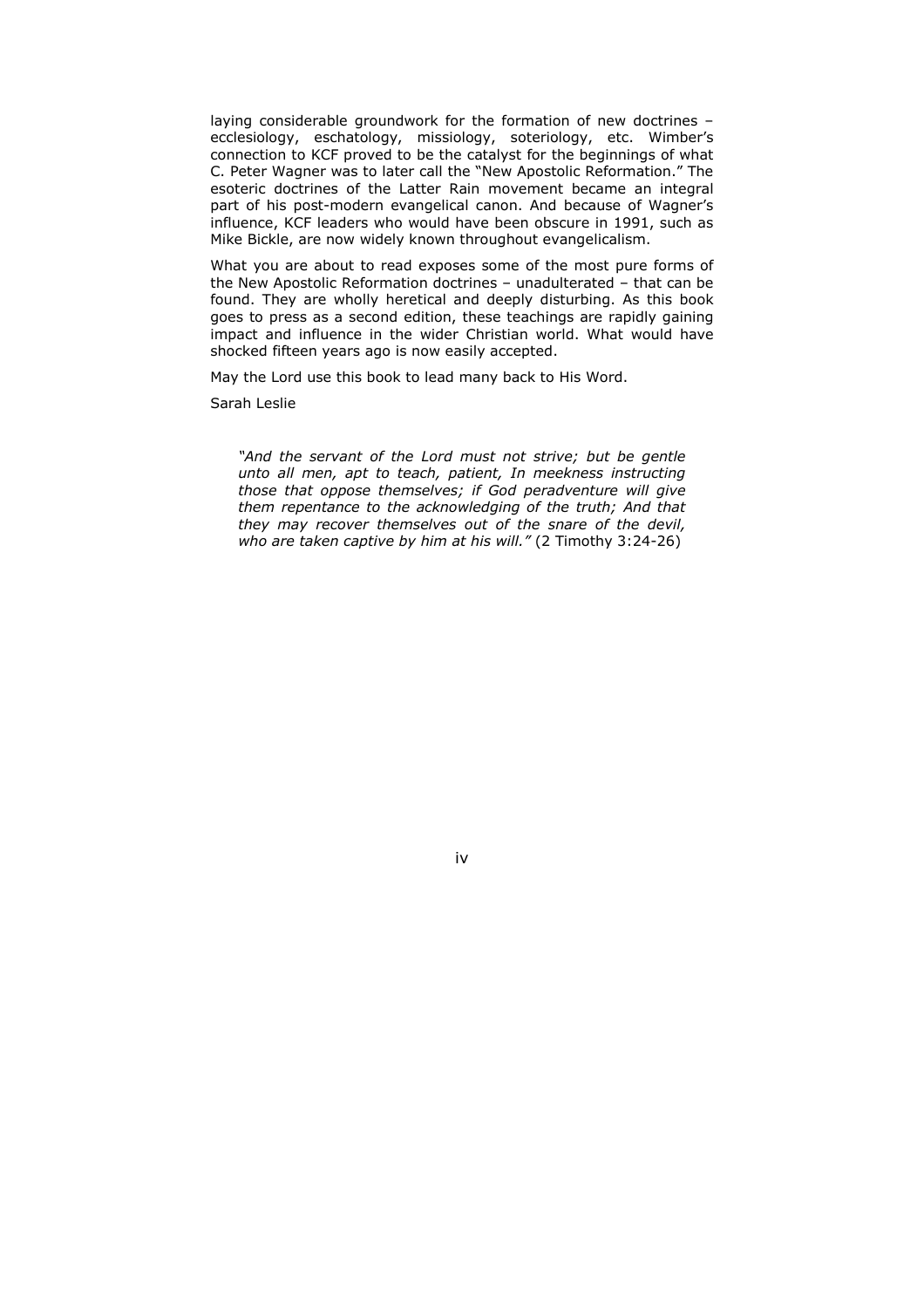#### **Introduction**

There are many new revelations and new winds of doctrine sweeping the Church today. Sensationalism seems to be the guiding light leading souls into extremes that are very far from the Truth that is laid out clearly in the Word of God.

"Joel's Army" is one term among many that are all being used to describe the same teaching. We hear much about the "New Breed," "New Wave," etc. All of the terms cited below represent basically the same teaching.

Where does it come from? Where is it going? This booklet attempts to lay out a clear basis of understanding so that you can further your study.

If you are not willing to have your pet teaching questioned, is it because it will not stand in the Light of God's Word? Beware! The purpose of this writing is to warn the Church – be prepared at all times to give a reason for the hope that is within you! Be willing to stand straight and tall and say, "But, it is written." In other words, back up your stand with Scripture. God has given us His Word for the final authority. His Word is relevant for today.

> Joel's Army New Breed **Overcomers** First-Fruits Elijah Company The Bride Manifested Sons of God Phineas Priesthood New Wineskin New Wave Latter Rain

> > v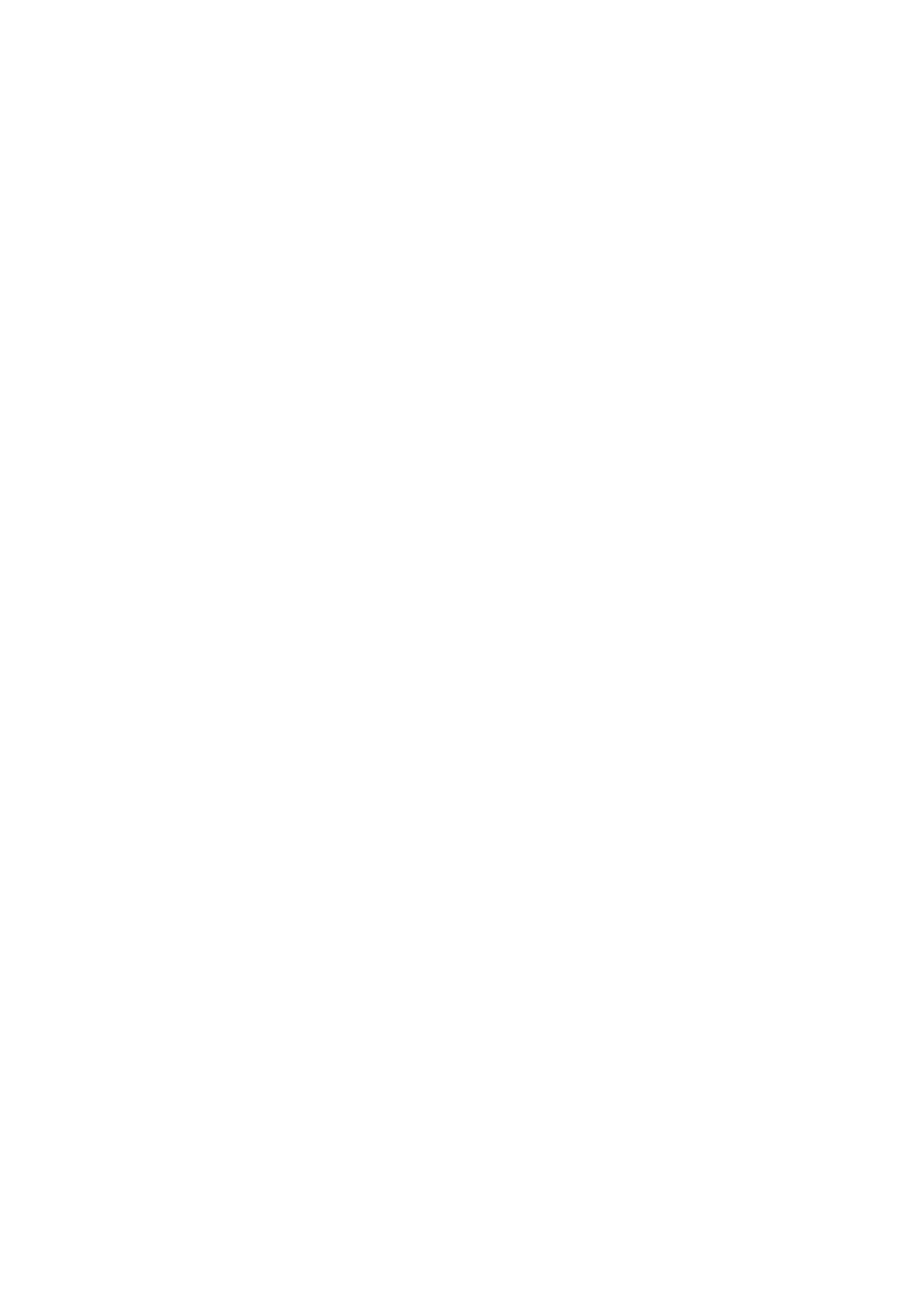BLOW THE TRUMPET! Hear the noise of the chariots! The chariots are leaping across the mountains! The army of the Lord is approaching! *The earth will quake before them; the heavens shall tremble…. A great people and a strange; there hath not been ever the like.*

Utterly awesome, this army is mentioned in Joel. This is the verse used by teachers and "prophets" to declare that God is raising up an **army** in these days. The **Endtime army**. Do you want to be a part of it? Just think – you will supposedly be able to climb the wall like men of war. Even when you fall on the sword you will not be wounded. Crowds clap and cheer as they visualize the wondrous feats they will be able to perform in the Name of the Lord! No one wants to miss God and not be a part of what He is doing! It all has such a "spiritual" ring to it. Tears well in the eyes of hungry seekers as they wait for a new experience. Perhaps, they imagine, even tonight the heavens will open and that Endtime "anointing" will be poured out. There is always an expectancy that perhaps this is the time "it" will happen.

The imminence of such a supernatural manifestation was shared with Charismatic Christians overseas. Latter Rain "prophets" from the Vineyard Ministries International visited England as part of their world outreach. Their "prophetic" message was that **God is raising an army in these last days to execute judgment and dominion throughout the Earth**. They declared that the time is at hand for God to pour out His Spirit (the Latter Rain) on the Church in an unprecedented scale, in fulfillment of Joel 2:28, marking the beginning of the great "new thing" God is doing on the earth.

Vineyard Ministries have held conferences overseas and throughout the U.S.A. Churches and denominations have been proselytized and preyed on with a "gospel" that leaders claim is ordained to bring forth: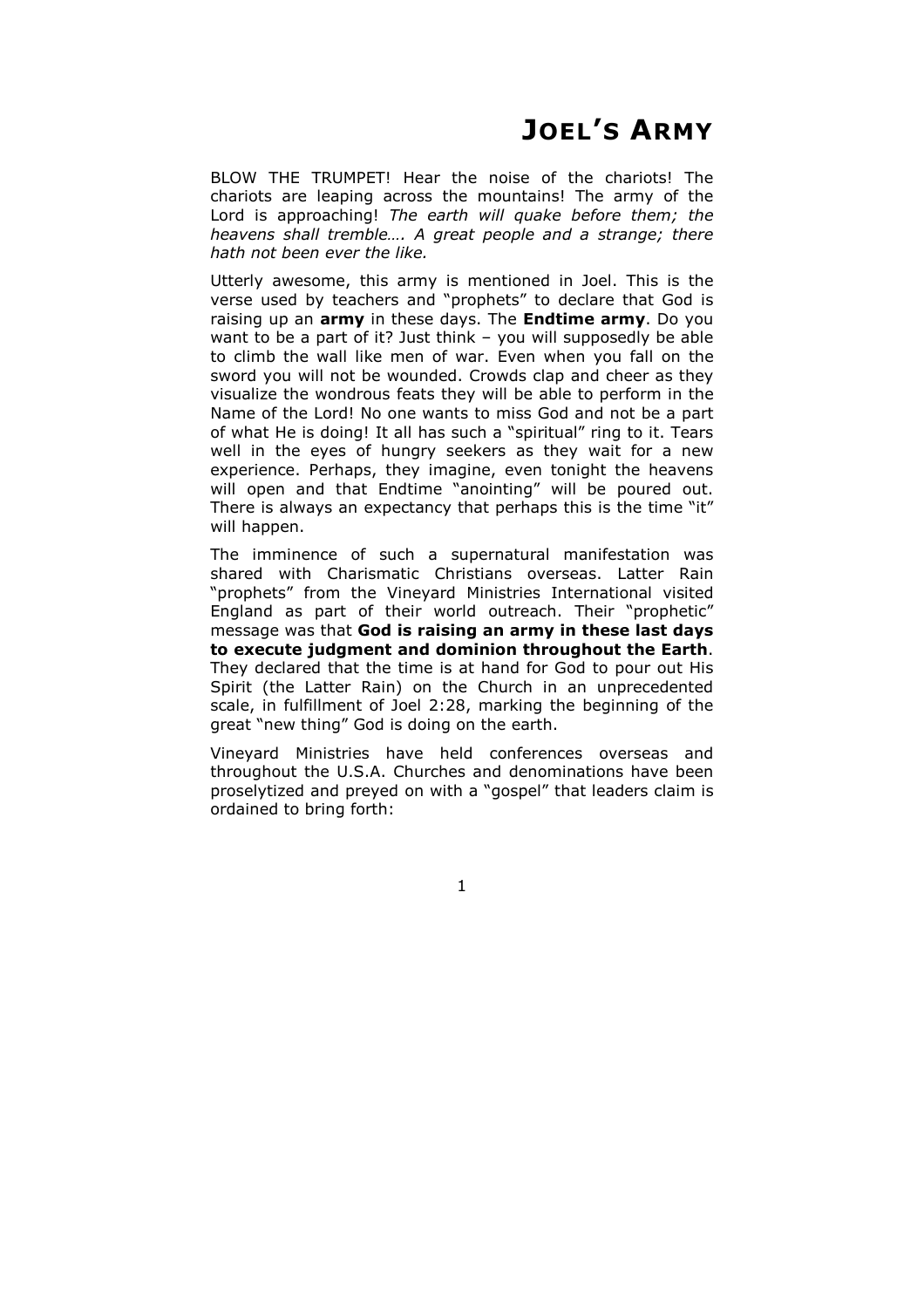- 1. the greatest revival the church has ever known;
- 2. the greatest baptism of the Spirit the Church has ever experienced;
- 3. the greatest Army (Joel's Army) distinguished by invincibility, immortality and divinity;
- 4. the greatest purging (inquisition) in the history of the Church;
- 5. the greatest ministry the Prize of all Ages; and
- 6. the greatest miracles, supernatural signs and wonders, far exceeding that of the Apostles and Prophets of old.

This false gospel shows no regard for:

- 1. Israel as an everlasting chosen nation of God and their national repentance and restoration, both physically and spiritually, in one day at the Second Advent of Jesus Christ (their Messiah). (Gen. 17:7,13,19; Is. 66:7-8; Jer. 31:35-37; Zech. 12-14; Rom. 11:1-2,25-27);
- 2. The great outpouring of the Spirit on Israel (the Jewish nation) and on all flesh, Jesus Christ returns from heaven with His saints (the Church) at the end of the tribulation period. (Zech. 12:10-13; Joel 2:28; Acts 2:16-21);
- 3. The Rapture the catching away of both the dead and the living saints to meet the Lord in the air (I Th. 4:23-18; 2 Th. 2:1; John 14:11-3; Cor. 15:51- 56);
- 4. The Judgment Seat of Christ (II Cor. 5:10; Rom. 14:10-12);
- 5. The Seven-year tribulation (Dan. 9:24-27; Matt. 24:21-22; Jer. 30:4-7; Dan. 12:1; Rev. 6-19); and
- 6. The descent of Christ from heaven with His saints (His TRUE army) at the Battle of Armageddon. (Zech 14:5; Jude 14; Rev. 29:14)

 $\overline{2}$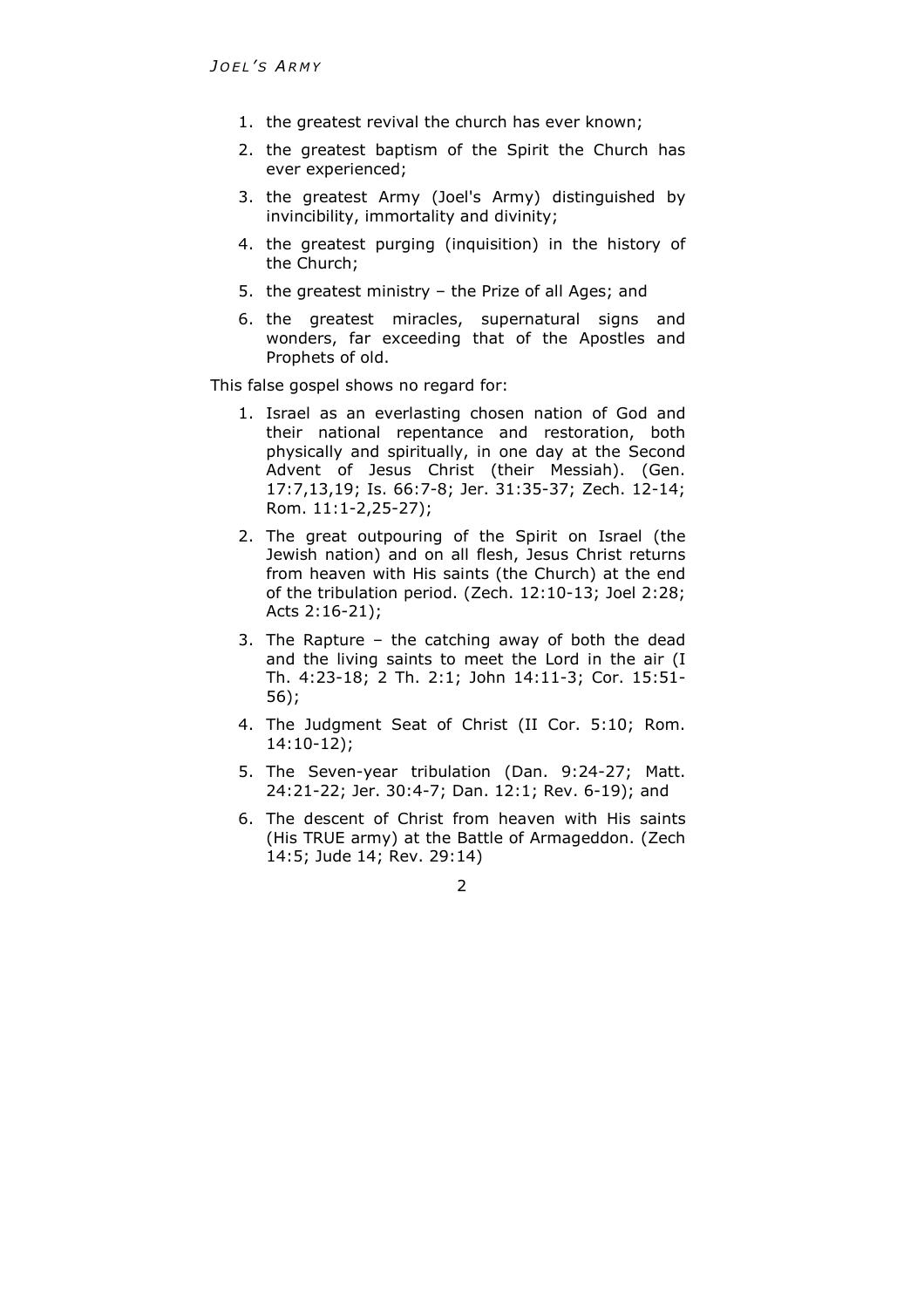According to this false gospel, the great out-pouring of the Spirit mentioned in Joel 2:28-29 is to have its complete fulfillment in these days (this generation) when God will pour out His Spirit in full measure on an unprecedented scale – even exceeding that of the Disciples and Apostles on the Day of Pentecost. In fact, they believe that this baptism will empower a "New Breed" of people ("Joel's Army") with supernatural qualities. Their entire Last Days scenario contradicts orthodox dispensational views. Even more serious, this view undermines the Gospel of the Deity of Christ. Anything that even remotely undermines the Deity of Christ, or ascribes deity to man (or an **army** of men) is an antichrist doctrine.

References in the book of Joel pertaining to Israel and the "Day of the Lord" are spiritualized to apply to the Church. Literal Israel becomes "the Church" and the "Day of the Lord" is seen as the manifestation or "incarnation of God" in this Joel's Army. This is antithetical to the dispensational view which holds that the "Day of the Lord" refers to the literal Second Coming of Christ with His saints. The proponents of the "Joel's Army" heresy are notorious for reading between the lines and spiritualizing Scripture. They are even spiritualizing global events to parallel their outlandish prophetic views. It seems to give them a deep feeling of being spiritually perceptive. In researching their materials, we see this time and again. By all accounts this belief system is "Gnosticism" to the core.

In the New Wave (New Apostolic Reformation) theology, we find that whatever God says or promises Israel is dogmatically applied to the Church; and in some cases this done to such extremes that the Church is deified. The danger is that spiritualizing God's Word in this way can result in idolatry and fanaticism. Because they rely upon the old Gnostic  $2^{nd}$ -century allegorical method of interpreting the Scriptures, the modern "prophets" have come to believe that the Church is the exclusive beneficiary of **all** God has promised to Israel. The Latter Rain false prophets and teachers are so bent on spiritualizing Scripture that even the "sun turning dark," the "moon turning to blood" and the "earthquakes" in Joel are spiritualized to apply to the Church. It is absurd, if not outright blasphemous, the way these leaders spiritualize God's Word.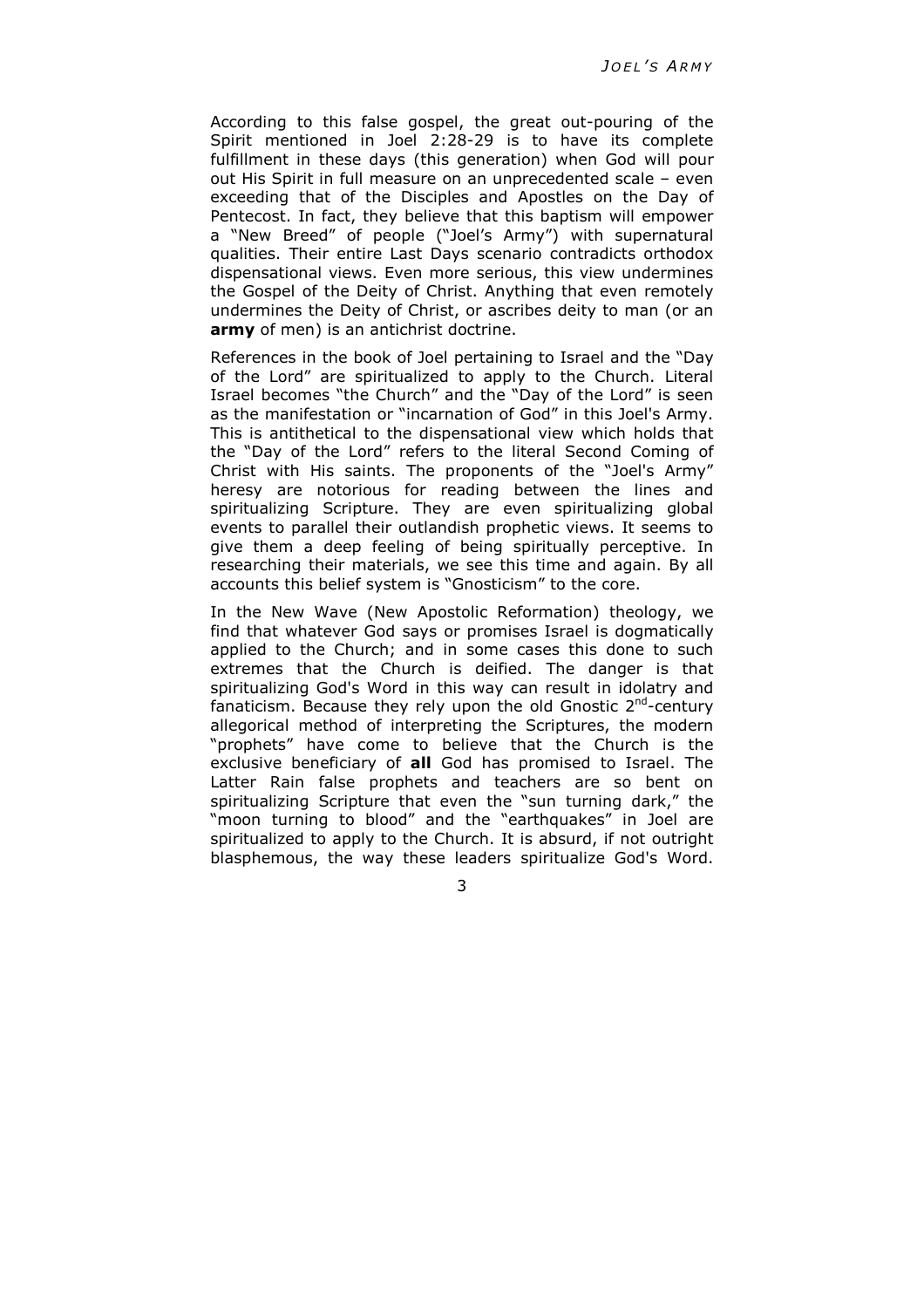This Gnostic approach to the Bible diffuses into the Church to the point where some groups have lost the literal meaning of Scripture completely.

#### **SYMBOLISM FREELY USED**

The following quote from a message on Joel's Army was delivered at a Vineyard conference in Anaheim, California, a number of years ago. It clearly illustrates how absurd spiritualizing the literal meaning of the text can become:

…And here's what I think that the sun and the moon mean on a symbolic level. I think this is a horrible thing He's talking about in verse 31 when He says The sun will be turned to darkness and the moon to blood… because in the Old Testament, the sun frequently stands for the Lord or for the Son, S-O-N. See, it's a perfect symbol for Him, because it brings light to the whole world and it has light of its own that radiates out from its being… It's a more powerful source of light than anything in the world. The sun frequently stands for the Lord Himself and what I think He's saying here is that the Lord Himself will cover Himself with darkness during this time. Psalm 18:11 says that, it says that the Lord can and at times will hide Himself with darkness. And so I think that what the Lord is saying is that there's coming a time during the last day ministry when the Son of God will hide Himself from the earth and especially from the rebellious. So there'll be a time when the rebellious will call out and they'll want to come to the Lord, but they won't see Him. They won't be able to come to Him. (Jack Deere, "Joel's Army," Vineyard Ministry International, audio cassette, 1990)

**Question:** Is there ever a time that the Lord quits knocking at the door? What happened to the verse, "Whosever cometh to me, I will in no wise cast out"? The above quotation from Deere is implying there will be a time when salvation will not be offered. Then why have a Last Days ministry? What is the purpose of this ministry? To what then are they called? Answers to these questions will become clear to you as you read on. Deere continues:

The second thing He says is that the moon will be turned to blood. Now, the moon, I believe, is a symbol of occult power, the powers of evil. The moon is first of all the light of the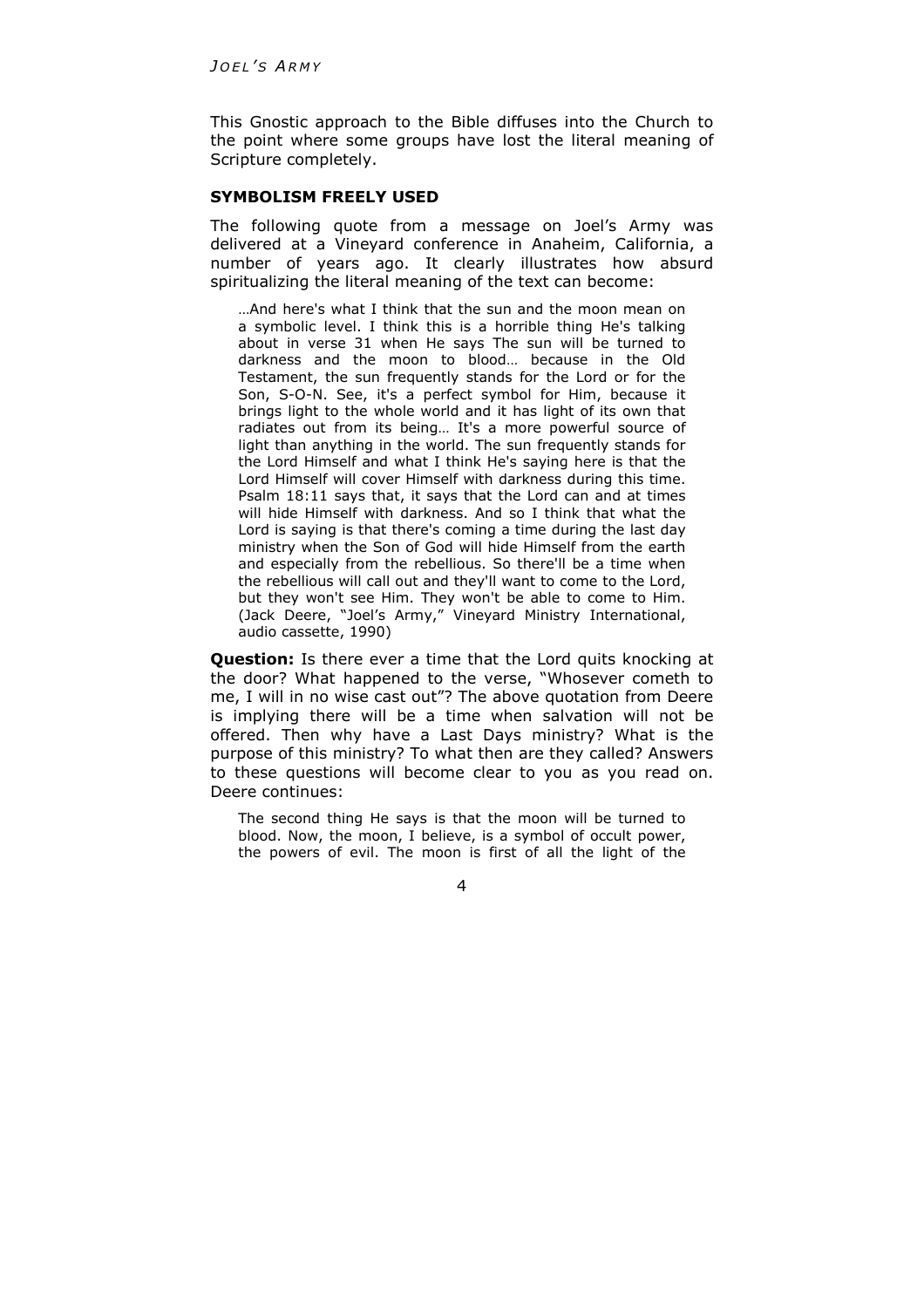night… and there is revelation in the darkness. There is light in the powers of darkness. The powers of darkness, occult powers, do have revelation or do have light, but only it's a light that is characterized by darkness and used for evil, and it's ultimately deceptive. The moon is only a reflector. It has no light in and of itself. Satan has no light in him at all. The moon makes a perfect symbol of occult powers. And the moon is also beautiful. And there is a beautiful side of the darkness and the evil and that's why it's so alluring. So, He speaks of the Lord as the sun and He says, "There's coming a time when I will not be easily found, when I will cloak myself with darkness," but there's also coming a time when the occult powers, the moon—when they'll be turned to blood. Now this could mean two things. It could mean when it says the moon is turned to blood, it could mean the occult powers are put to death, because blood is the sign of two things in the Bible: death or it's a sign of grace and life. And I think He means here the moon is going to be turned into a sign of grace or life. It's the ultimate deception, so that people on the earth will turn to the occult power and they'll look upon it as a source of grace and life just like the blood of Jesus. It will be a counterfeit. (Jack Deere, ibid.)

The application is most confusing, to say the least. Does the moon really mean life or death? And is God turning His back on us so all is lost? These are seriously confusing and irresponsible statements. Has this "Joel's Army" now become our salvation?

We are told that we should just accept these radical differences in theology, but not use these differences as an excuse for breaking fellowship. However, strangely enough, it is not *us* who have broken fellowship. Rather, the testimony I receive over and over is that when someone questions the "new teaching" they are called divisive and asked to leave the church – sometimes even thrown out physically.

## **ENDTIME WITNESSES?**

To add insult to injury, the Church is being told that some of these literal signs *do* occur in the Last Days (such as: the sun turning dark, the moon turning to blood and earthquakes), but that they do not come as a result of a sovereign act of God's wrath towards wicked men at the end of the Great Tribulation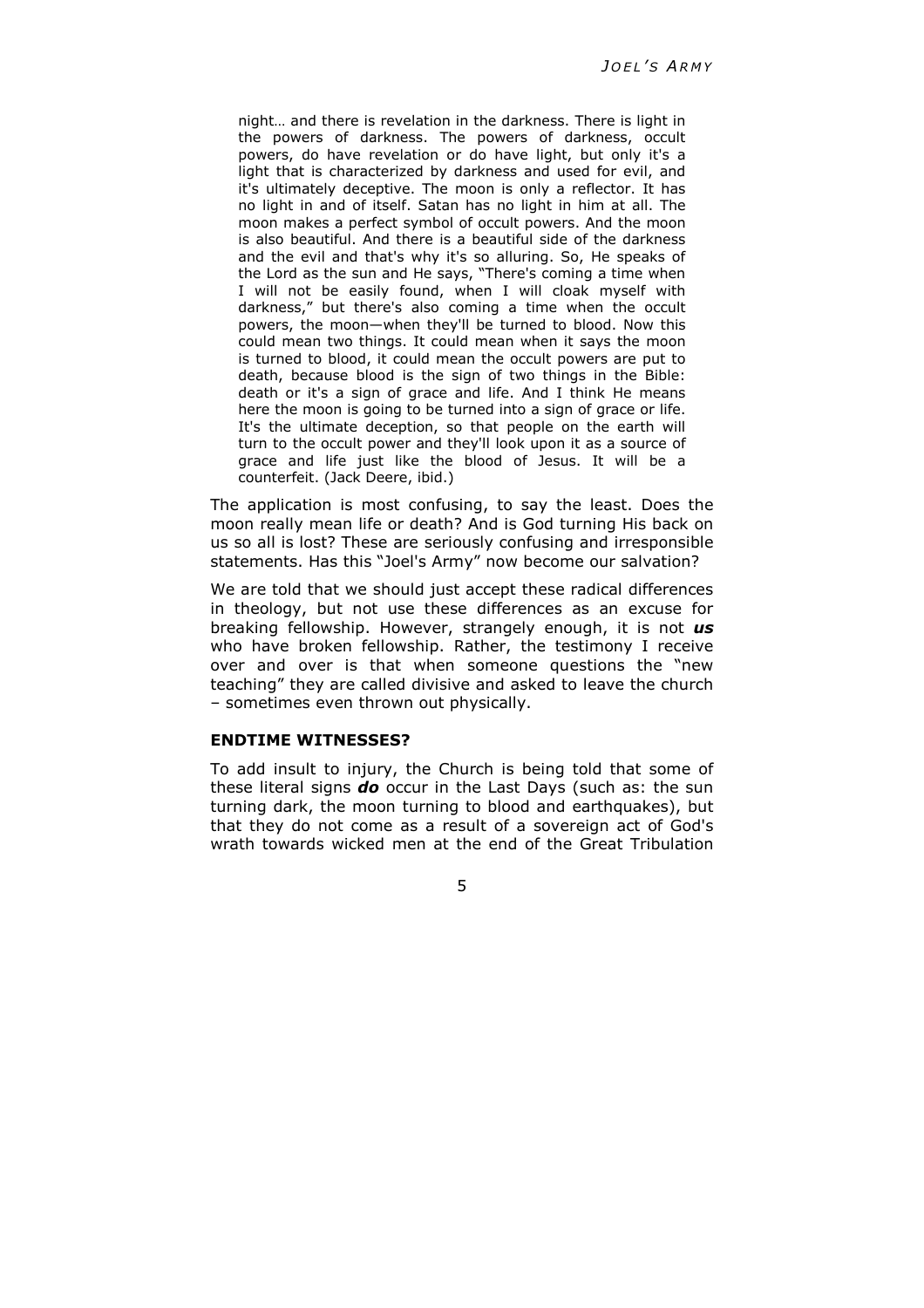known as the cataclysmic phase of the DAY OF THE LORD (The Second Advent of Christ). On the contrary, we are led to believe that these cataclysmic events are caused by the **Last Day "Prophets,"** two of whom are thought to be "Endtime Witnesses" – namely "Prophet" Paul Cain and "Prophet" Bob Jones. We are told that these false prophets will manifest these supernatural signs and much more by their "incarnate" powers. Their powers will supposedly be so great that they will call forth Joel's Army by their prophetic word.

Jack Deere brings out this teaching aptly in his "Joel's Army" message:

You see, everybody, every scholar I know, every commentator I know, knows that these passages in Ezekiel 37; 38, and 39 are all talking about the **Last Day** ministry. They all know it's the **Last Day** move of the Holy Spirit – and how is it going to be? What's going to happen to this lifeless church? How is it going to start? Well God could just speak a word from heaven. He could just cause a revival to start among us. He could just put the conviction of sin in our heart supernaturally by His Spirit. But that's not how He's going to do it. He's going to raise up the prophetic. What brings the bones to life here? It is the prophetic word inspired by God. "Prophesy son of man;" and then it happens. At each stage of the way prophecy, and then life, comes. And then what's the result of that prophetic? **A vast army**. (Jack Deere, ibid.) [emphasis added]

Jack Deere continues by proclaiming the "prophets" are now on the scene:

You see, that really is how He's going to end the last day ministry. You see why we're excited about someone like Paul Cain or Bob Jones coming on the scene? Or others that we've met? We're excited because that's how He's going to end. It's a signal that the **Last Days** are very close at hand and this is New Testament also. Revelation 11:3 – you know those two powerful witnesses in Revelation? You know what they are, first and foremost? They are prophets. He said they will prophesy for 1,260 days. He's going to end the last days just before His Son returns with a prophetic movement that will sweep the entire face of the earth and will eclipse anything we have ever seen before... the significance of these signs and wonders. They just happen on the earth. But they don't just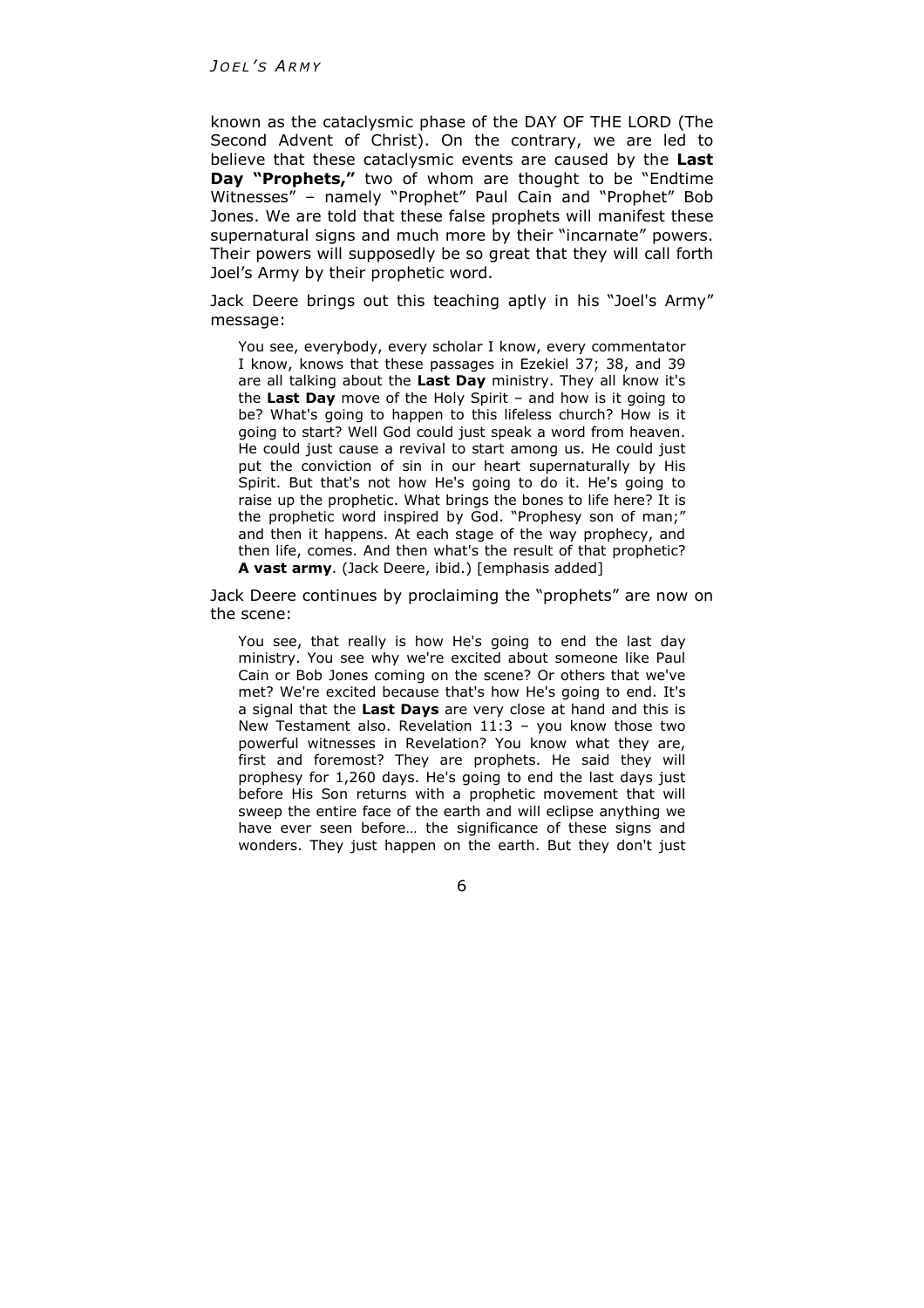happen on the earth. They come because they are prayed for and they are predicted by God's people. (Jack Deere, ibid.) [emphasis added]

#### **SIGNS**

Jack Deere continues:

Prophets will predict it. It's already happening. It's like the first time Paul Cain came here. Remember? John told us this story. I was talking to Paul Cain on the phone and I said, "Paul, when are coming to visit John? We've been talking about it for two months." And Paul said, "I don't know, but the Lord told me on the day I come, there'll be an earthquake." …You know at 3:38 in the morning, the morning of the day he arrived here on Saturday morning, that earthquake came centered in Pasadena and then the day after he left, that earthquake came in Armenia that took all of those thousands of lives. You see, that's not unusual anymore. That's going to be normal for prophetic people that God wants to endorse. He's done that through Bob Jones four or five times – given cosmic signs in the heavens that could not be contradicted. He's done that through Bob Jones. He will do that regularly now…. (Jack Deere, ibid.)

**Question:** Can we build on these signs? Do they prove the authenticity of the prophets? Our Lord Jesus Christ warned, *"A wicked and adulterous generation seeketh after a sign"* (Matt. 16:4).

Why do thousands of devotees flock yearly to a small poor Yugoslavian village? The apparitions of Medjugorje give the pilgrims the sense of their own miracles. The pilgrims are enthralled that they can look directly into the sun for several minutes without being blinded. Others say they see the sun pulsating. Some even report physical healing. A seminarian said he saw a red glow emanating from the sun and saw it start to beat. He asked, "What does that mean?" and he heard the words, "Jesus in the Eucharist and spreading his peace around the earth."

What did this sign in the heavens do for him? It caused him to go out to try and increase devotion to the Eucharist. Needless to say, at the heart of the Eucharist is the doctrine of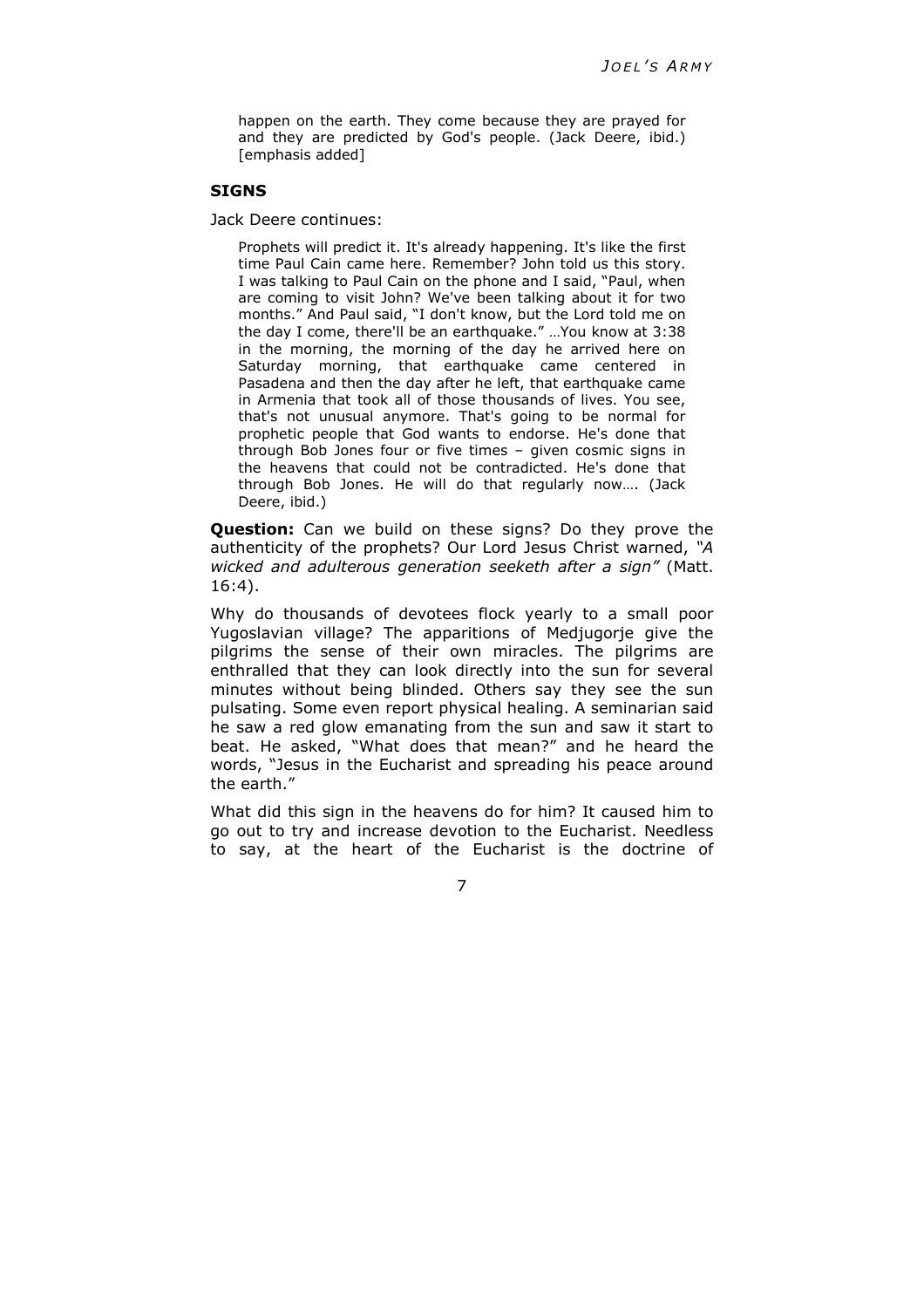transubstantiation (the belief that the communion is the actual body and actual blood of the Lord).

Malachi Martin, a Catholic priest who authored many books including *The Jesuits* and *The Keys of This Blood*, said in a radio interview a few years ago that the Pope had a special revelation. This revelation told him that within his lifetime he would be authenticated as a moral and religious leader by a sign in the heaven. This sign would be such a clear happening that all men (from New York, Denver, Tasmanian Jungle, Singapore and Beijing) would know he had this role!

Signs and wonders are not limited to the Vineyard "prophets."

*"…An evil and adulterous generation seeketh after a sign; and there shall no sign be given unto it, but the sign of the prophet Jonas."* (Matt. 12:39)

# **SUPERNATURAL BEINGS**

The "Day of the Lord" is re-interpreted by the false prophets to mean that Christ will come to His Church and **incarnate**  (become God in flesh) an **army** of believers – thus giving them supernatural qualities to execute judgment on the Church. The "Day of the Lord" is also misconstrued to mean a time of judgment, starting with the Church. The key text they love to quote is from I Peter 4:17: *"For the time is come that judgment must begin at the House of God."* The common orthodox interpretation of the text is that God will punish the righteous when they sin, and punish the ungodly at the coming judgment. This is quite adequate and clear. Ever since the inception of the Church, the Holy Spirit has been in the business of judging and purging the Church. God's sovereign judgment will continue to chasten, cleanse and purge the Church until the judgment seat of Christ when the saints will receive their rewards and the records of service are set straight.

The "Day of the Lord" as seen through the eyes of the New Wave "prophets" will be a time when **Joel's Army**, led by these "prophets," will pour out God's wrath on the church! Then, they claim, for the first time in two thousand years the "pure church"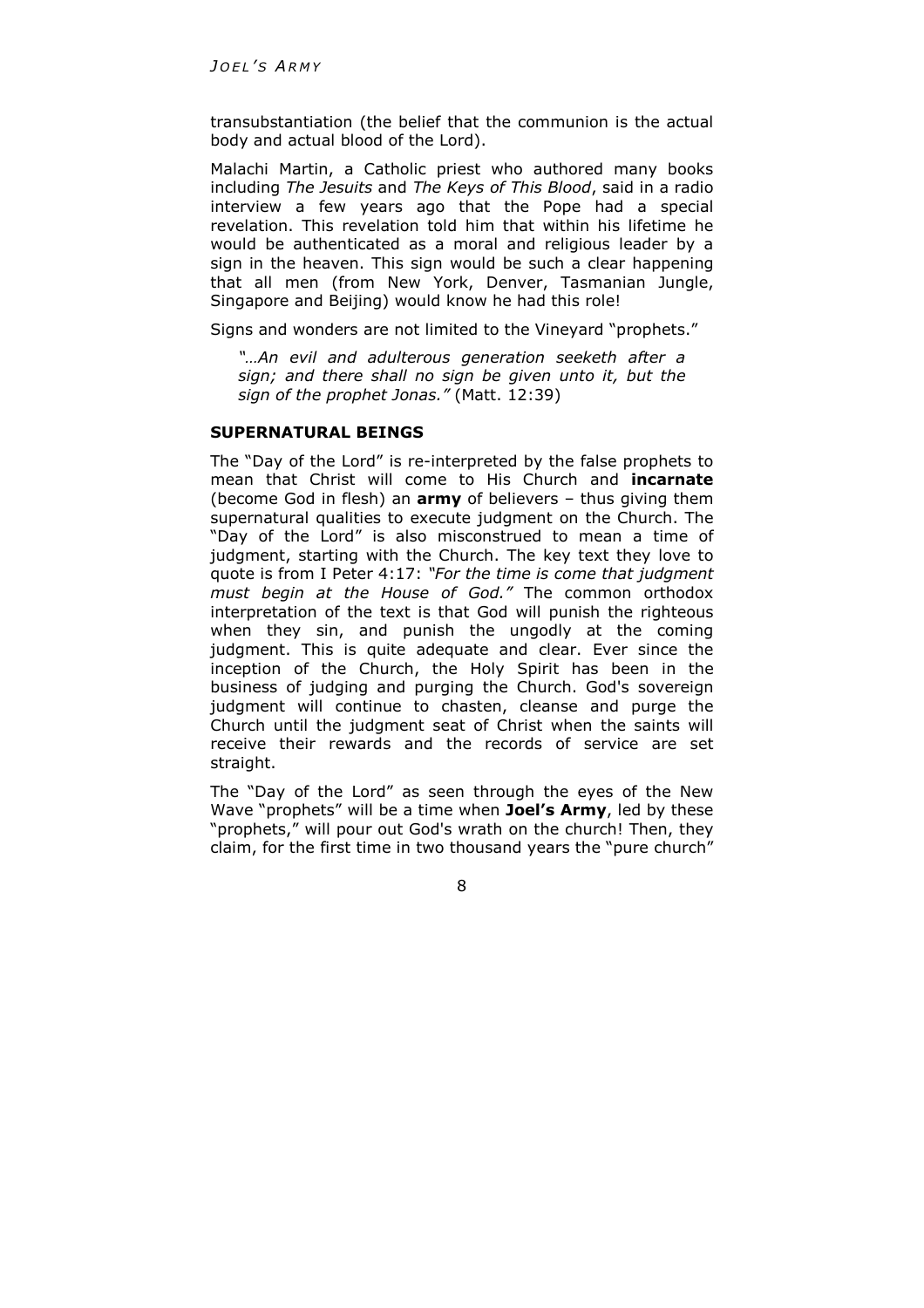will come forth. In other words, the blood of Christ did not avail, nor will it, in the last days because this Joel's Army and the "prophets" will do what Jesus Christ's blood could not; i.e., "cleanse" the Church. If indeed it takes this Joel's Army to purify the Church, then all the preaching of the Cross from the early Church to the present was in vain. And rather than the Cross of Christ being God's final answer to "walking in newness of life," we should look for another.

This Joel's Army heresy, as it is applied to the Church and the world, is not only in total conflict with the true Gospel of Christ, but represents a radical new rendition of the doctrines of redemption and purification. By all analyses it is "another gospel." It poses a real threat to unstable churches because it is yet another great deception beguiling the Church.

#### **CLEANSING ACTION**

The following is a further account of Jack Deere's "bloody slaughter on the church by Joel's Army" that will turn the scene of the Church to blood and darkness before perfection.

The Scripture never encourages us to warn the unbeliever of the wrath that is to come. When the prophets speak to God's people, they warn God's people about what's to come. And then he says to God's people, not to the unbelievers, but he says to God's people, "let the land, those who live in the land of Palestine, let them tremble" – now how could that be? Our Lord Jesus is coming back, we all believe that. But why should God's people tremble? …He's going to come TO the Church. He's going to come TO the Church before He comes FOR the Church. 1 Peter 4:17 says that judgment is near and that it's going to begin with the House of God… The Lord Jesus, before He comes and visits judgment upon the earth, He's going to come and **visit it upon His Church.** And no one, no one, in His Church is going to escape that judgment….

You really want the **Day of the Lord to come**? Woe to you, woe to you who long for the **Day of the Lord**. That **Day** will be darkness, not light… He's coming in judgment. He's coming to **purify His Church**. He will not come back for that **Bride**. He will come to **purify that Church** and make it **His Bride** and that's why judgment is going to come….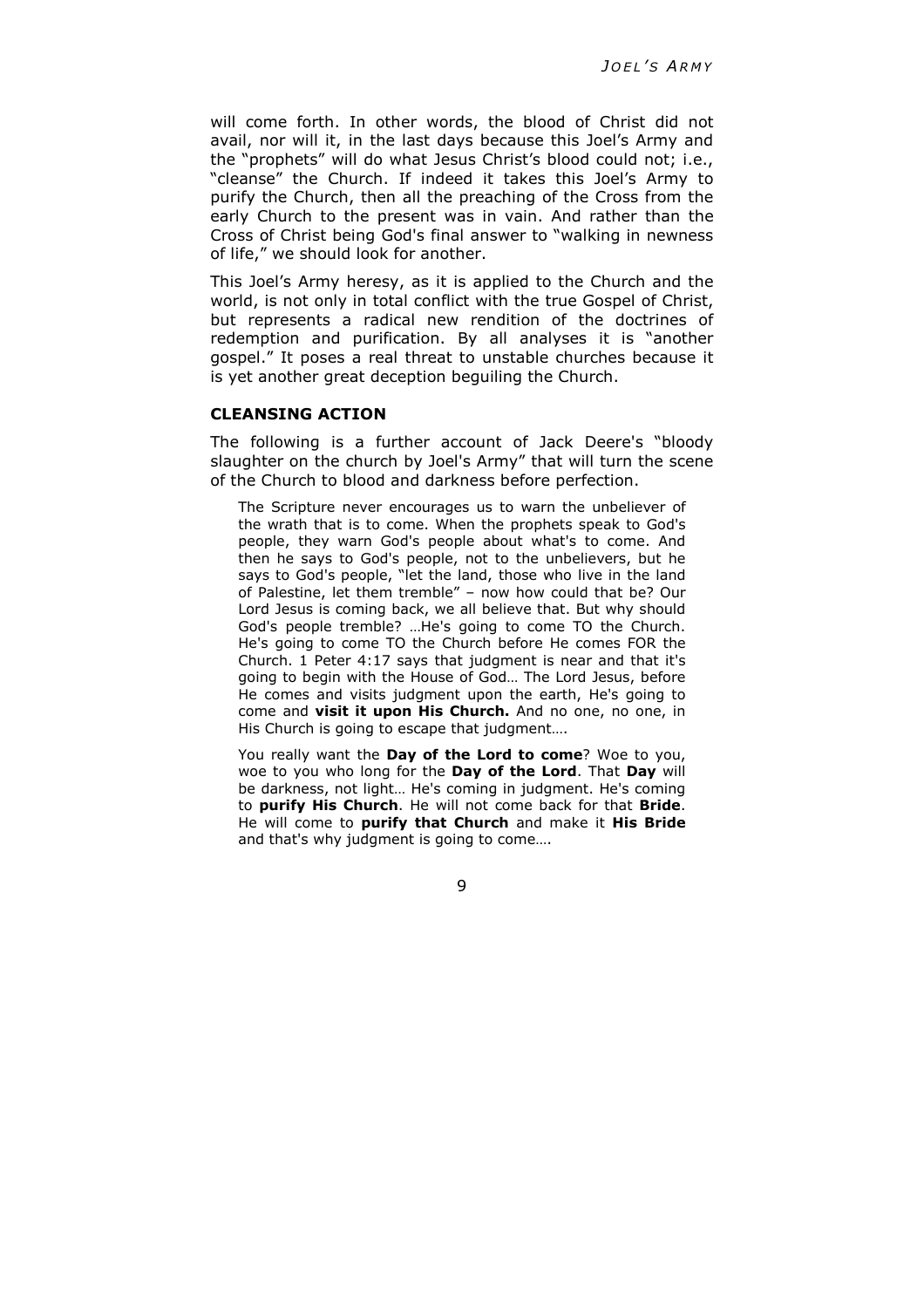How is God going to bring judgment upon His Church, and then judgment upon the land after His Church? He's going to do it with a **large and mighty army**. Now what is this **army** like? He says, first off in verse 3, well, first of all He said that this **army** is totally unique. This **army**, there's never been one like it, and there never will be one like it in ages to come… When this **army** comes, He says it's large and it's mighty. It's so mighty that there's never been anything like it before… "Begin the slaughter and begin it in the temple and begin it with the elders, the leaders of my people." And they walk through the land and they start and they begin to slaughter and, you know God has already started that? He has already started with the biggest names in His household? He has already started the slaughter… and it is coming now among the Church. He'll start with the leaders, but He'll move out into the Church. That's why, when He says in verse 2, "It's a day not of rejoicing and happiness, it's a day of darkness and gloom. It's a day of clouds and blackness, like dawn spreading across the mountains." You really want the Day of the Lord to come? Woe to you, woe to you who long for the **Day of the Lord**. That **Day** will be darkness, not light. (Jack Deere, ibid.) [emphases added]

#### This sounds like the mother of all battles!

Reading and listening to the kind of war this Joel's Army is supposed to wage against the Church in the last days, we learn that not only is it totally unscriptural, but it reflects an ominous spirit. Far from being redemptive, it is destructive and even sadistic. It is a spirit that denies Jesus Christ is come in the flesh and that the Church was purchased with His precious blood.

*"Husbands, love your wives, even as Christ also loved the church, and gave himself for it; That he might sanctify and cleanse it with the washing of water by the word, That he might present it to himself a glorious church, not having spot, or wrinkle, or any such thing; but that it should be holy and without blemish."* (Ephesians 5:25-27)

The Joel's Army "prophets" manifest a bigoted, belligerent and vindictive spirit. *"Ye know not what manner of spirit ye are of"* (Luke 9:54, 55). This spirit is identified in the following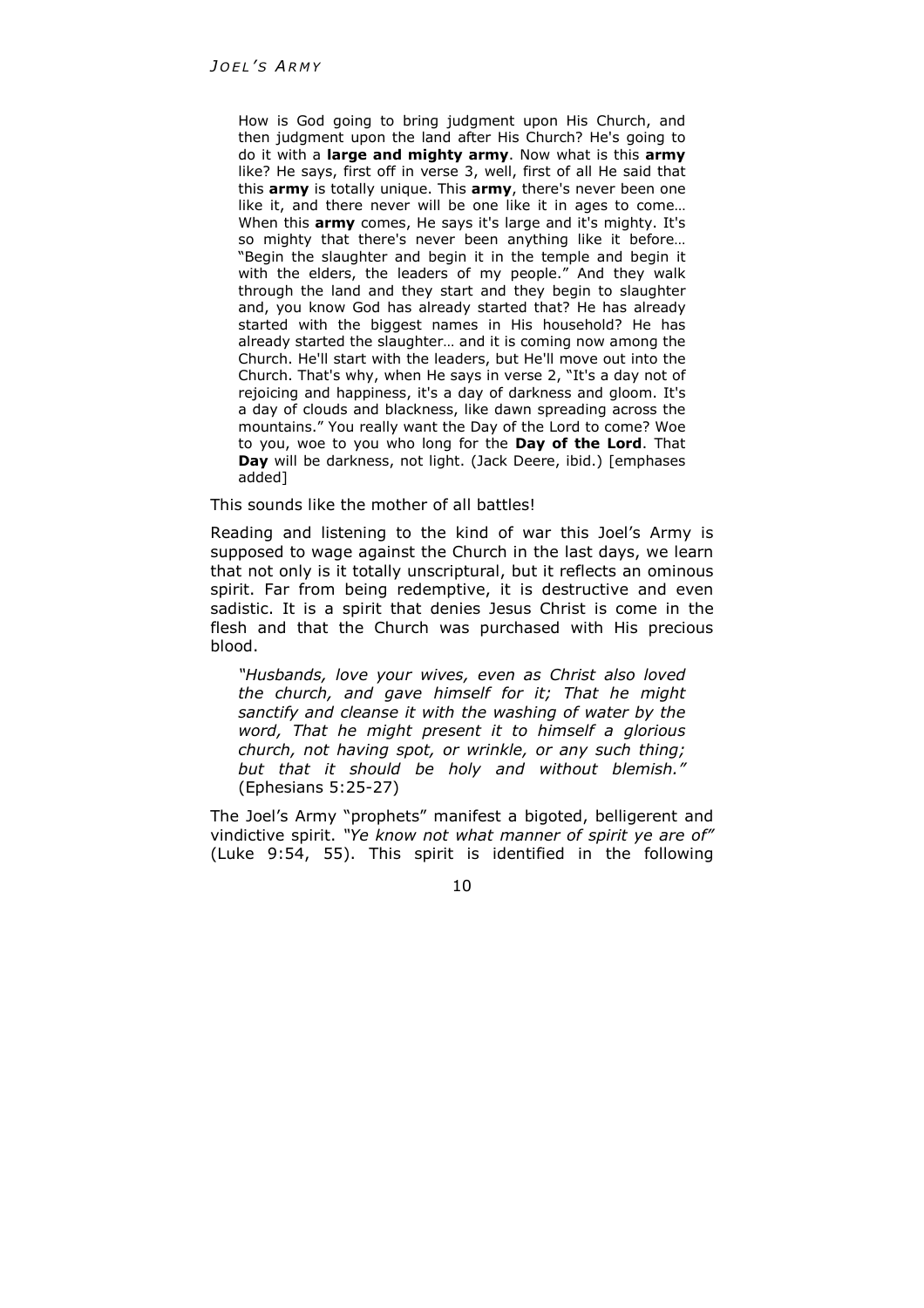statement of Rick Joyner when he uses Phinehas as an example. Phinehas executed judgment with a javelin for the Lord.

The Lord's purpose in preparing for the harvest is to JOIN, not to separate. The dismantling of organizations and disbanding of some works will be a positive and exhilarating experience for the Lord's faithful servants. They will not be just leaving something behind, they will be going on to a much greater work.... Those serving in leadership must trust their discernment and REMOVE the stumbling blocks.

To be distinguished from the "stumbling blocks," the Lord will raise up a great company of prophets, teachers, pastors and apostles that will be of the spirit of Phinehas. Just as the son of Eleazar could not tolerate iniquity in the camp of the Lord, this "ministry of Phinehas" will save congregations, and at times, even whole nations, from the plagues that will be sweeping the earth…. (*The Harvest Trilogy*, The Morning Star Publications, 1989, p. 10)

Repeated and regular reference is made to the death Ananias and Sapphira suffered as a result of lying to the Holy Spirit (Acts 5). Christians are reminded that if they resist or rebel against what God is doing through the "prophets and apostles" they too could suffer the same fate. The Church is being told that the ministry that judged Ananias and Sapphira is being revived and restored to the Church by the "prophets." Fear of this happening is growing widely. Members are afraid to speak out against the errors and abuse. Out of fear, many submit to the "prophets."

Not only is this a very dangerous position, but is tantamount to sinning against the sovereignty of the Holy Spirit. We dare not substitute these false "prophets" for the true ministry of the Holy Spirit – God forbid! We wish that these "prophets" would settle for the Spirit of Jesus Christ – full of Grace and Truth.

# **JOEL'S ARMY/LATTER RAIN**

Joel's Army shares the same mindset as the Latter Rain Movement and they are indeed "birds of a feather." Their bizarre claims of new revelation and deep insight conspicuously lack substance, other than expressing subjective feelings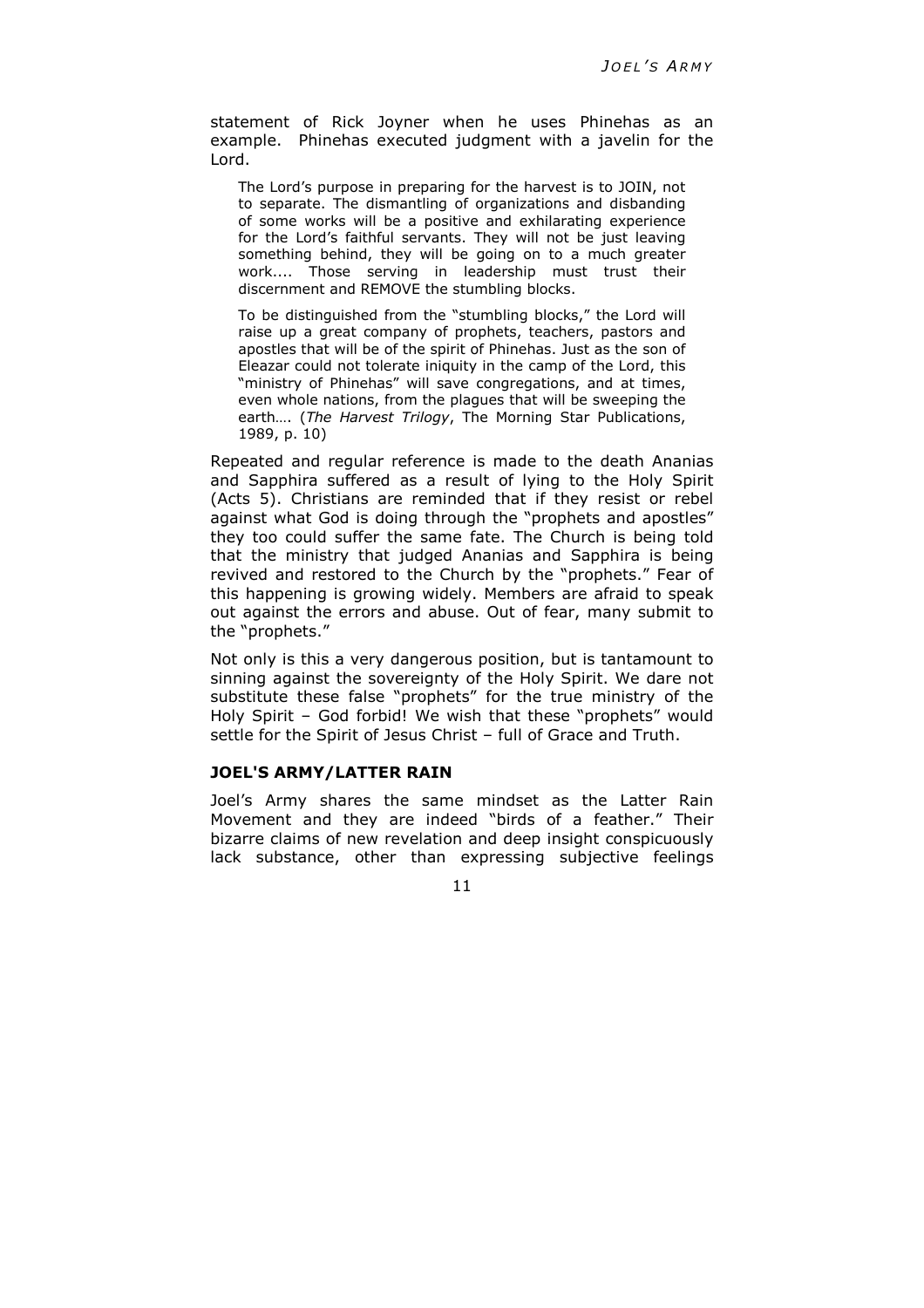(passive or emotional). The ingredients that hold their religious beliefs together are: 1) personal experiences; 2) mysticism – understood only by the elite; 3) allegorizing Scriptures; and 4) preaching based on intuition, feelings or perception (as opposed to the criteria of Biblical Truth). These subjective ingredients appeal to Christians who are unstable in the Word of God.

The quotation below is a good example of how the Scriptures are allegorized, taken out of context and applied in a typical cultish manner. Note how the term "Joel's Army" is presumptuously and conveniently applied to the Church with no regard to: 1) the literal interpretation or meaning; 2) the context; and 3) the fundamental principles of hermeneutics (science of interpretation). Throughout the quote an allegorical and mystical meaning is in evidence. False prophet Paul Cain brought this teaching in through his Latter Rain roots. This comes out very clearly in his "Joel's Army" message:

This army is also in the New Testament. It's referred to as the **Manchild**. I know some of you are going to disagree with this. Don't you even stop to disagree. Revelation 12:25… If you disagree, just file it in miscellaneous and check it out. And don't bother with it. When we get to heaven we'll check it out and you'll find out I'm right. Here it is, this great **army** in the New Testament is the **Manchild**, Revelation 12:5; the **Overcomers**, Revelation 2 and 3; the 144,000 **Servants**, Revelation 7:3; the **Bride** or the **Lamb's Wife**, Revelation 19:7 and 21:9; and the **White Horse**, Revelation 6:2; the **Firstfruits**, Revelation 14:4; the **Precious Fruits,** James 5:7; the **Wise Virgins**, Matthew 25:1-13; the **Manifested Sons of God**, Romans 8:19-23. And it's certainly a remarkable fact that none of these names are expressions applied to the saints of God or at any other time in history. But all of them are in their context and promises showing undeniably **that they belong to the end of time… to this present generation**; Matthew 24:34. You know, it's always today. Of course today the Lord says today, today, today… And God wants us to realize once again in closing that there's going to be a great **Company of Overcomers** prepared for this mighty ministry which I call the **Prize of All Ages**. And again, God's offering to the believers of this generation a greater privilege than was ever offered to any people of any generation at any time from Adam clear down through the end of the millennium. (Paul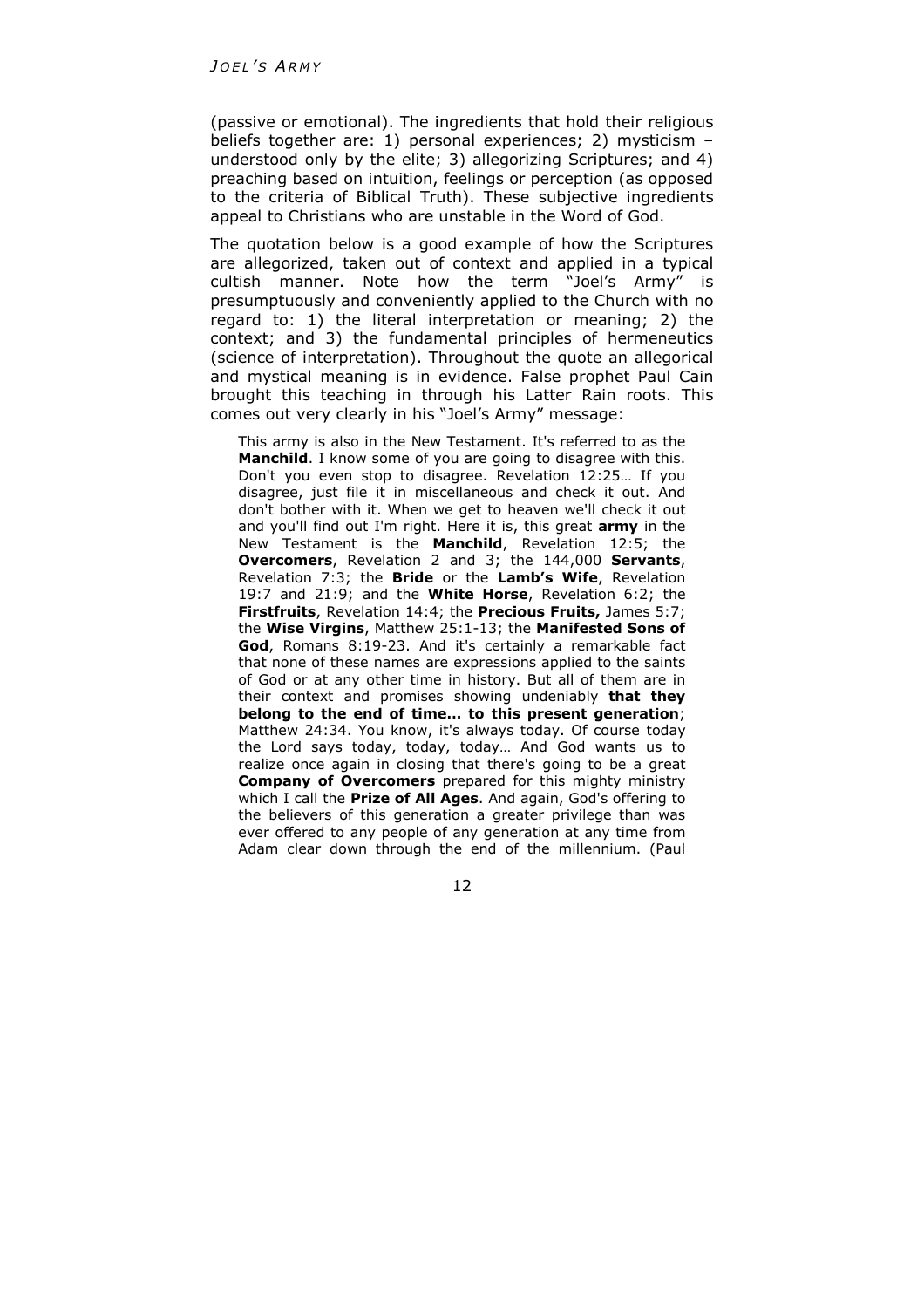Cain, "Joel's Army," Kansas City Fellowship, Southside Meeting) [emphases added]

#### **MANIFEST SONS OF GOD**

These "prophets" disregard dispensational truth and claim that **Joel's Army is God's Word incarnated, which makes** *them* **"Manifest Sons of God."** Essentially, this is Gnosticism. As Charismatics they owe their beginnings to the "Latter Rain Movement" – the mother of present day Manifest Sons of God teaching. History recalls that this mysterious "New Age Army" concept, with all its spiritual trimmings, found its way into the classic Pentecostal sphere through the Latter Rain movement in 1948. At that time the Assemblies of God, as well as others, noted the unsavory nature of it and its potential adverse effect on sound biblical truth. No time was wasted on the part of the Assemblies of God and others to confront it head on. Since that time, relative stability and great progress has been enjoyed. But, once again this "strange fire" has flared up – history repeating itself.

The Gnostic aspect of the "Manifest Sons of God" heresy can readily be identified in four ways:

- 1. The claim to perfection through progressive revelations beyond the Scriptures;
- 2. The written Word of God is held in low esteem and experiential knowledge very high;
- 3. The Word of God is perceived as a symbolic book;
- 4. The claim that the "god-man" dwells in every member and is waiting to be discovered and manifest by the believers.

There are very strong traces of these characteristics in the Joel's Army and Manifest Sons of God teachings.

Sam Fife was one of the original Manifest Sons of God "apostles" who came out of the Latter Rain movement. He was a leader of the group referred to as "The Move of God" or "The Body." One of his teachings was that "Concerning the miracles that Jesus did while He was on earth, these were done by the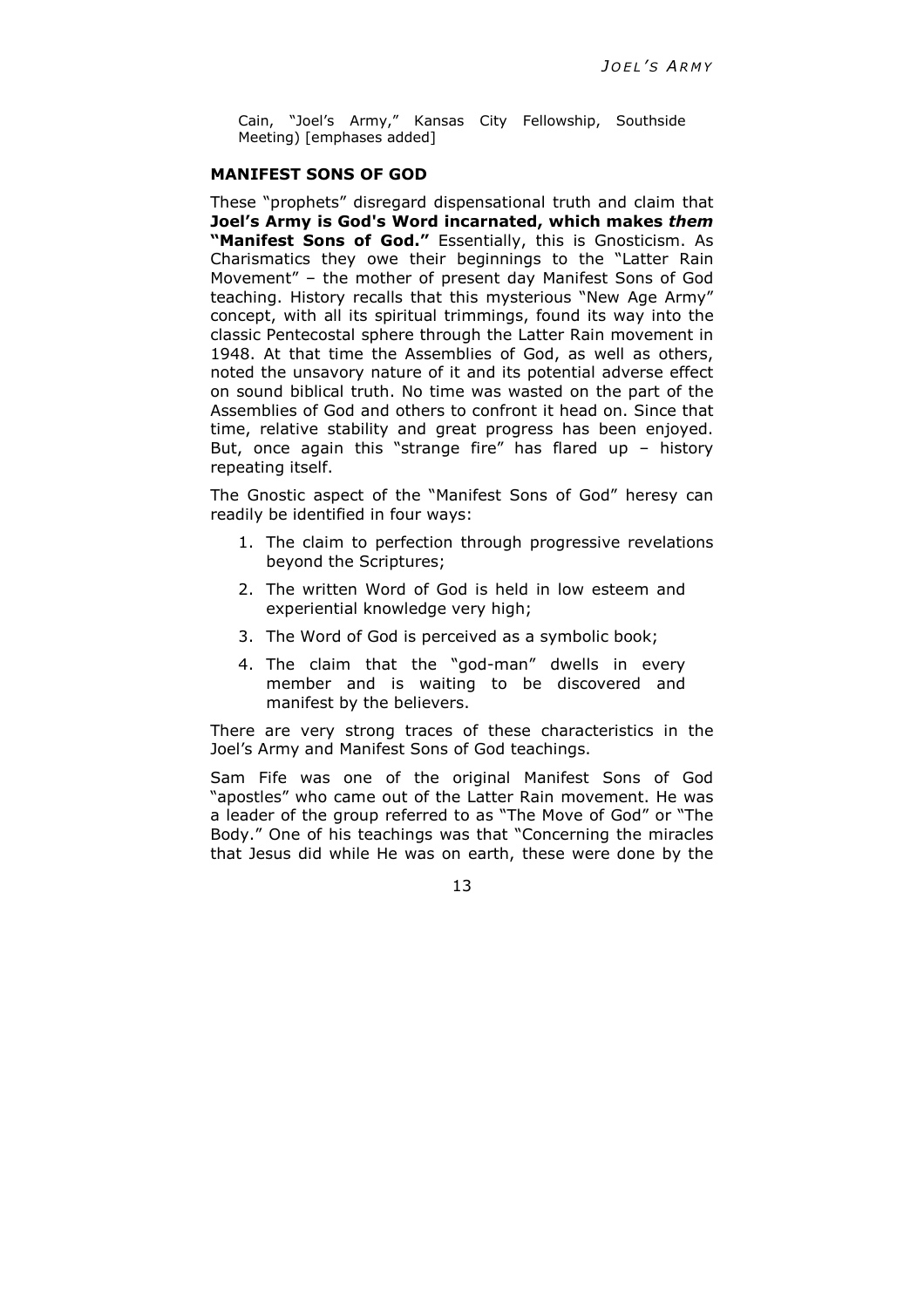soul power that is inherent in all of the sons of Adam; i.e., that Jesus perfected the best of man's nature and later, after the resurrection He perfected the God nature." He later claimed to be "I AM." An analysis of Sam Fife's teachings was done in the 1970s:

The first premise held is that both the Old and the New Testaments have first a letter (or literal) meaning and then a spirit (or spiritual) meaning. This brings us to progressive revelation of the Scriptures, as they don't claim to have all the spirit mysteries of the Word yet revealed, but it is being revealed precept upon precept.

The next point concerning the Scriptures is that the Bible is not the final authority for Truth. Rather, the "spirit" is their final authority, followed by the witness of the corporate ministry. The Bible becomes secondary to this "spirit" and corporate ministry.

Just to illustrate this point, Sam Fife has said that in these last days that whatever the corporate spirit in them leads them to do – whether or not they have scripture to stand on – that is what they will do. In a private conversation, I asked him if he felt the spirit leading him to kill someone, would he do it? His answer was in the affirmative…

…Sam makes it clear that since Jesus went into oblivion and does not now exist as an individual entity apart from his spiritual body (the Church), that we should not expect to see him come again at the second advent. When Sam speaks of the Lord's coming again, he is referring to the appearing of Christ IN a group of people, God's elect. (Raymond Yenkana, "Report on Sam Fife", June 12, 1978)

A lady called me, gasping in horror. A noted evangelist had just come on a Christian television program, held up his Bible and said that he held it in no more esteem than the *Readers Digest*. This is being done more and more as the "new" revelations take precedence over the written Word of God. Are you gasping in horror, or are you cooing out the soothing words, "Touch thou not the anointed"? As the Church apathetically sits by, the pastors stand in line at The Old Country Buffet or McDonalds. Meanwhile the teaching on **Joel's Army** is taking root in one form or another in many ministries.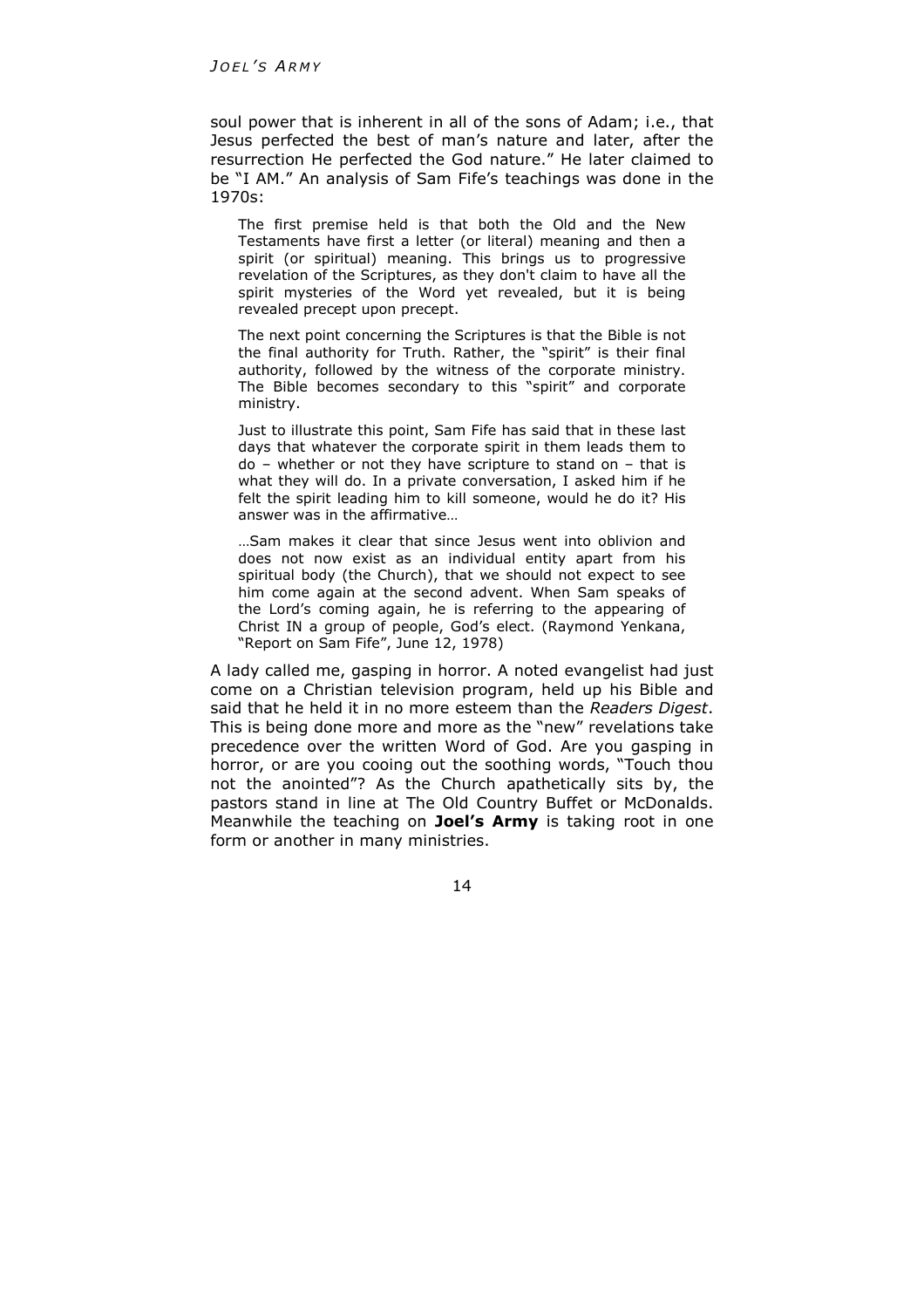Below are a few quotes from other ministries in which the same teaching is emerging loud and clear.

## **MORRIS CERULLO**

Morris Cerullo is also a self-proclaimed "prophet." He had a program in early 1991 entitled "Manifested Sons of God." He couldn't have been more blatant! However, the teachings were indeed more blatant than even the title could have possibly suggested. Yet, the listeners looked very sincere as they chanted out blasphemy on his command.

Jesus, being the brightness of all that God has and is. He was the reflection, image and manifestation visibly of all that God has and is. What is God's purpose and plan and objectivity? Sons and daughters who will manifest all that God has and is. Can you imagine the power in your being when you face the devil? You represent all that God is and all that God has!

#### Stretch out your hands and say, **"God is going to have a people. I'm a part of god's Endtime Plan."**

"…The disciples were able to see the literal glory radiating… change taking place. They saw Jesus as He really is… Jesus was the visible expression of God. Jesus was the Son of the Living God. Now, **who are you? Sons of God!** …Everyone say it. What is working inside of us is the manifestation. When you look at me, you are looking at Jesus.

To see Jesus **was** to see God. To see me **is** to see Jesus.

Jesus knew who He was. Don't you think it is about time we know who we are? [emphases added]

At this juncture Morris Cerullo questioned three ministers about what God is doing on the Earth. Their replies were exuberant and followed the same trend.

- 1. God is duplicating Himself in the earth;
- 2. God is releasing His life through the Body; and
- 3. the whole of creation is waiting for the Manifestation of the Sons of God.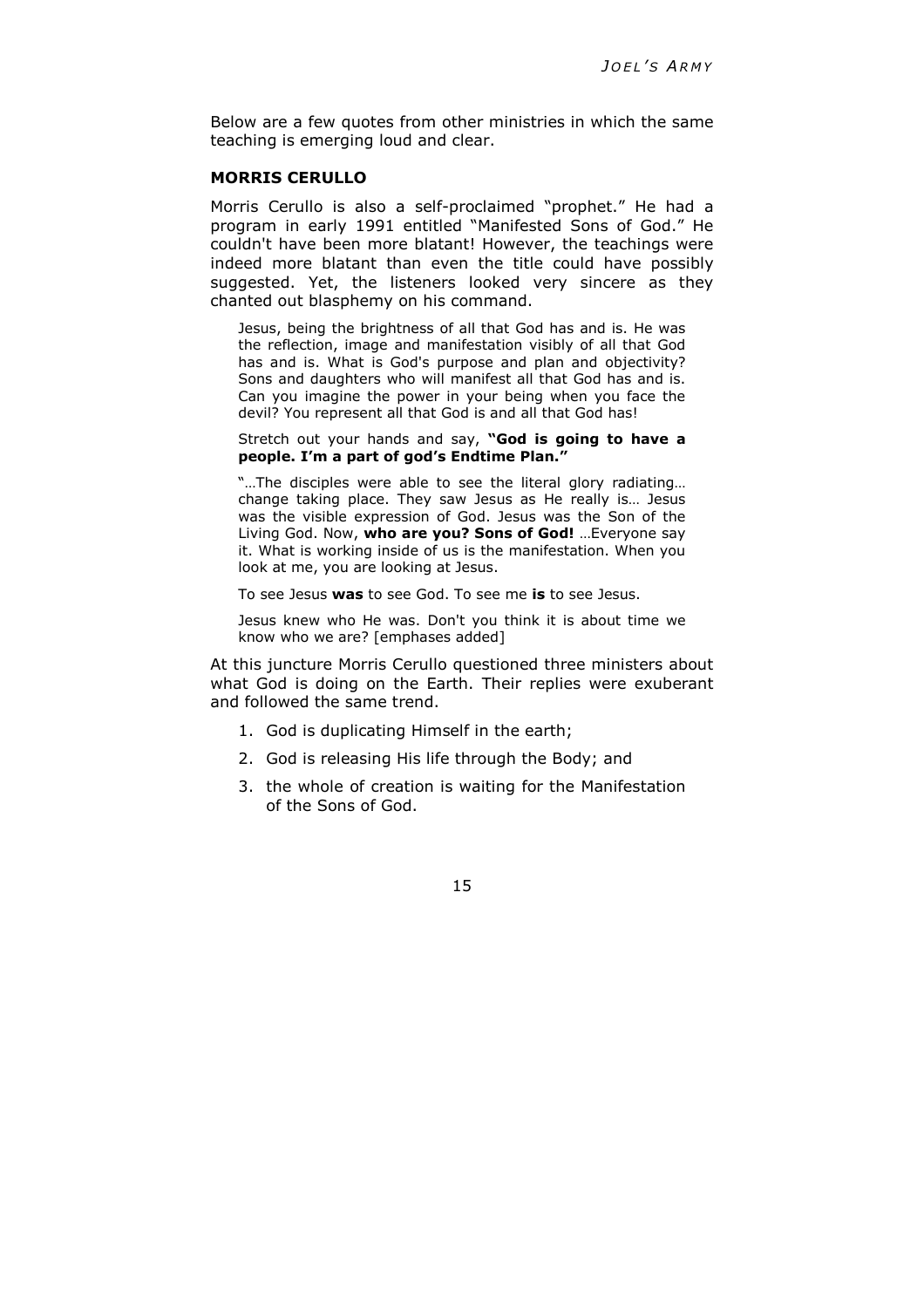The excitement of the people indicated that they believed it was indeed **Joel's Army** that had finally arrived. Morris Cerullo continued:

Today I am a Son of the all powerful almighty God of the Universe. His life flows through me. God has birthed the life of Christ. The fullness of the Godhead dwells. I am a partaker of the **Divine Nature**. I am a joint heir with Jesus. I have inherited all things… Everything Christ has belongs to me… Jesus didn't come to teach you how to defend yourself. He came to lead you in an attack. Jesus went into Satan's territory. The strategy of Christ was not to wait until the enemy came. He taught us how to march out, go into his territory… We are not on the defensive. We **declare war**… "I and the Father are ONE." How's that for taking the offensive! [emphases added]

#### **BENNY HINN**

Have we become so used to cartoon characters that do such unusual things that we don't even notice the same type of deception abounding in the Church? Children wake up on Saturday morning to see turtles that have had a "magic potion" or "ooze" thrown over them that transforms them into Teenage Mutant Ninja Turtles. Benny Hinn blows on his audience and supposedly it is the breath of God that transforms them into "Super Beings." Benny Hinn, on October 20, 1990, aired a sermon on TBN entitled "God's Super Being." Below is an excerpt:

When you were born again God gave you this brand new being. This brand new being was created before the foundation of the… Your spirit, ladies and gentleman, is God-like. He's God-like in every way. Say after me, "Within me is a Godman." Say it again, "Within me is a God-man." Now let's say even better than that. Let's say, "I am a God-man." When you say, "I am a God-man," you're not talking about your flesh or your soul. You're talking about your spirit-man. "This spiritman within me is a God-man." Say after me, "He's born of heaven, he's a super being." Say, "I'm born of heaven – Godman. I'm a God-man. I'm a sample of Jesus. I'm a super being." Say it! Say it! Who's a super being? "I walk in the realm of the supernatural." Say it! Who walks in the realm of the supernatural? Get the spirit-man renewed. When he's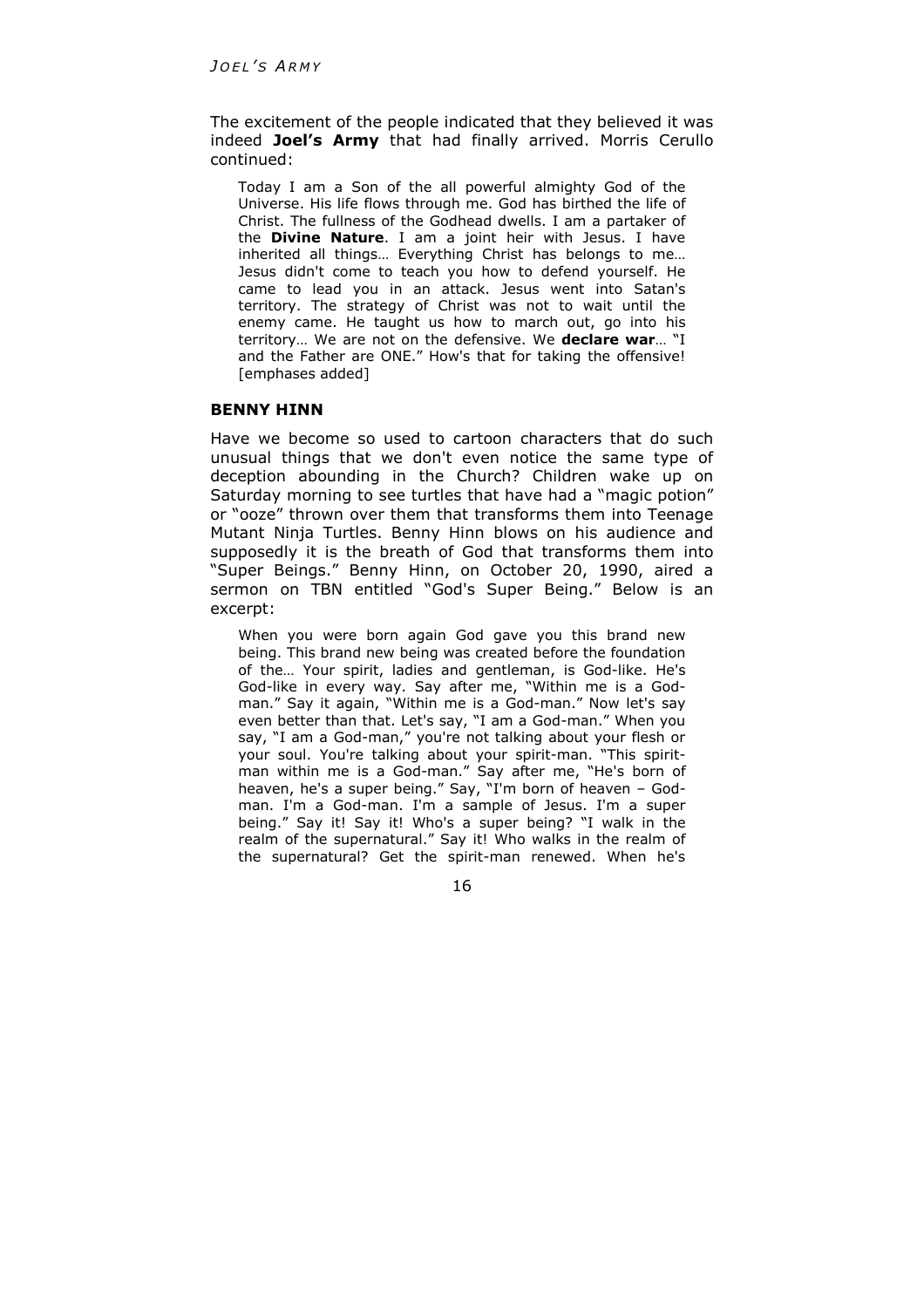strong, he'll hold off sickness. You want to prosper? Money will be falling on you from left, right and center. God will begin to prosper you, for money always follows righteousness. Say after me, "I hold my destiny." The reason many of us ask and never get is because our spirit-man isn't strong enough to give it to us. Say after me, "Everything I want is in me already."

#### **JELLO THEOLOGY**

So many of the false prophets and teachers today get very upset when told they are teaching "Manifest Sons of God" doctrine. They deny it vehemently. Yet, they go on teaching it! If you hear someone teaching that God is raising up "Joel's Army" or "Super Beings," you are hearing Manifest Sons of God teaching in its purest form.

The theology behind Manifest Sons of God is rather like jello. It just changes its shape depending on the mold you put it into. Yet it is still jello. It comes as "Dominion Theology" or "Kingdom Now" teaching. It even can be called "The Bride." Next time you hear it, it may not be called Joel's Army, but the "Phineas Priesthood" (those who executed judgment in the name of the Lord in Numbers 25).

# **JOEL'S ARMY CALL-UP**

The visitation of the "Joel's Army" false prophets in England (mentioned earlier) was initiated with the following prophecy purported to be of God: "Revival will break out, and then spread through the whole of England and into Europe." This prophecy was also used to advertise the importance of the prophetic conference, thereby raising the level of expectancy to a high pitch. However, Barry Killick, in *Prophecy Today* (1990), with reference to the prophets in England, reported:

Vineyard Ministries international came to Britain. People were blessed, but the promised October revival did not take place.

[John Wimber] testified to God having spoken to him concerning "the Church." The word came, "tell them I have need of it." The issue, he said, "is proprietorship or ownership. We don't own the church, Jesus does, and He wants it back. [When did He lose it? ed.] As Jesus went into Jerusalem on the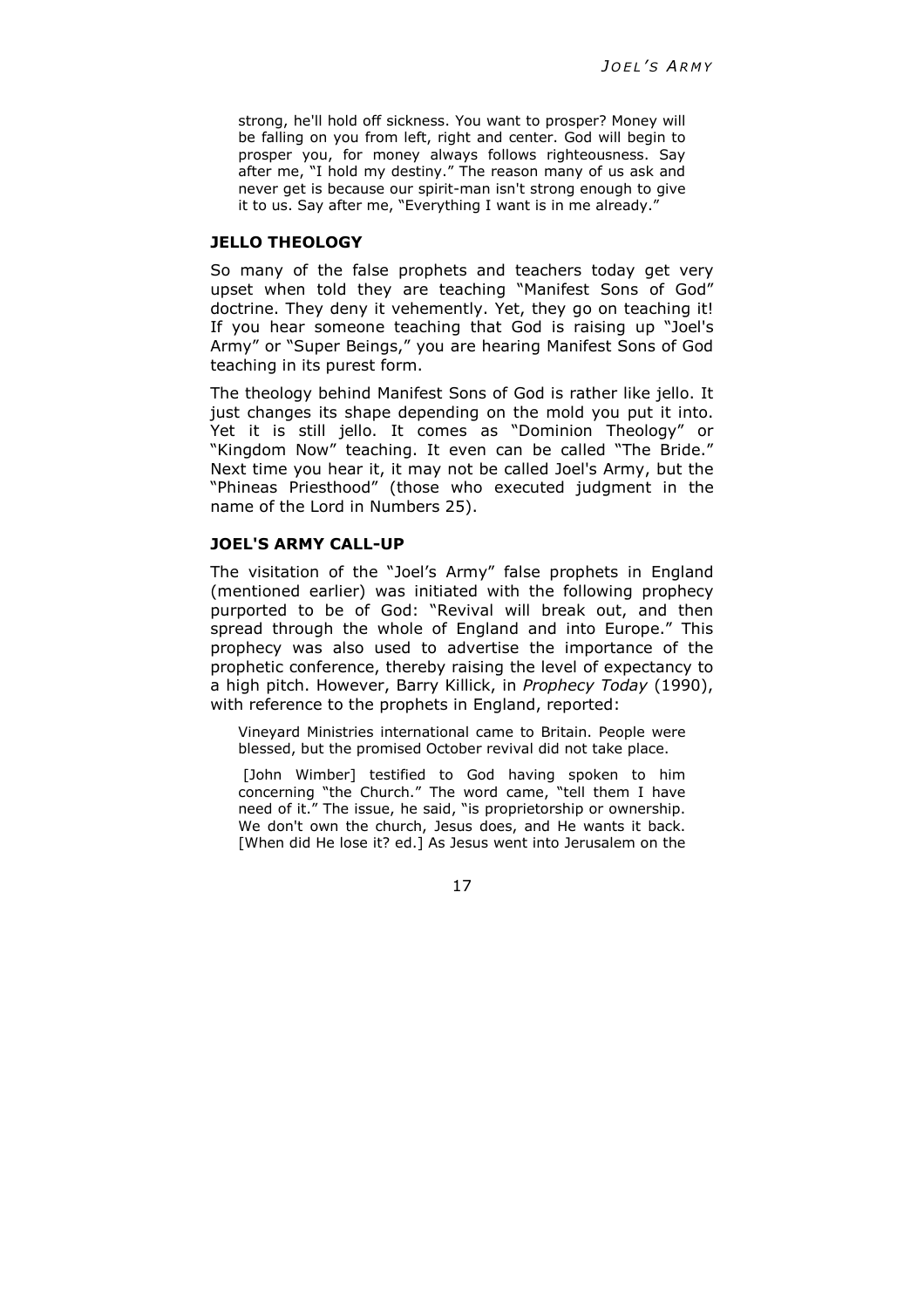back of a donkey, so he will return on the back of a victorious church. One in the eye for any dispensationalists among us!" [Here we have a typical example of allegorical preaching as opposed to the truth, ed.]

John Wimber had brought his four children to the conference, believing that something very significant was going to happen and he didn't want them to miss it. If outpouring had equaled expectation, the promised revival would have swept over us, but I think it fair to say that nothing outwardly remarkable happened during the four days of the Docklands meetings.

Many would view revival as meaning thousands of conversions with the Spirit of conviction sweeping among the people in meeting-places, streets and houses. We didn't see that. There were healings, deliverances, words of knowledge, prophetic predictions, but no apparent sign of revival. One of the organizers observed that "revival" is a very subjective thing. In other words, everyone can interpret it according to their own feelings – rather than objective truth.

Following Wimber's last sermon, there was silence, almost as if he had allocated time for a significant outpouring. Instead, there were a few utterances from the congregation which no one could hear, and the meeting was closed half an hour earlier than expected. Whether anything more happened than at an average Spring Harvest gathering, only time will tell. (Barry Killick, "John Wimber at Docklands," *Prophecy Today*, Vol. 7, No. 1, 1990))

## **PARADIGM SHIFT**

That the Church is experiencing a paradigm shift, there is no doubt. The "gospel" we are hearing coming from the lips of the new popular ministries certainly is not the pure Gospel of Christ nor does it even closely resemble the old-time orthodox Gospel. The unchanging Gospel of Christ was clearly distinguished and defined by the Apostles of Christ. By their definition, the current prophetic "gospel" of Joel's Army with its admixture of error and truth is not only unholy and deceptive, but is accursed. It is what the Scriptures call "another gospel."

The Church is both the heir and guardian of God's precious Word – the Defender of the Faith. Therefore it is not ashamed to say, "Thus saith the Word of the Lord." The true Church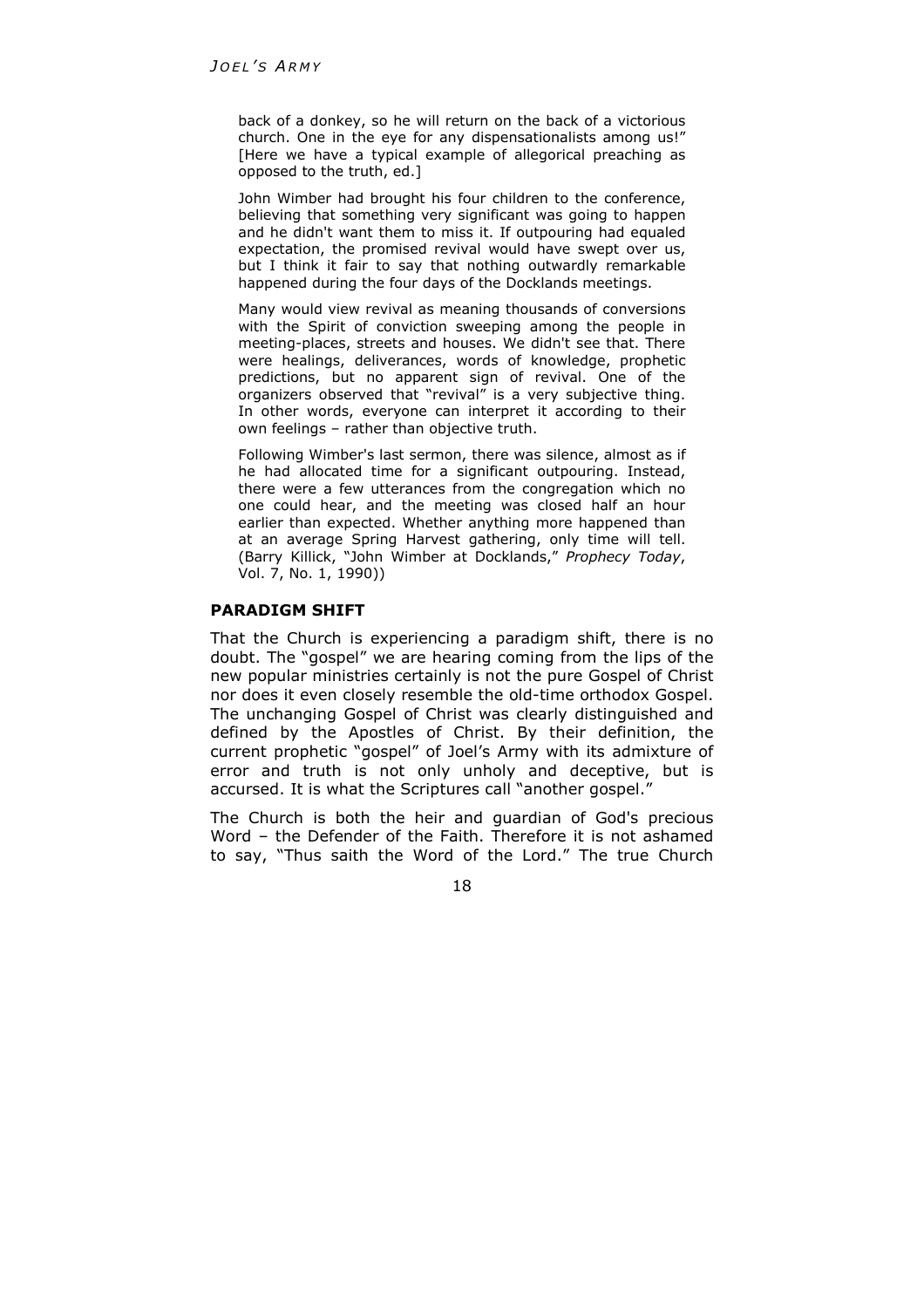believes the Word of God is "Yea and Amen," absolute, preeminent and final! Any beliefs to the contrary cannot represent the true Church. Be careful! Biblical truth is the staple diet the Church subsists on; anything else will cause death! The fundamental doctrines of the Bible are in the foundation of the Church and are the basis on which the orthodox faith rests. Whatever therefore threatens Bible doctrine, the faithful will resist, resent and expose. At least several basic orthodox doctrines determine whether or not a movement or an individual is a true witness to the Gospel of Christ. These doctrines are: 1) The Deity of Christ; 2) Redemption through the Cross of Christ; 3) Salvation by faith according to grace; 4) The resurrection and ascension of Christ; 5) The Rapture (the catching away of the saints out of the earth); and 6) The Second Advent of Christ with His saints.

Over and against these orthodox beliefs, a new gospel with definite "New Age" overtones is emerging within the Church. It is in direct conflict with Scripture and orthodox views Hence the vociferous outcry within the Church. Some of the erroneous teachings of the "new gospel" are as follows: 1) the deification of man - denying the exclusive Deity of the Son of Man (Christ); 2) the perfection, immortality and glorification of the elect (Joel's Army, Manifest Sons of God, etc.) in the absence of the literal presence of Christ; i.e., denying the Rapture of the saints; 3) Scripture is not the only source of redemptive truth, thereby denying the Written Word; 4) doctrine does not really matter as to the true unity of the Church; i.e., denying the foundation of the Apostles' doctrine; 5) the new ministries, that of the so-called prophets and apostles are not to be judged according to the Scriptures, but rather subjectively according to the fruit of their lives, to the extent of totally denying the criterion of the Word of God. Here we have a seed-bed for a hybrid mixture of truth and error.

Does God ever approve the mixture of truth and error? Is it alright to mix truth and error if one is sincere, or if this mixing is done to accomplish Scriptural goals? Of course not! God's Word always demands the separation of truth and error and believers who disregard God's commands in this respect will eventually pay a terrible price even though such a violation of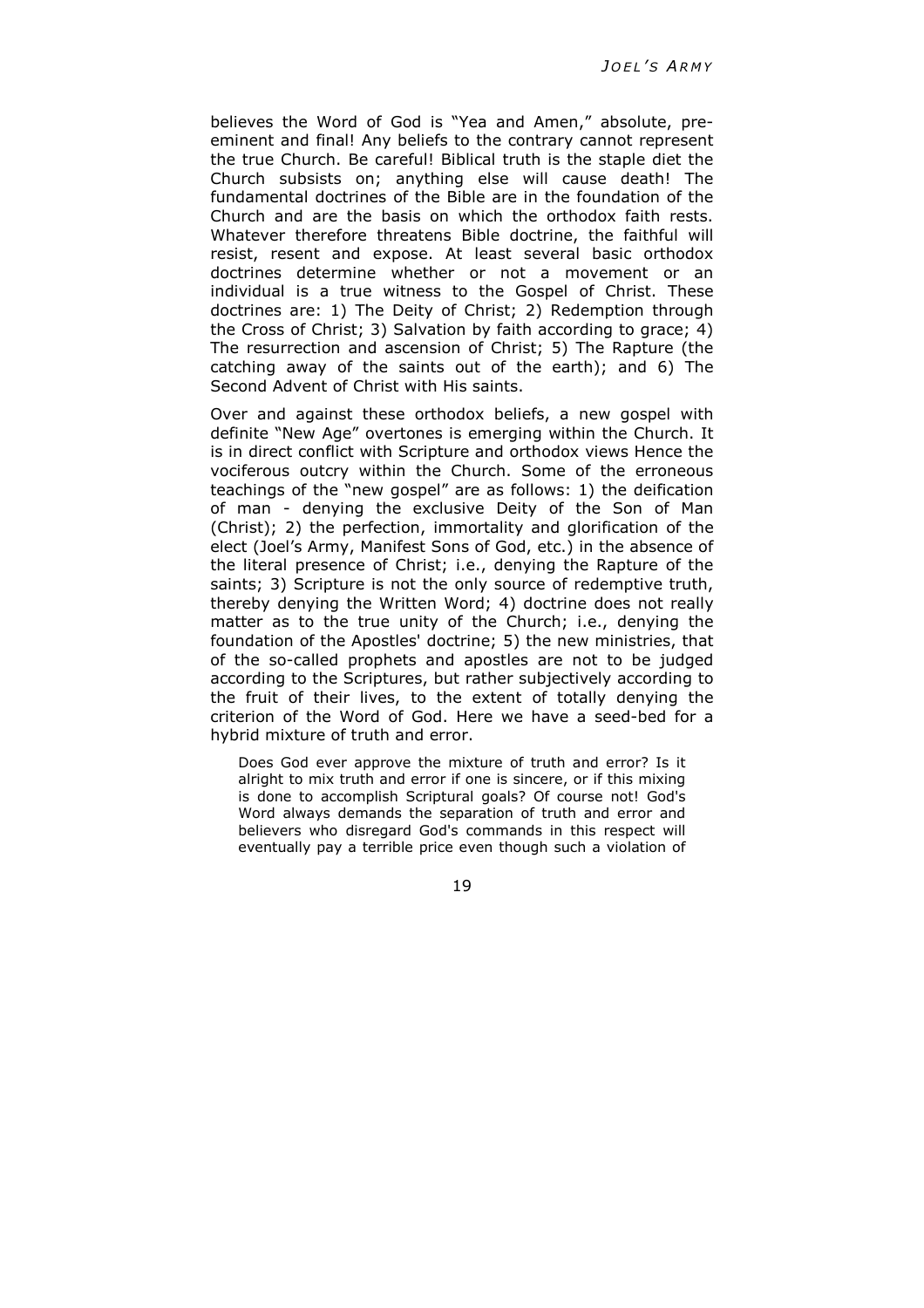Scriptural principles might at first appear to produce beneficial results, (*FOUNDATION*, Nov./Dec., 1990, Vol. Xl, Issue 6, Fundamental Evangelistic Association)

#### **DOMINION/KINGDOM NOW TIES**

If you do not believe in a literal "catching away" or "rapture," a literal anti-Christ, a literal tribulation, a literal Armageddon, etc., then you will get caught up in the words of today's "prophets" who are telling you a very different gospel that has come from allegorizing and spiritualizing the Word of God. Their agenda is political, with a view to take over the Earth. Naturally, they claim to take it over for Jesus. Those recently attending the Docklands conference in England were promised by John Wimber, "There is something higher than being Baptist and that is to be in this **Endtime Army** and involved in **this greater prize** of bringing everything on the Earth and above the Earth and below the Earth to the feet of Jesus." Clifford Hill in his publication *Prophecy Today* summed it up:

The opportunity of joining the "new breed," an elite group of believers endowed with supernatural power that would enable them to be part of the army of "dread warriors" that God was said to be raising up in our generation. According to John Wimber this is a type of "Joel's Army" who will overcome all opposition to the gospel and eventually subdue the nations. This teaching is part of what is known as "dominion theology" which teaches that an elite army of "overcomers" will either destroy or subdue all the enemies of Christ until they eventually gain power and authority throughout the world. The government of the nations will be upon their shoulders and when all the secular authorities, governments, princes and kings have finally submitted to them, Christ will return and they will present the kingdom to him. (*Prophecy Today*, Vol. 7, No. 1, England)

# **EARL PAULK**

Earl Paulk has been teaching along these lines for some time. In *The Wounded Body of Christ* he says:

We have been foreordained of God to become that people who will be so glorified that we can bring Christ back to the earth. This glorified Church must make the earth God's footstool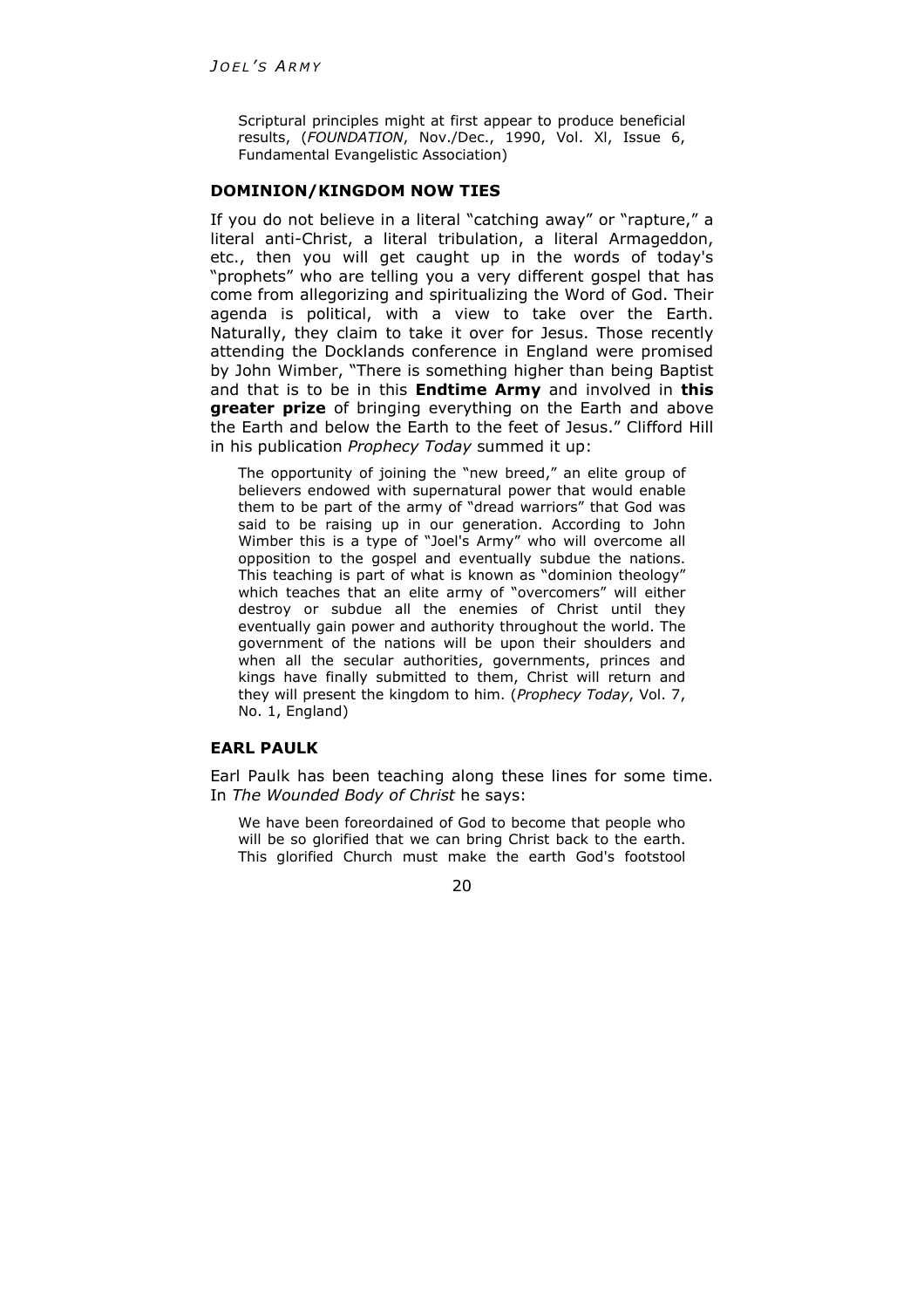before Jesus can come again… Let me describe the glorified Church. The glorified Church will be approved of the Father… it may be only a nucleus of people, a firstfruit. Somewhere on the face of this earth, God will find a people – how large or small numerically I do not know. But those people will adequately become a witness of God to the nations of the earth.

The glorified Church will be a mature Church. She will be a Church that is no longer splintered… a Church unified in faith not in doctrine, mode, practice or organization. She will represent the Spirit of unity in Christ… the Holy Spirit will gather people from around the earth whom the Spirit of God will unite to become the Bride of Christ. They will be mature and able to transcend all doctrinal or organizational differences.

…In the light of that, we must understand that the Church must gain such unity of faith that it will have a profound impact on the world. The Church must speak so that the whole world will listen... When the Pope speaks, Catholics listen in the parts of the world where Catholics are predominant. Before Christ can come again, the Church must take such a strong stand that the whole world will say, "That is the voice of God speaking to us."

…The last enemy to be conquered is death. Who will conquer it? A mature Church will come forth with the kind of authority and power that will be able to stand in the very face of Satan ["Joel's Army," ed.]. When the Church reaches that state of maturity, God will be able to say, "This generation of the Church does not need to die. She has reached a place of maturity. I will translate her because her maturity pleases me." What was the testimony about Enoch? He pleased God. When the Church becomes so mature that as a Body we achieve the unity of faith, God will find her pleasing and say, "She is mature enough now. She doesn't have to die…" ["Manifest Sons of God," ed.]

…The greatest test of the spirit of the antichrist is its attitude toward the church. The attitude isn't directed toward Jesus. Jesus is not personally a threat to any community unless there is a living, thriving church functioning in that community. Therefore, the spirit of the antichrist refuses to recognize that God is here in the flesh. (Earl Paulk, *The Wounded Body of Christ*, Dimension Publishers, 1985)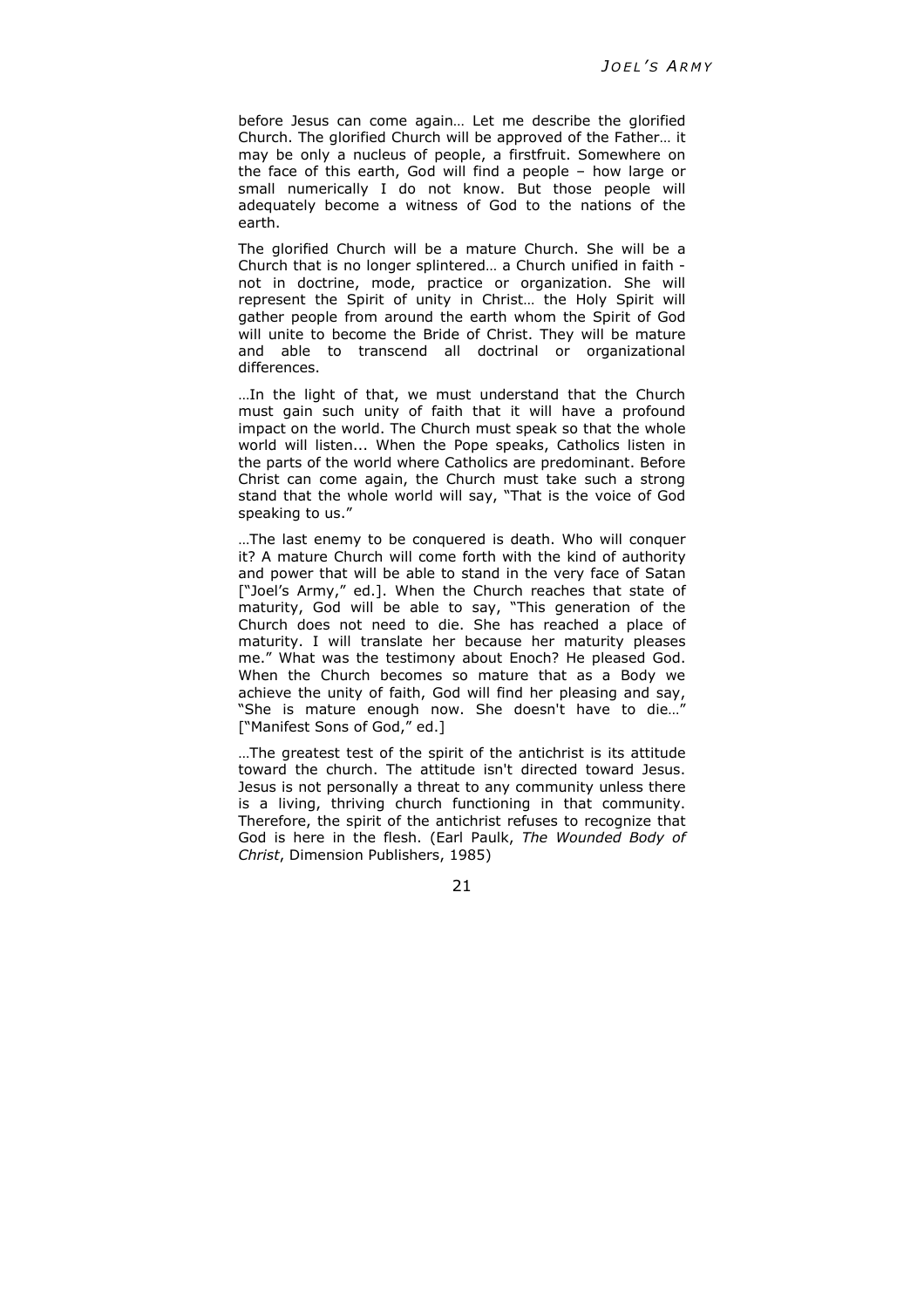Does that hit you? Here the true Church is being called the spirit of the antichrist! The ones who do not have their eyes opened to see that the Church is proclaimed as GOD HERE IN THE FLESH Now! Manifested Sons of God! Are you willing to accept that "we are to look for another"? Can you accept the heresy that the Church now coming forth and being manifest is the coming of Christ we've been looking forward to since He ascended into heaven?! And that it is what the two men stood by them in white apparel; which also said, *"Ye men of Galilee, why stand ye gazing up into heaven? this SAME JESUS WHICH IS TAKEN UP FROM YOU INTO HEAVEN, SHALL SO COME IN LIKE MANNER AS YE HAVE SEEN HIM GO INTO HEAVEN"*?!

## **BILL HAMON**

Bill Hamon has been teaching along these lines for an even longer time. In *The Eternal Church* (Christian International Publishers, 1981) he states:

Each restorational advancement of the Army of the Lord has established denominational forts that are given responsibility to maintain the purity and power of that truth… New recruits are now being drafted and trained and older soldiers and generals are being put through intensified training for the next advancement of the Church Army. They are being purified by the Baptism of Fire… Are you ready? Where do you start? What will you do? A new government must be established, a new way of life for those millions of people. You are now ready to rule and reign on your overcomer's throne! (pg. 374)

So, what is ahead? The **Manifested Sons of God**! Bill Hamon, on page 385 of the same book, lays it out.

The Earth and all of creation is waiting for the manifestation of the sons of God, the time when they will come into their maturity and immortalization.... When the Church receives its full inheritance and redemption then creation will be redeemed from its cursed condition of decay, change and death.... the Church has a responsibility and ministry to the rest of creation. Earth and its natural creation is anxiously waiting for the Church to reach full maturity and come to full sonship. When the Church realizes its full sonship, its bodily redemption will cause a redemptive chain reaction throughout all of creation. ["Paradigm Shift," ed.]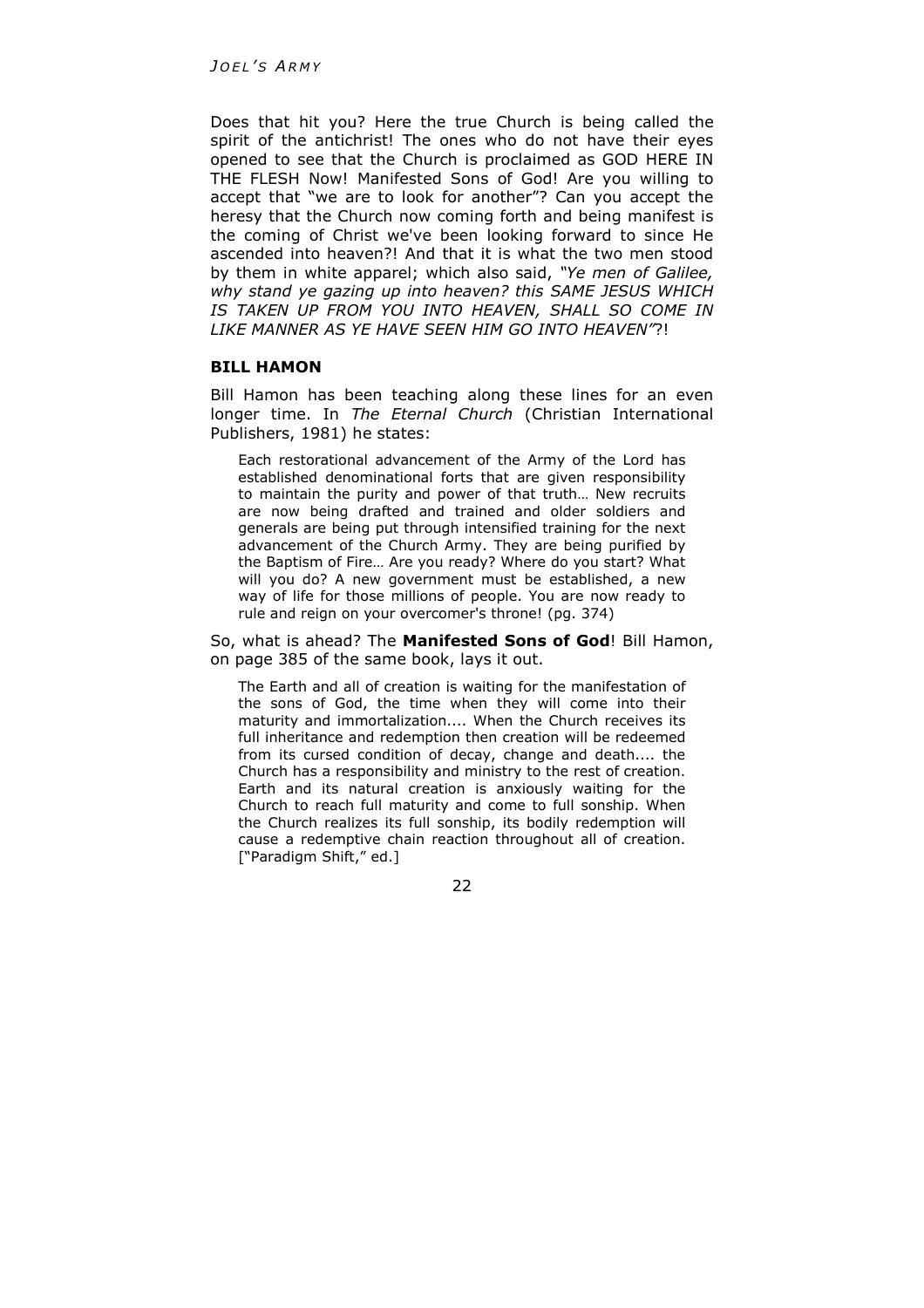Again, who is glorified? The Church, the Manifested Sons of God! The cry of our hearts should be *"THAT I MIGHT KNOW HIM IN THE FELLOWSHIP OF HIS SUFFERINGS, BEING MADE CONFORMABLE UNTO HIS DEATH."*

Many of the terms that are being twisted sound so Scriptural. Hence, the deception. This teaching is also heavily promoted in the video called *The Bride*. On viewing this video my seventeen-year-old son was distressed at the distortion of Scripture. The video is full of inaccuracies and completely based on the Kingdom Now/Dominion viewpoint. Pastors must be warned to not allow this video to be shown to their congregation unless they are showing it with disclaimers to teach their congregants how to discern false doctrine. The lineup of commentary in their advertising tells the story:

"…a message of hope and victory for today's broken and wounded Church." – Vinson Synan

"For too long the Church has been crippled by an escapist mentality. [The Rapture, ed.]. *The Bride* confronts us with the fact that, through His people, Christ is presently overthrowing the powers of darkness and establishing His kingdom on earth." – Malcolm Smith

The Church of Jesus Christ is not feeble! By saying this, the Cross of Christ is made of none effect! God *does* have a people. He has those who will not bow their knee to Baal! The Church is alive and well. The blood of Christ has never lost its power!

## **THE GOSPEL BEING CHANGED**

Have we been hearing a distortion of Scripture for so long that we do not recognize error any more? Is the church going to sit complacently by and allow the written Word of God to be corrupted? The "Christ" that is being preached today is a "bloodless" Christ. In fact the basic Gospel is continually and subtly being changed. Jack Deere's theology has also become jello, for he says, "The Scripture never encourages us to warn the unbeliever of the wrath that is to come. When the prophets speak to God's people, they warn God's people about what's to come." (Jack Deere, ibid.)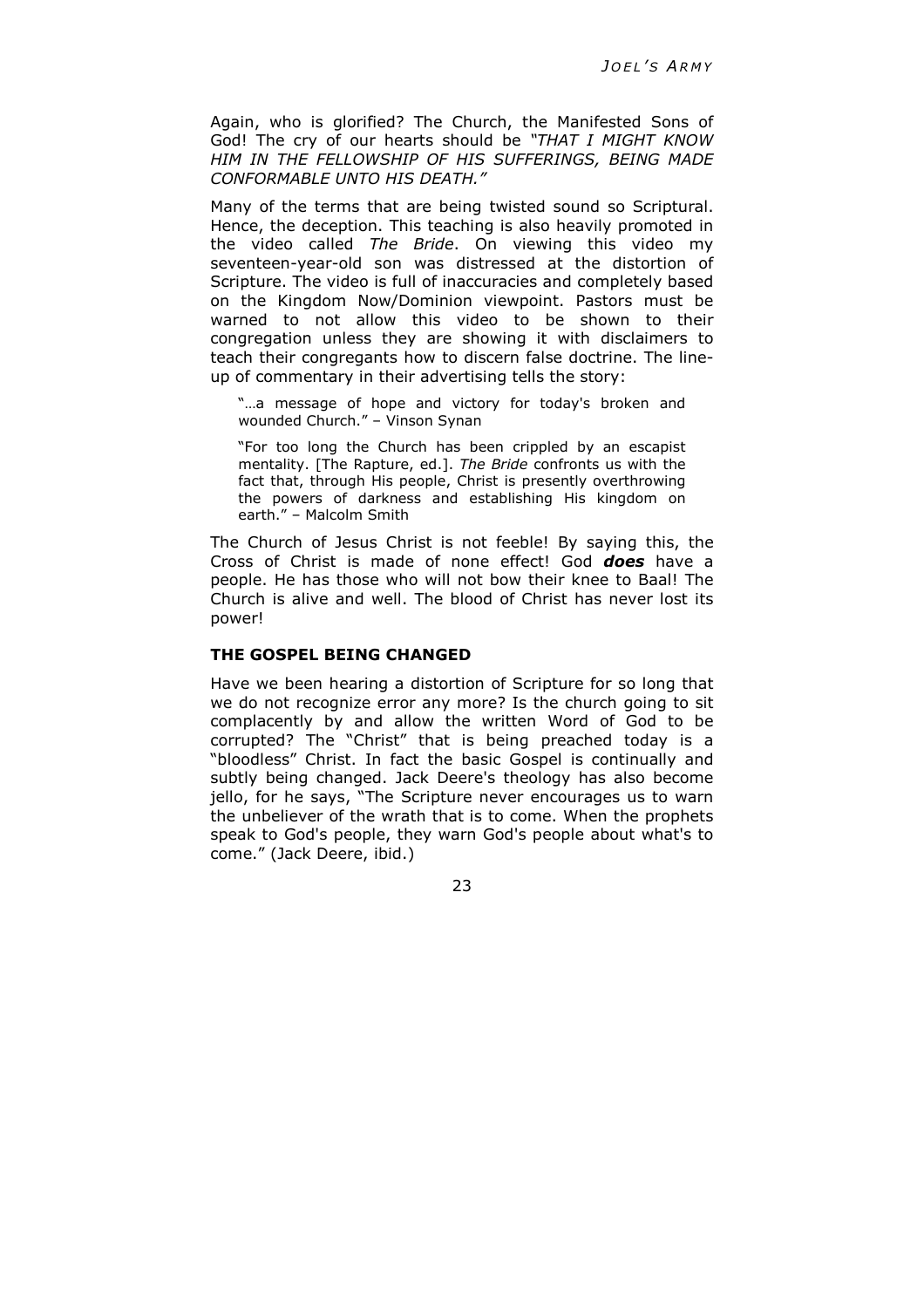There is a serious problem here. This view is leading people to believe that the simple message of the Gospel is inadequate. The power of the cross of Jesus Christ is being reduced. According to *Biblical Perspective*, (Vol. 111, No.4, July/August 1990), Robert Dean notes that the chorus book at the Vineyard has 83 choruses, but 82 fail to mention the cross. The question is: Is there a departure from the simplicity of the Gospel of Jesus Christ which is the Power of God unto salvation?

We must all be cautioned that the Word of God has very strong things to say about those who do not abide in the Doctrine of Christ.

*"Whosoever transgresseth, and abideth not in the doctrine of Christ, hath not God. He that abideth in the doctrine of Christ, he hath both the Father and the Son. If there come any unto you, and bring not this doctrine, receive him not into your house, neither bid him God speed: For he that biddeth him God speed is partaker of his evil deeds."* (2 John 9-11)

Sadly enough, those who are duped by this heresy say doctrine doesn't matter. When faced with the evidence, they will shrug their shoulders and say, "Well, that isn't what they meant." Another excuse will be, "You took the quotations out of context." The truth is that the quotations in their full context offer an even more frightening glimpse of what is awaiting these souls who refuse to allow their sound mind to discern according to the Word to God. They will brush aside the realities with, "Oh, you know God does weird things. He did weird things in the Bible and people just don't understand when He does weird things today." Honestly, how weird do you have to get before you wake up? Will it take jello diluted into koolaid in a steaming jungle to bring the church to her senses (e.g., Jim Jones)?

Both the Biblical writers and the early Church Fathers felt it vital to contend for the faith. They did not think it unspiritual or a form of pharisaical religion to stand up for fundamental Biblical truths found in scripture. (Viola Larsen, "The Manifest Sons of God," Apologetics Resource Center)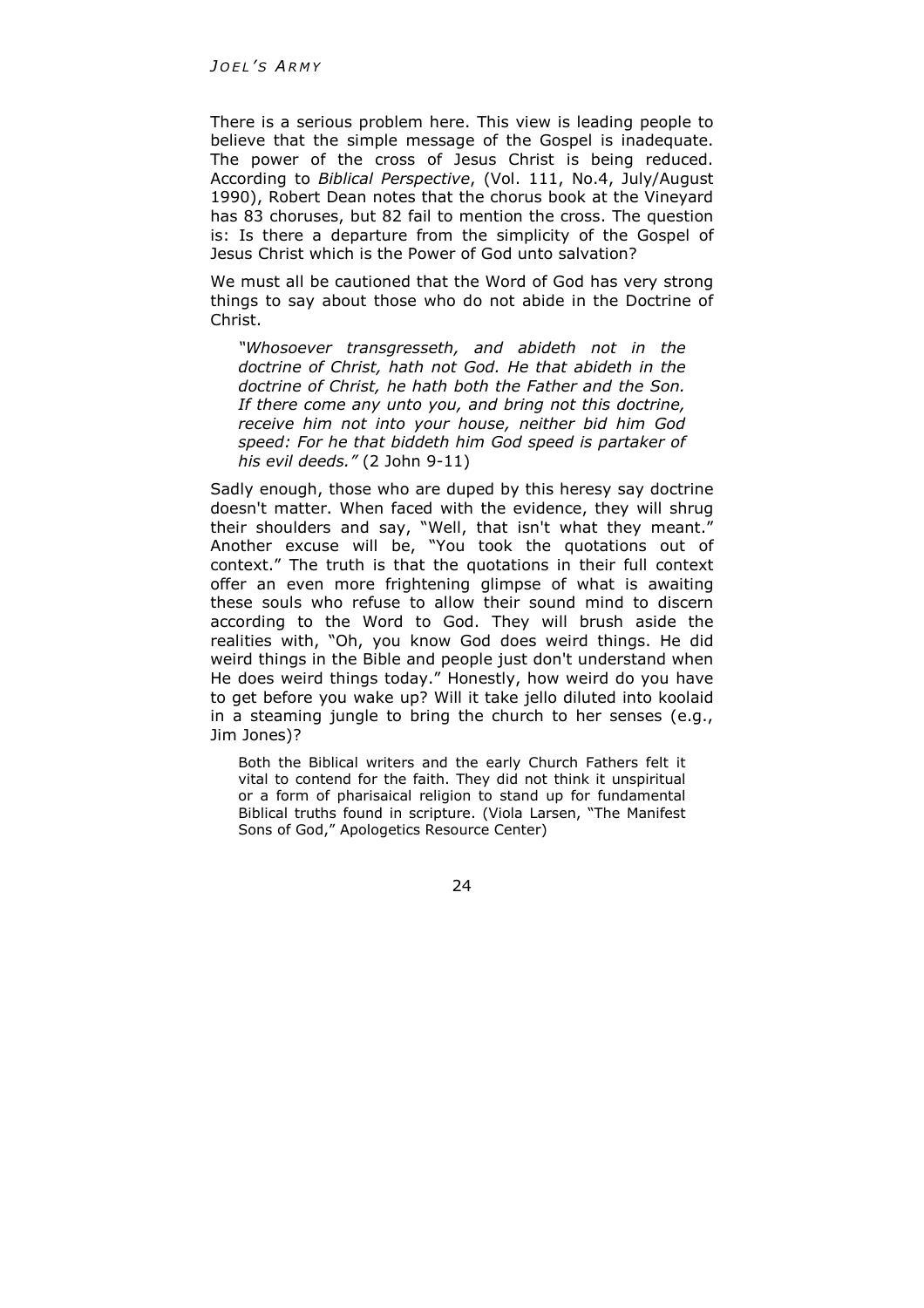And I'm certain they would not maintain the attitude that "immediate and heavy discipline will fall on those who take it upon themselves to publicly criticize and attack others' ministries. The world will know God has sent Jesus when they see us acting in love towards one another…" (Paula Sanford, *Elijah House NEWS*, Jan, 1991)

It is *love* that is the motivating force to warn the Church of the errors. I know that many of the teachers are dear men of God. My own father loved the Lord with all of his heart, mind and being! Yet, I remember even he enjoying the idea of "entering immortality" when he heard it taught. It can be exciting to hear a message like Kansas City Fellowship's Mike Bickle proclaiming, "We'll have the power to raise people from the dead, that even death won't stand before the power of the Church. We'll see those four days Lazarus kind of deals. The Lord's going to begin to give those in the days to come." (School of Prophecy, Session 7, Vineyard Ministries, 1989)

## **FACE REALITY**

As Pentecostals we love the moving of the Holy Spirit in our midst. We rejoice when the sick are healed and deliverances wrought, and we pray for revival. However, we look for a revival that changes lives and brings souls to their knees in repentance before God. There are so many non-Gospel ideas and heresies intermingled with the Charismatic message these days that the true Gospel of Christ is losing its effect. The unholy admixture is not only watering down the Gospel, it's also converting Christian thought to New Age. To enhance the effectiveness of certain ministries, spiritual demonstrations and experiences are being sought outside of the Gospel of Christ. As a result of this paradigm shift in the thinking of Christians, the term "repentance" has lost its biblical meaning and the old fashioned altar-call is fading into insignificance. Nowadays, whatever idea, novelty or gimmick attracts a following is latched onto and exploited to the fullest extent. Another ill effect on the Gospel comes when strange doctrines are ministered by popular TV, radio or conference speakers. The euphoria of their charisma and popularity seems to make whatever they say seem like sound doctrine.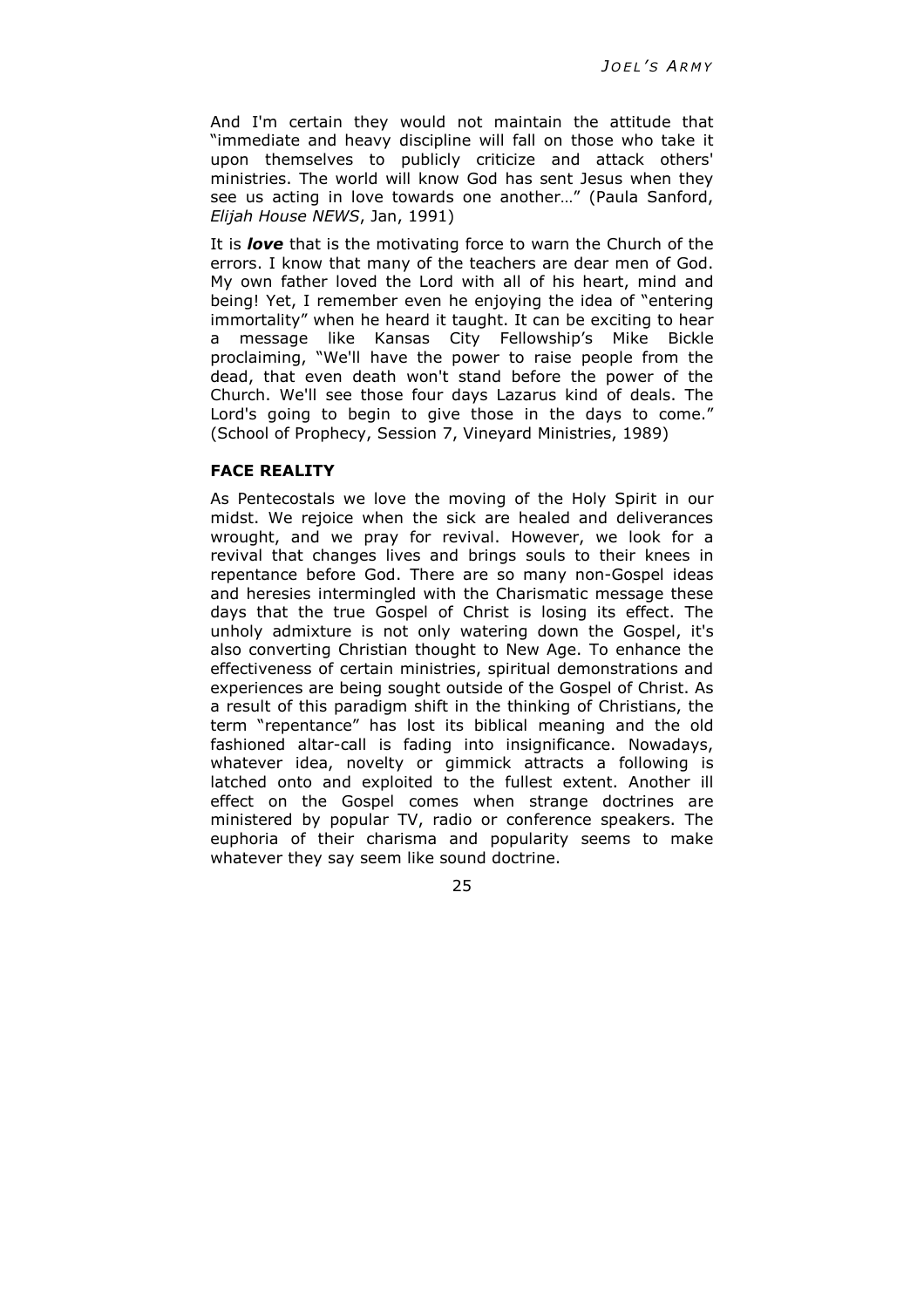If we have been in the evangelical world any time at all, we have all at one time or another expounded doctrine that was merely mimicking some famous evangelist. After further study, we have had to acknowledge that we were merely on a bandwagon, swallow our pride and go on! I must admit to some pretty dumb things myself. But, I must be willing at this point to allow everything I write and say to come under the scrutiny of the Word of God. Every truth and doctrine must be judged according to the written Word of God. This is the only way that we can properly judge the visions and revelations that are pouring forth today.

# **DON'T BE DECEIVED BY TERMINOLOGY**

Another subtle deception currently abounding comes through the use of terminology to lure Christians into thinking that a very high form of godliness will earn them a distinctive place in **Joel's Army** as a potentate. There is a great emphasis on praying and becoming holy before the Lord. It sounds so good – so attainable. Yet when Bob Jones and Mike Bickle discuss intercession, a perfectly scriptural term, they are meaning something quite unscriptural.

**Bob Jones:** "Intercession releases revelation and revelation will release proclamation - so get on your knees and get what God's wisdom is and then blow the trumpet – and it'll work."

**Mike Bickle:** "Okay, let's get that… **Intercession releases revelation**… revelation releases the proclamation under the anointing to bring it to pass." ("Visions and Revelations," KCF) [emphasis added]

On the surface, the above discussion sounds as though Bob Jones and Mike Bickle are exhorting Christians to pray for grace, understanding and power to preach the Gospel of Christ with boldness. But, that is not what is being shared. Far from that! The meaning behind this is that Christians should pray to become "Manifest Sons of God" in "Joel's Army," thus becoming the oracle of God and the executioner of God's wrath on those that fail to comply or conform to the "New Order" of the "Manifest Sons."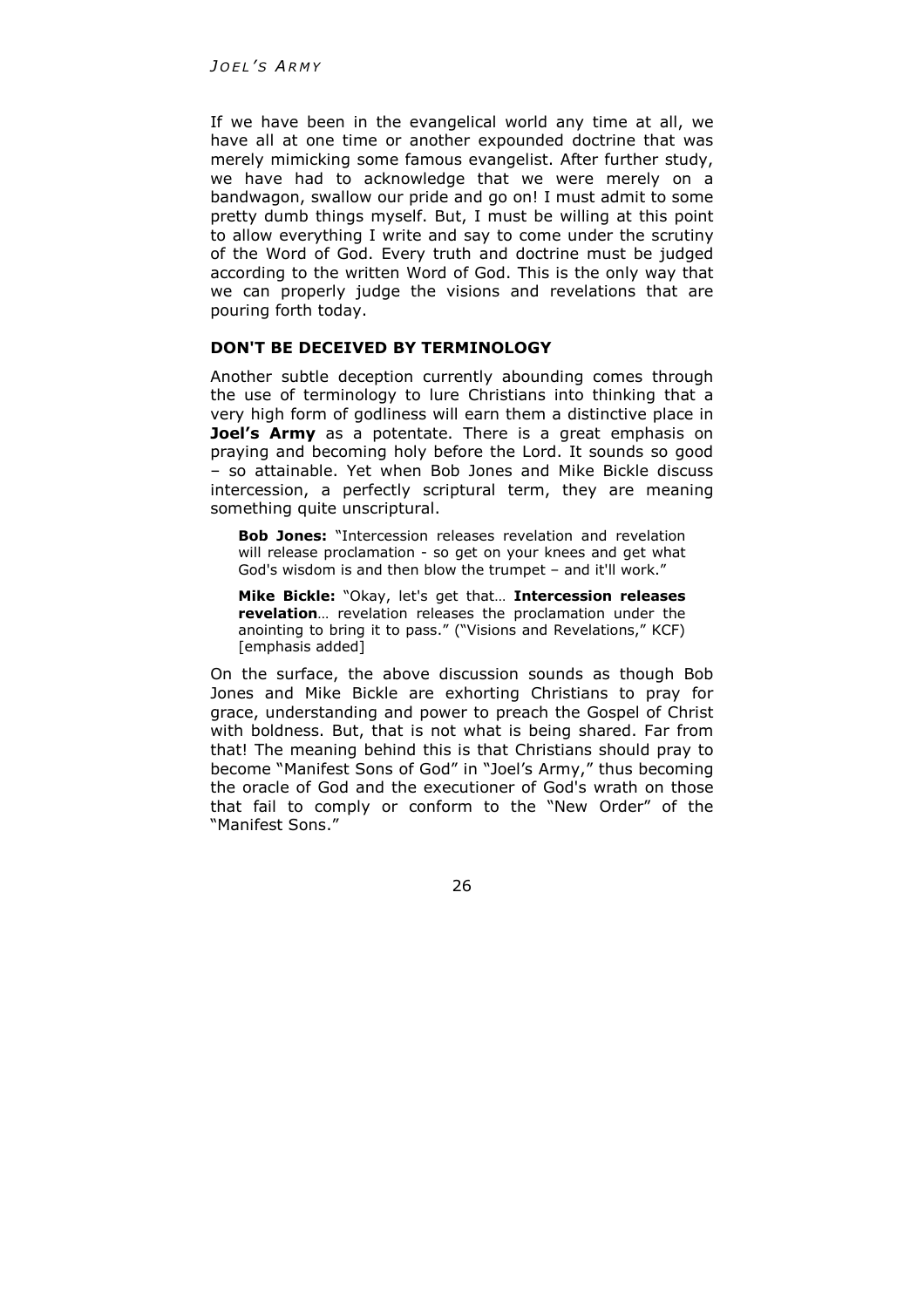George Warnock, who was directly involved in the Latter Rain revival of 1948 in Canada, wrote what was called the "bible" of the Latter Rain. It is important to note that George Warnock was Ern Baxter's (one of the leading shepherds of the Shepherding Movement) personal secretary for 2-3 years.

By faith all things are and shall be possible. The very dispensations themselves are but weak barriers and obstacles if men of faith are enabled by the Spirit to reach out and leap beyond them. Enoch did it. So did Elijah. And so shall the Sons of God. The Word of faith shall grip their hearts, and they shall reach out and appropriate the Resurrection and the Life ["Manifest Sons of God," ed.] even now in this life. If they do not, Christ never will return to earth. For God hath said "Sit thou at my right hand, until I make thine enemies thy footstool." (Ps. 110:1) And the last enemy is Death. (George Warnock, *The Feast of Tabernacles,* 1951, self-published, Canada)

So accordingly, "Joel's Army" would arise to overcome the enemies of both man and Christ. This is also brought about by a "secret inner coming of Christ" to some Christians, which would "transform" them:

Christ should visit the saints in the last great Feast and minister His life "in secret" before He is openly manifested! Christians think it is a horrible thing that Christ's second Coming should be spoken of in this manner… When a Christian comes to that place where he really appreciates and understands and enjoys Spiritual things, then he can truly rejoice in the fact that **Christ is coming back again to be manifested within**. (Ibid, p. 109) [emphasis added]

It is no secret that Warnock believes that Christ's second coming involves "the Church. He wrote,

But a great secret in God's counsels was this: Christ was to appear twice, first in Incarnation, and secondly at the ends of the ages. Now we are awaiting Christ's second Appearing, this time in power and glory in the saints, in the fullness of His Body… Christ's first Appearing was in the Head only, in one Man… Now **Christ will appear** *in* **His Church the Body**. (Ibid, p. 107) [emphasis added]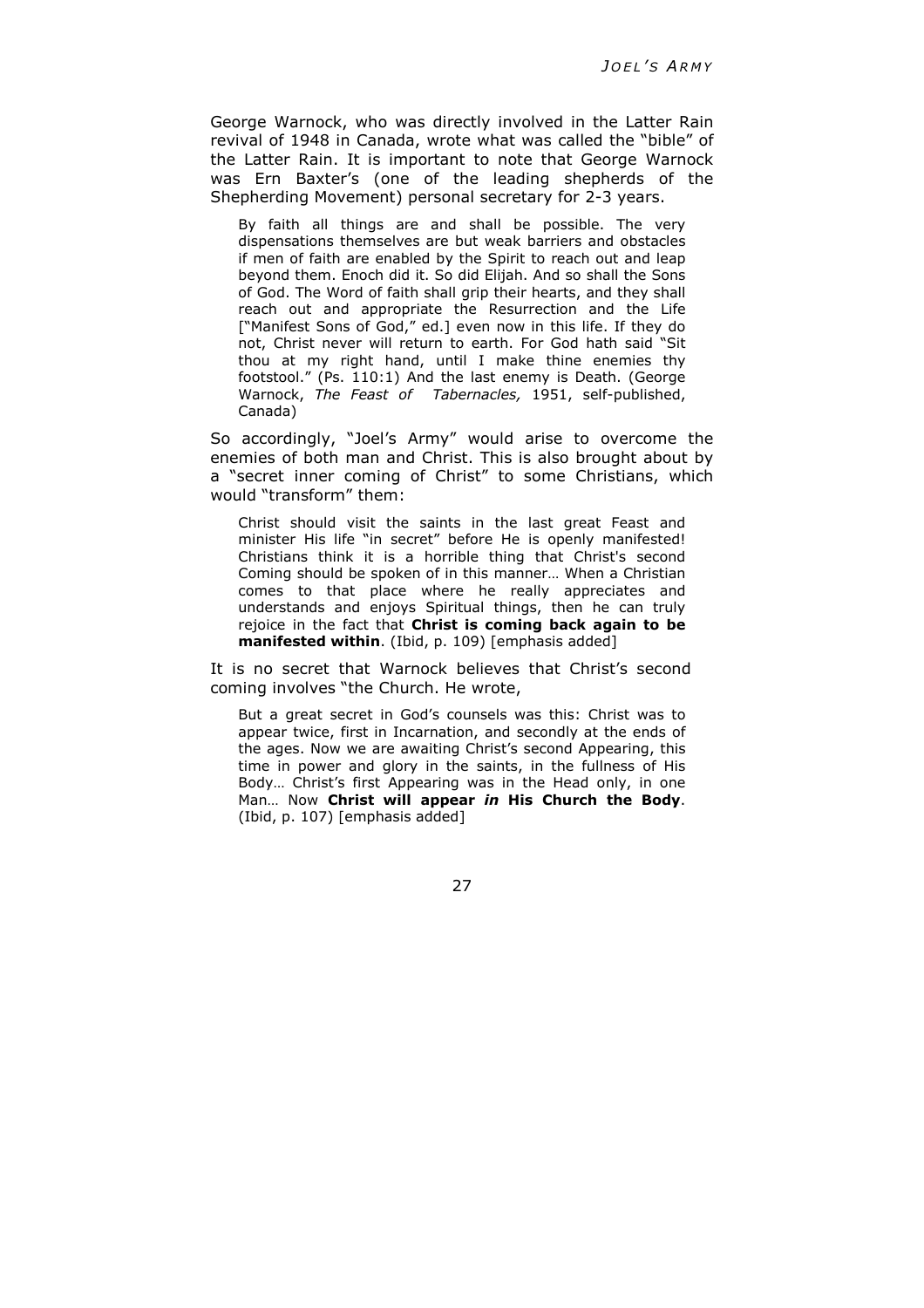This is what is behind the doctrine you hear today that Christ must come TO His Church before He can come FOR His Church. It has a very spiritual ring to it. The ring speaks of holiness and righteousness before God. We all long for His Righteousness and His Holiness to be manifest in our lives.

However, using Christian terminology does not make the doctrine correct. Bob Jones, a prophet from Kansas City says that

"…the Church is in no condition for the Lord to come today… He's going to come for a church that is mature in righteousness… progressively going in this righteousness until you take on the **very divine nature of Christ Himself** and you begin to see Christ in the Church. Christ won't come for The Church until you see Christ *in* The Church. Until the Church looks like Jesus. **Papa** [God, ed.] planted Jesus, He sowed Him down here in this earth to have a whole nation of brothers and sisters that looked just like Jesus and he will have it. His Son was **Alpha Son**, your children are the **Omega** sons and daughters."

Mike Bickle interjects here, "Jesus was the beginning, but our children and us, we're included in this… we're the end of this thing. ["Manifest Sons of God," ed.] Jones continues:

The Church is asleep, but when she gets woke up, there's not any power… when she gets woke up and joins together in an **army**, there's not any power anyplace that can stop her, for she'll know nothing but victory when she joins hands and becomes one in purpose and that's to reveal the kingdom on the face of the earth. ("School of Prophecy," ibid.) [emphasis added]

In these serious days we need more than a jello theology that is always in a state of flux. The deception is so widespread, and has been infiltrating the Church for so long, it is most difficult to get a handle on. The Word of God is very clear in teaching us how to avoid error.

The most important single principle in determining the true meaning of any doctrine of our faith is that we start with the clear statements of the Scriptures that specifically apply to it and use those to interpret the parables, allegories, and obscure passages. This allows Scripture to interpret Scripture.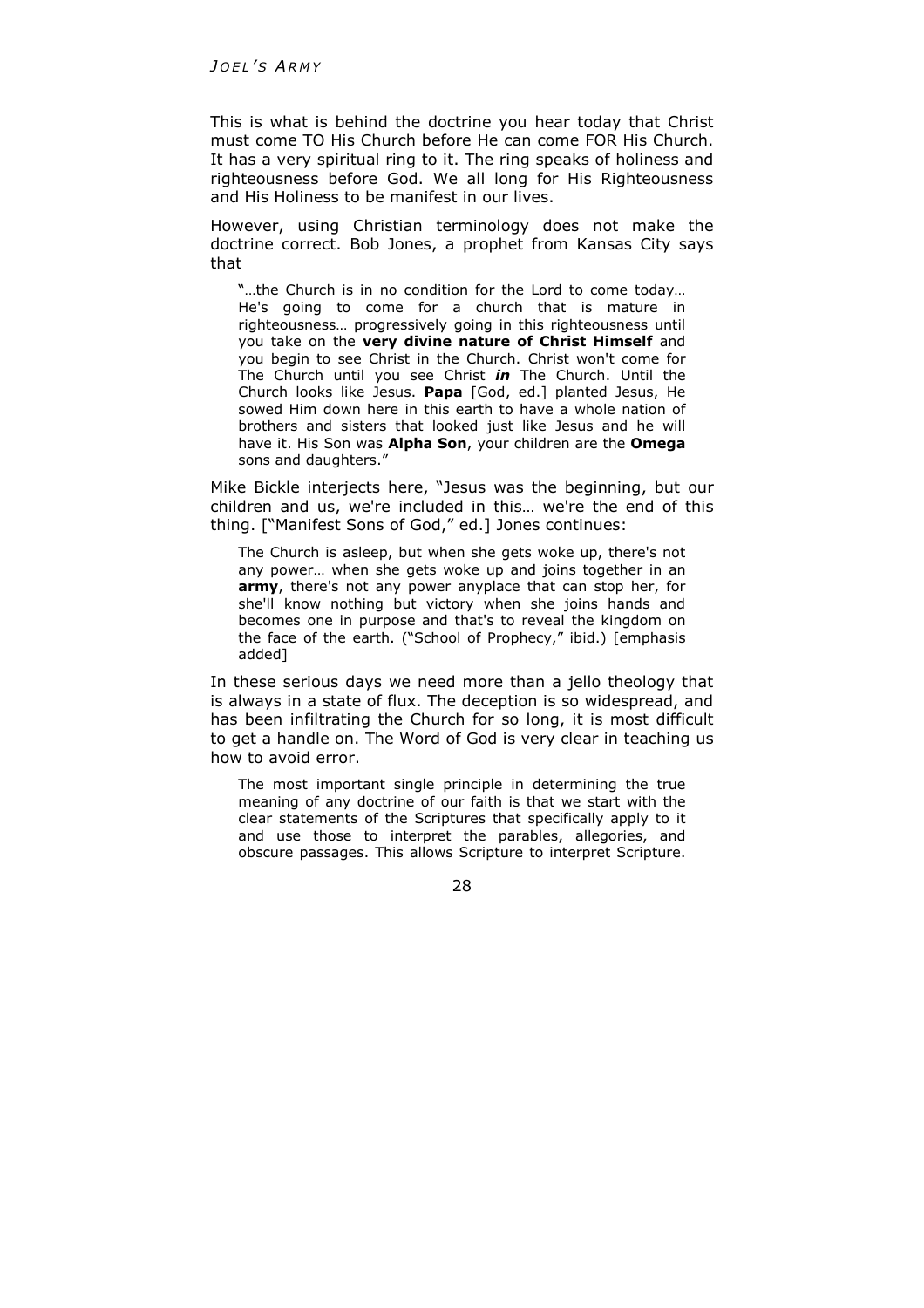The Dominionists frequently reverse this order, seeking to interpret the clear passages by using obscure passages, parables, and allegories.

The second most important principle is to consistently interpret by the literal, grammatical, historical method. This means the following:

- 1. Each word should be interpreted in the light of its normal ordinary usage that was accepted in the times in which it was written.
- 2. Each sentence should be interpreted according to the rules of grammar and syntax normally accepted when the document was written.
- 3. Each passage should also be interpreted in the light of its historical and cultural environment.

Most false doctrine and heresy of Church history can be traced to a failure to adhere to these principles. Church is filled with examples of disaster and wrecked lives wrought by men failing to base their doctrine, faith, and practice upon these two principles." (Hal Lindsey, *The Road to the Holocaust*, Bantam Books, 1989)

Let us look at it as simply as possible and point out the "Endtime revival" error and compare it with the truth of the Word of God.

# **THE FALSE JOEL'S ARMY: AN ELITE COMPANY**

In order to have a clear understanding of how this Joel's Army teaching is coming forth, let us go over the background of the teaching. The teaching does not have its roots in the Word of God. The roots are in "revelations" that then find Scriptures to try to back them up.

According to Paul Cain, when he was 19-years-old he saw the Angel of the Lord. The Angel was standing in his majesty like a warrior and he had a bright and shining sword in his hand. With that sword he pointed up to a billboard that had a sign on it that said JOEL'S ARMY NOW IN TRAINING. He asked the Lord what it meant and the Lord took him by the hand and walked him through the book of Joel.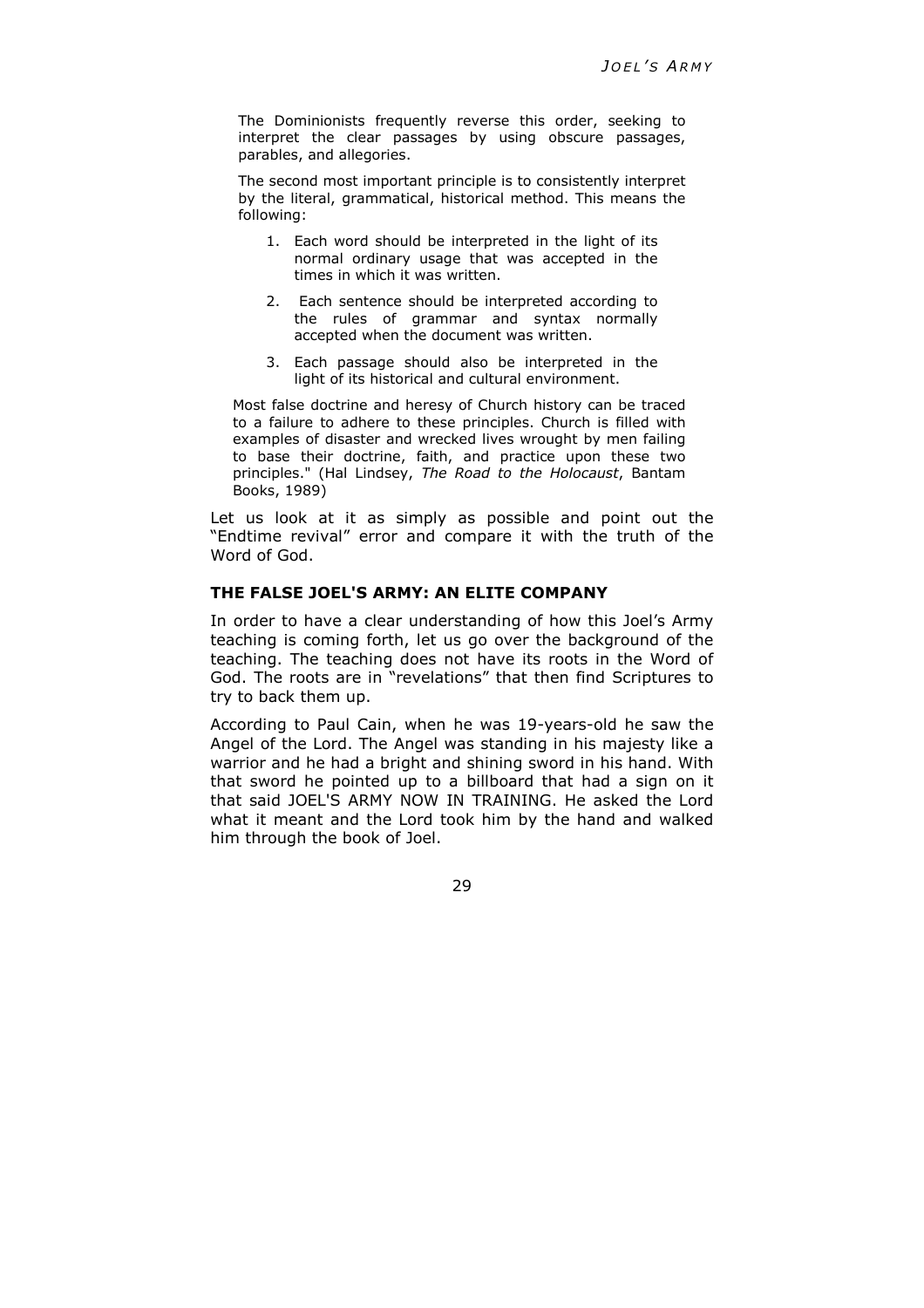Bob Jones, a "seer" from Kansas City also has "seen" this Army. In talking about the Army he says:

They will move into things of the supernatural that no one has ever moved in before. Every miracle, sign and wonder that has ever been in the Bible – they'll move in it consistently. They'll move in the power that Christ did. Every sign and wonder that's ever been will be many times in the last days. They themselves will be that generation that's raised up to put death itself underneath their feet and to glorify Christ in every way... and the Church that is raising up in the government will be the head and the covering for them. So that that glorious Church might be revealed in the last days because the Lord Jesus is worthy to be lifted up by a Church that has reached the full maturity of the god-man! ("Visions & Revelations," Fall 1988).

# John Wimber says this Army is

Those that are humble of heart and those who have entered into the apostolic suffering of the End Times... There will be a time where even as in Acts 2 suddenly, as they were gathered, in the midst of them, the Lord came and with an anointing beyond anything; that has ever been given to man before. Something so astounding, something so marvelous, that God has kept it as a mystery, as it were, behind His back; and He is about to reveal it to the ages. He is about to reveal it. With the judgment of all mankind will come this incredible incarnational enduement of God's Spirit and we will see the Elijahs.... This **Endtime Army** will be made of the Elijahs of the Lord God and the characteristic of that ministry is the turning of the hearts of the fathers to the sons and the sons to the fathers… getting our hearts ready that these that are being prepared by the spirit of God – they are going to receive a visitation. They are going to receive a great light and they are going to be turned to the Church… Soon He will build the temple… There will be a filling of the temple. That is why we are prophesying and saying to you that it is coming soon. While in the midst of our gatherings, while in the midst of our intercessions, while we are praying, while we are doing the things that Jesus talked about – these things – the Greater Things will come. Suddenly, immediately right-away a change – in a moment – without notice – the twinkling of an eye the Lord will fill His temple and the anointing of God, the power of God will come. (John Wimber, Docklands) [emphasis added]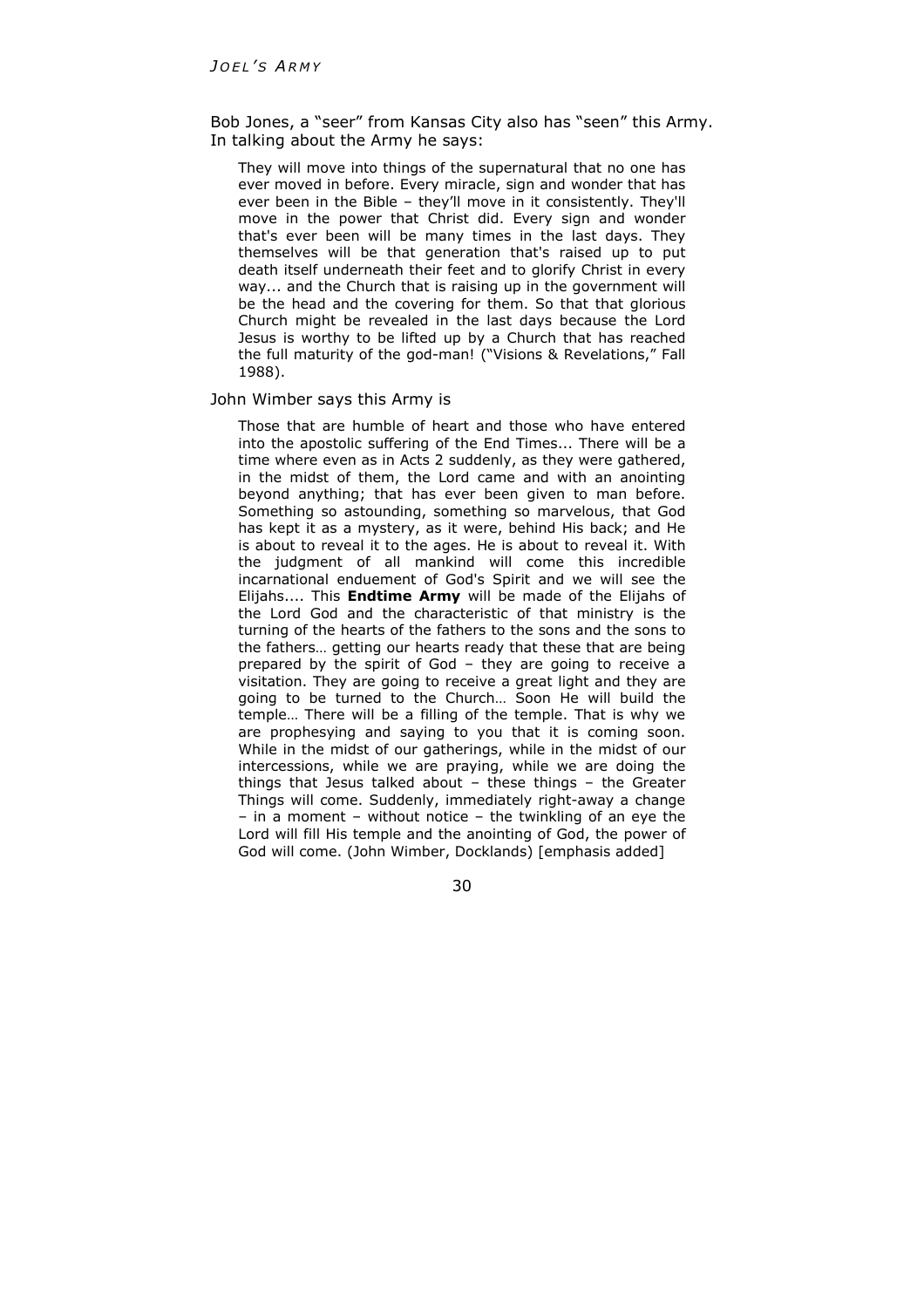#### Jack Deere states that

…this army is totally unique. This army, there's never been one like it and there never will be one like it in ages to come…. It's so mighty that there's never been anything like it before. Not even Moses, not even David, not even Paul. What's going to happen now will transcend what Paul did, what David did… what Moses did, even though Moses parted the Red Sea… there'll be a numerous company… Revelation hints at this when it talks about the 144,000 that follow the Lamb wherever He goes and no one, no one can harm that 144,000. See, that's a multiple of 12. What's 12? Twelve is the number of the Apostles, 12 is Apostolic government. And when you take an important number in the Bible and you multiply it, it means you intensify it. So, 12,000 times 12,000 – 144,000. [Wrong math, ed.]. That is the ultimate in Apostolic government. Revelation talks about that. Well here Joel is talking about it now in different words, a powerful, a **Mighty Army** with many Pauls, many Moseses, many Davids. ("Joel's Army," Ibid) [emphasis added]

This is portraying an "elite" special group which is exactly what the Jehovah Witnesses teach. The Jehovah Witnesses claim that they are the 144,000 of Revelation 7 and 16.

Mike Bickle also brings this thought across.

There's Apostles, there's Imminent Apostles and there's **Most Imminent Apostles**… There's various levels of Apostles and the Lord was showing that… out of this movement there would be 35 apostles… that will be of the highest level of apostolic ministry… the whole government of this movement in it's highest level in all places it goes… the government rests on Apostles and Prophets… Though I believe there will be hundreds apostles in this movement and every movement will have its apostles and prophets, I believe God. He's merging apostles in a number of movements now, and He's going to add prophets to the prophets that are already there, and He's going to bring us to higher statures. ("Visions & Revelations," Ibid) [emphasis added]

## **THE TRUE ARMY**

It is hard to fathom how this cheap imitation, that does not even take an expert to discern, is being mistaken for the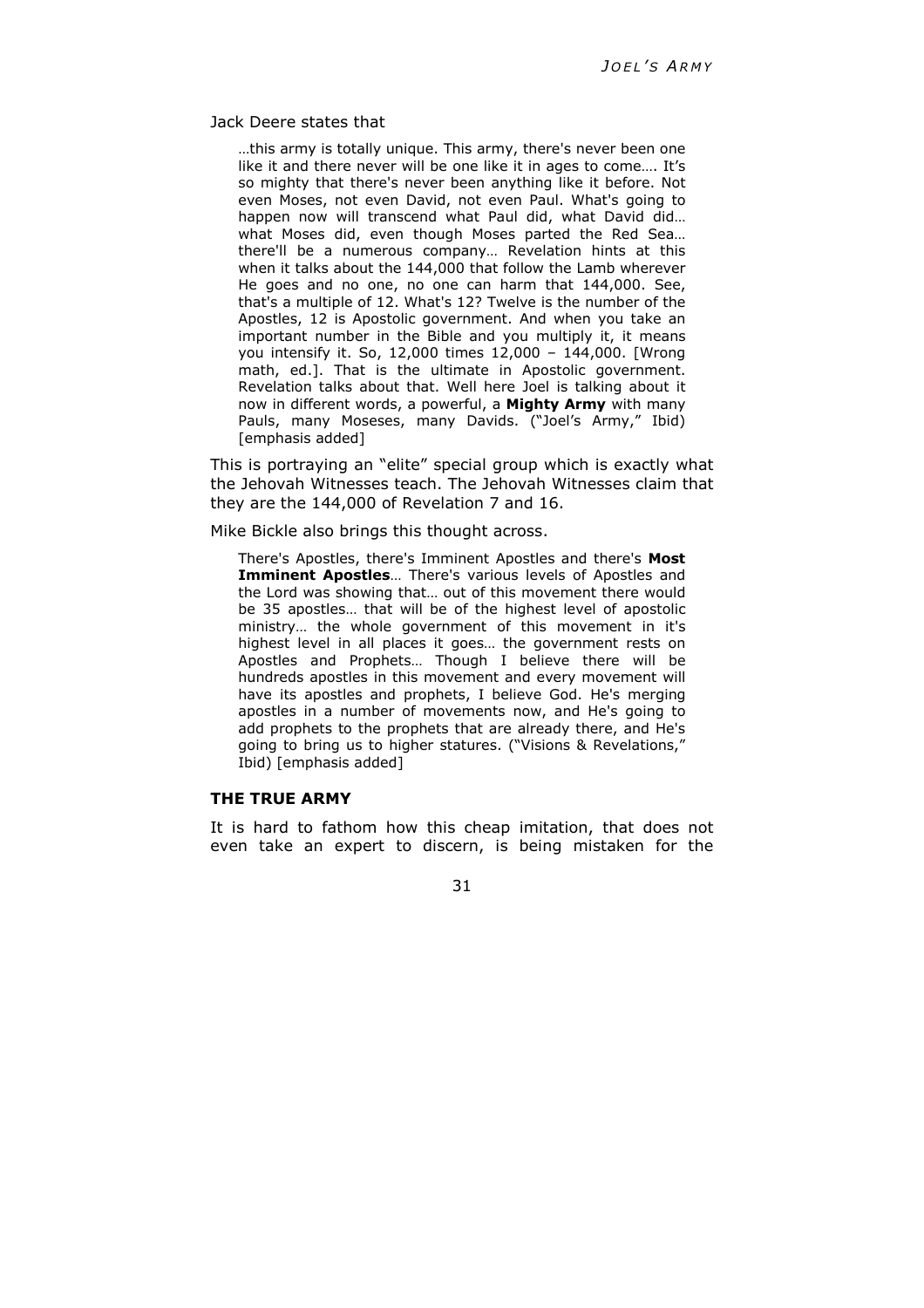wonderful, glorious Army that Joel is talking about. In the book of Malachi the Word of God says, *"But who may abide the day of his coming? and who shall stand when he appeareth?…*" There is no flesh that will be able to stand in His Presence. This Army spoken of by the Prophet Joel is the TRUE ENDTIME ARMY that will return at the DAY OF THE LORD. This happens when Christ returns with HIS SAINTS (His real Endtime Army) at the end of the tribulation. (Joel 2:10-11; Zech. 14:5; Jude 14; Rev. 19:11-21; II Thess. 1:7-10). When our King of Kings sets His feet on the Mount of Olives. When Israel repents and is saved as a Nation in one day. When all the forces of Hell are let loose at the battle of Armageddon. *"Eye hath not seen, nor ear heard, neither hath it entered the heart of man the things that God has prepared for them that love him."* This marvelous, terrible Day of the Lord will cause every other day in history to dim in comparison. This all happens after the Church has been raptured (or "caught up" to meet the Lord in the air) out of the Earth and glorified in His physical Presence (1 Thess. 4:16-17; Rom. 8:22-25). After the Antichrist has wrought his deadly havoc. After the remnant (144,000 of the Jewish nation) have ministered throughout the time of the tribulation and been translated as the "manchild" to heaven. (Isaiah 66:7-8; Rev. 7:3-8; 12:1-5; 14:1-5).

# **MESSIANIC JEWS BEING DECEIVED**

It is also hard to understand how even Messianic Jews are being deceived by this teaching today. Yet, in Scripture the Antichrist does make a pact with Israel (Dan. 9:27), so obviously he is able to deceive the nation as a whole. Therefore we shouldn't be too surprised at the way this deceptive teaching is taking the Messianic Jews and Church as a whole into an unprecedented apostasy.

Apostate teachings such as "Joel's Army," "New Breed," "Manifest Sons," "Latter Rain," "Elijah Company," "Son of Man Company," etc., all have three basic traits in common.

- 1. Discredit the Word of God.
	- a. Wrest the fundamental doctrines "as they do also the other Scriptures" (II Pet. 3:16)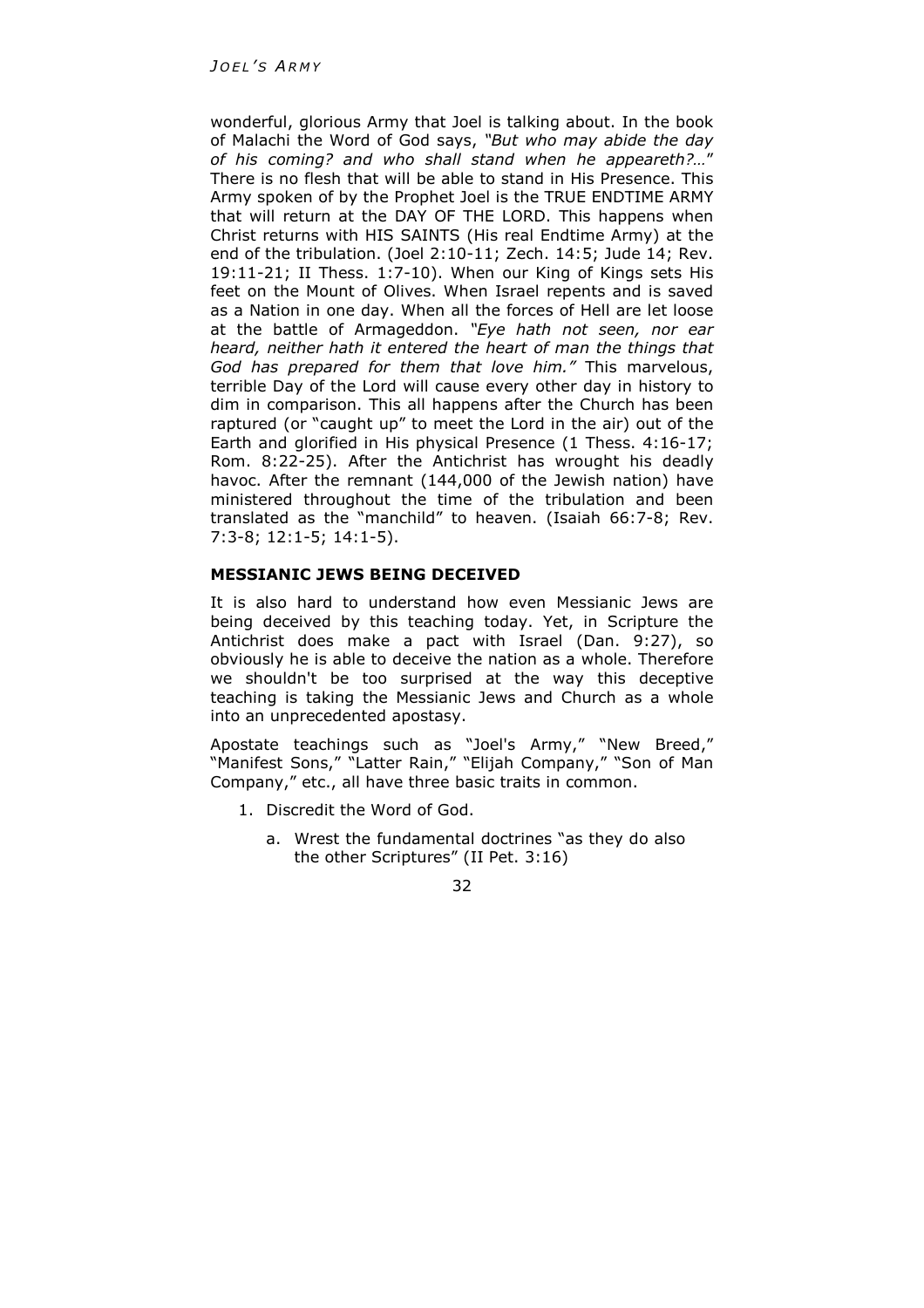- b. Allegorize the truth away.
- c. Deny the literal meaning of Scripture.
- d. Compare the Bible to other books and irreverence the written Word.
- e. Place their revelations on a par with Scriptures.
- f. Emphasize their thoughts and ideas above Scriptures.
- g. Esteem the authority of the Church over the Scriptures.
- 2. Deify Man.
	- a. "Change the truth of God into a lie, and worshiped… the creature more than the Creator."
	- b. The Church (man) is the ongoing incarnation of Jesus Christ, in other words, the Church IS Jesus Christ come in the flesh.
	- c. The believer is a god-man, i.e. a supernatural being.
	- d. The focus of the "gospel" centers on MAN his self love, esteem, glorification and dominion.
- 3. Disregard Israel (the Wife of God). Israel is an outcast and has been replaced by the Church.
	- a. "Ethnic Israel's" rebirth depends on the "Son of Man Company" (The Endtime "prophets") and not the Messiah (Jesus Christ) at His Second Advent.
	- b. "Ethnic Israel's" only hope of ever being restored is contingent on the prophetic word of the prophets and being birthed into the "One New Man Company" of the Church.

Subtlety and deception have always been part of Satan's strategy in "spiritual warfare," but the latest doctrinal maneuver – the Church giving birth to Israel – is a master deception. It is postured to kill two birds with one stone. Kill the belief that Israel is an everlasting people of God, and that Israel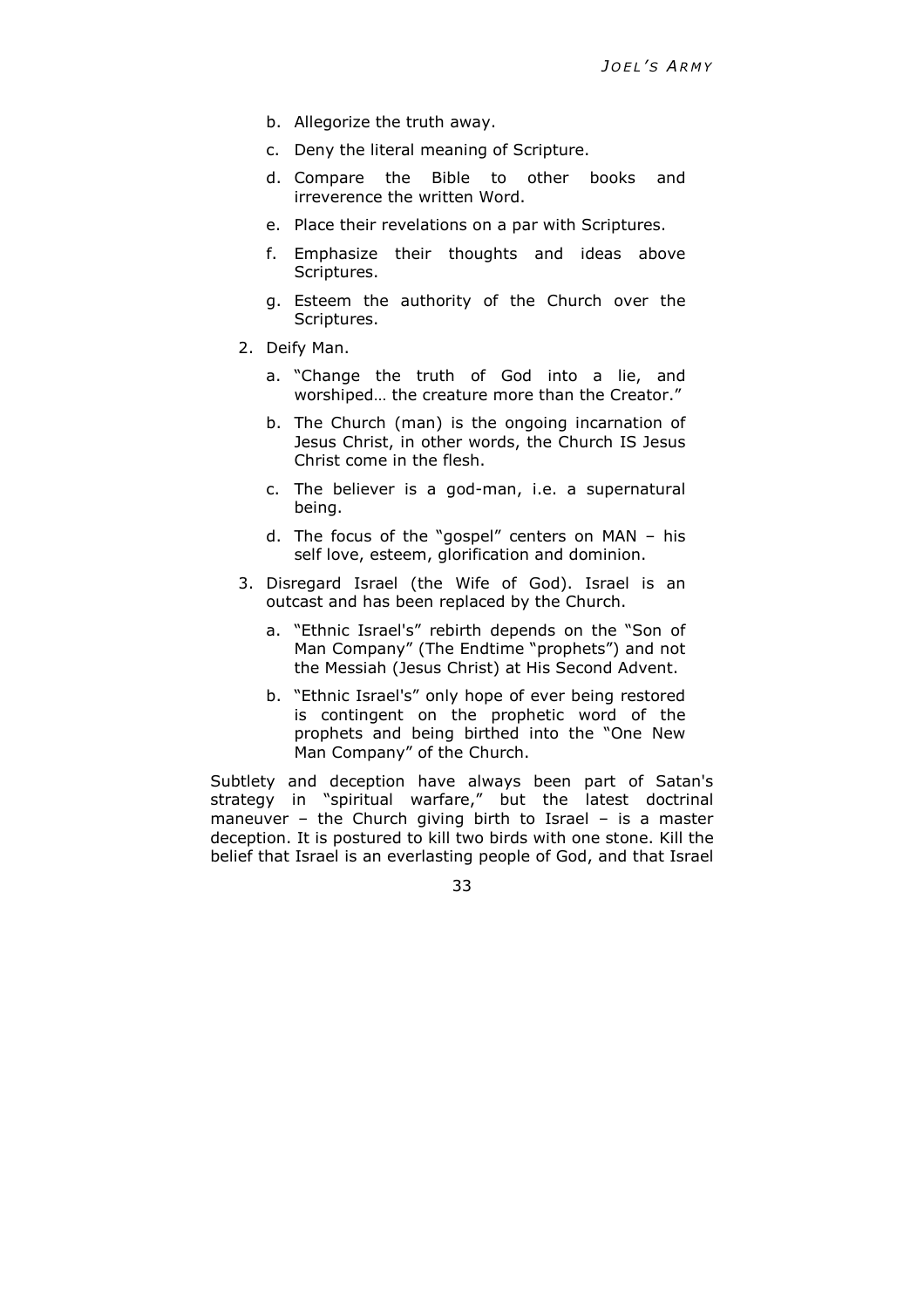is to be saved and reborn spiritually in one day through the advent of their MESSIAH – Jesus Christ. Satan knows his time is short, that this age is drawing to a close and the advent of the Messiah is at hand. Therefore, he is wasting no time doing everything in his power to cause the demise of the nation of Israel. As in the past, he will go to all extremes to estrange and frustrate Israel's Messianic faith and hope. And what better means can he use than the apostate Church?

The following is an example of yet another distortion of Scripture, the Church and the Messianic message:

"The very nation [Israel] that once gave birth – now is in need to be birthed by another. Who will provide it?… This premise of spiritual revival still hinges upon the rising and completion of the ministry of the prophetic "Son of Man" who is to prophecy the life-giving Word of God. Today the Lord is calling forth a Son of Man Company to corporately prophecy and speak to Israel's lifeless, hopeless white bones until the vision is completed. The church is birthing Israel [He used the illustration of Ruth coming back with Naomi Ruth 4:I3, ed.] Who was this son? Who was this male child of whom the neighbor women said, "a son has been born to Naomi." How could it be that old lifeless and bitter Naomi is now given credit for the birth of this child? Boaz was not Naomi's husband, nor was it her womb that brought forth the child, yet the prophetic declaration was that the child was born to Naomi. Young and loving Ruth offered her vibrant womb so that old and wrinkled Naomi could bear a male child one last time. There is a young and loving church whom God is calling forth to lend her womb as a chamber of travail and tears to old and hopeless Israel that she might bear a son. Who is this Son? And what name did they give Him but Obed. He is the father of Jesse, the father of David.

Obed means a worker, a servant, one who perfectly does the will of Him who sent him. [Only Jesus was perfect, ed.] Indeed such shall be the virtue and quality of character which will be evident in Israel's last son ["Manifest Sons of God," ed], Israel is destined to give birth [through the Church, ed.] one last time at the end of the age. And, as that which she birthed at the first century transformed the world so shall it be in the last. Isaiah 26:1,8. (Reuven Doron, *THE MYSTERY OF ISRAEL AND THE CHURCH, An Overview of End-time Dynamics*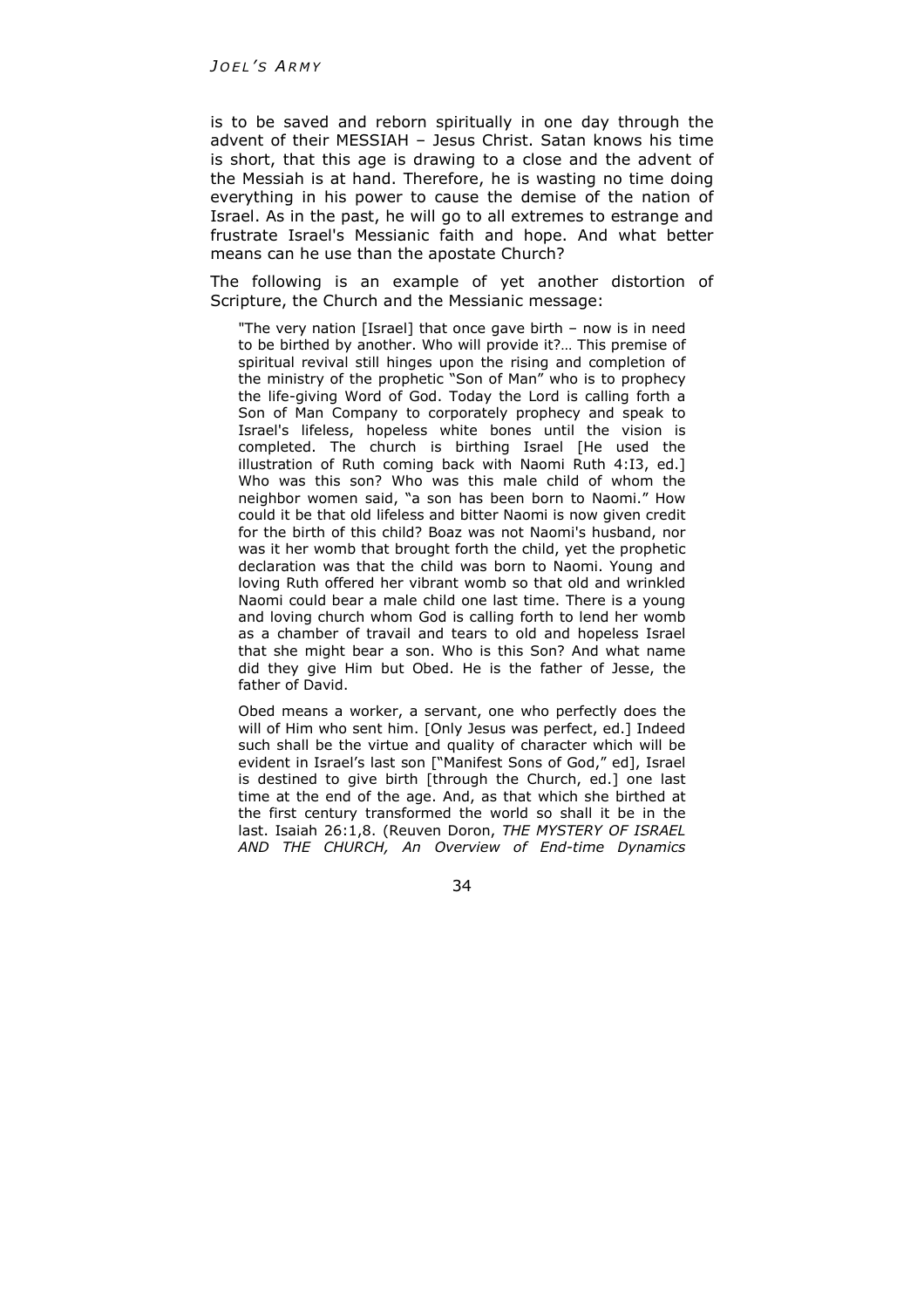*Between Jew and Gentile, "The One New Man,"* 1991, selfpublished)

If history is anything to go by, it would be fair to say that should Israel fail to fulfill the so-called prophetic view of the Church giving birth to Israel, Israel will be blamed and accused of continued stubbornness and indifference. She could again become the scapegoat for reckless and irresponsible theological views.

Israel's only Hope is her Messiah. If all the Church would accept that Israel's national salvation comes through their Messiah (Jesus Christ at His Second Advent) we would know how to pray for the Peace of Jerusalem and how to preach the Gospel of Christ.

*"Immediately after the tribulation of those days shall the sun be darkened, and the moon shall not give her light, and the stars shall fall from heaven, and the powers of the heavens shall be shaken"* (Matt. 24:29)

*"And then shall appear the sign of the Son of man in heaven; and then shall all the tribes of the earth mourn, and they shall see the Son of man coming in the clouds of heaven with power and great glory"* (Math. 24:30)

*"the Lord Jesus shall be revealed from heaven with his mighty angels"* (2 Thess. 1:7)

*"Behold 'the day' of the Lord cometh… and his feet shall stand in that day upon Mount Olives, which is before Jerusalem on the east… And the Lord my God shall come and all the saints with thee."* (Zech. 14:1,4,5)

*"…Behold the Lord cometh with ten thousands of his saints."* (Jude 14)

*"Behold he cometh with clouds; and every eye shall see him, and they also which pierced him; and all kindreds of the earth shall wail because of him"* (Rev. 1:7)

*"And one shall say unto him, what are the wounds in thine hands? Then he shall answer, These with which I was wounded in the house of my friends"* (Zech. 13:6)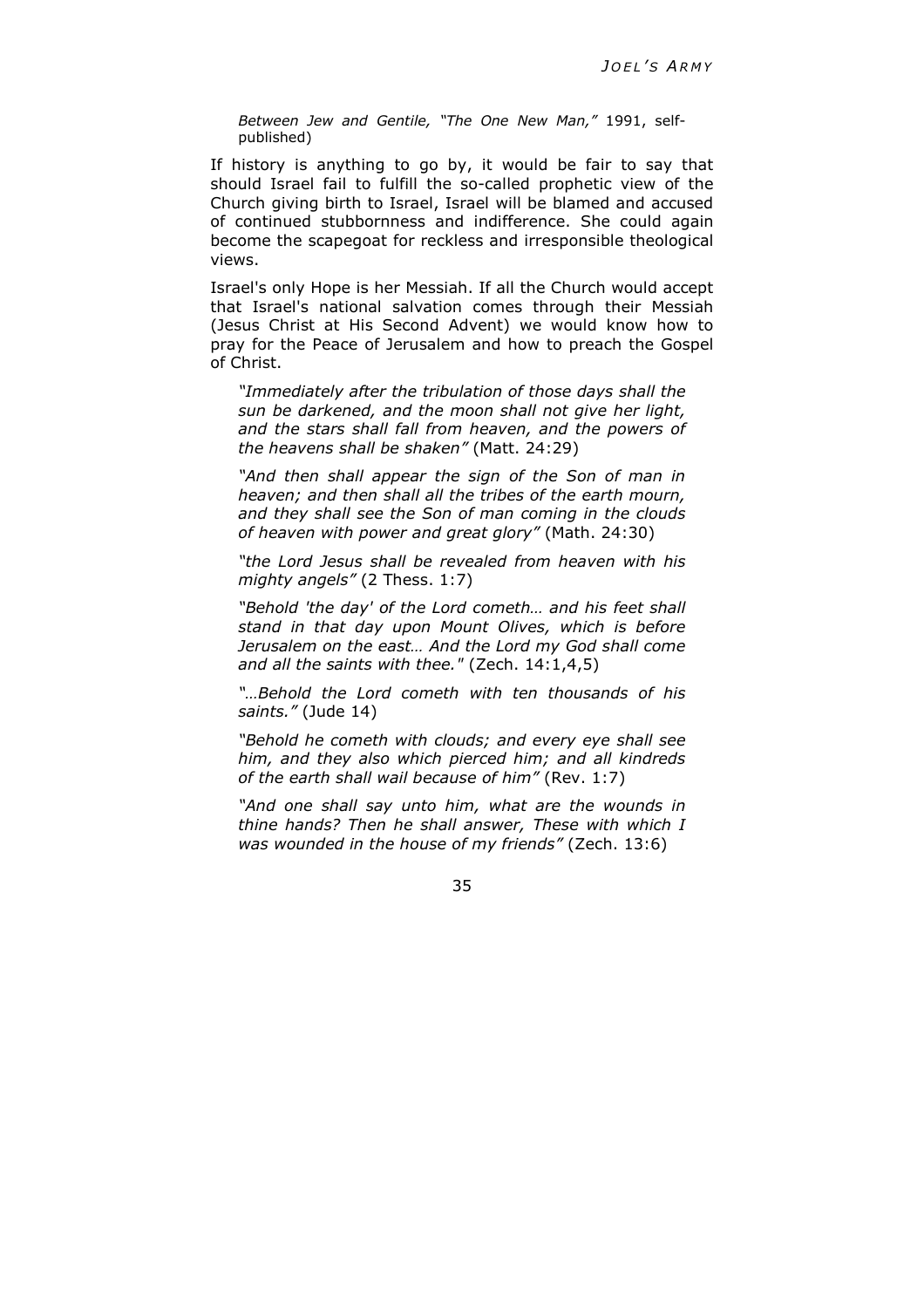*"…Prophets shall be ashamed every one of his vision when he hath prophesied; neither shall they wear rough garments to deceive"* (Zech. 13:4)

*"And the Lord shall be King over all the earth: in 'that day' shall there be one Lord, and his name one"* (Zech. 14:9)

*"Who hath heard such a thing? Who hath seen such things? Shall the earth be made to bring forth in one day? or shall a nation be born at once? for as soon as Zion travailed, she brought forth her children"* (Isaiah 66:8)

*"And so all Israel shall be saved: as it is written, THERE SHALL COME OUT OF ZION THE DELIVERER, AND SHALL TURN AWAY UNGODLINESS FROM JACOB"* (Rom. 11:26)

Israel is an integral part of God's plans and purposes. Even though the  $38<sup>th</sup>$  printing came out in 1920 – long before the State of Israel existed – Clarence Larkin set out his incredible work, "that it may be of untold blessing to thousands of God's dear children who love the Lord's Appearing, and be an instrument in the hands of the Holy Spirit for the conversion of the unsaved, and of those who 'deceitfully handle the Word of God.'"

The miracle of the preservation of the Jews during the long night of their persecutions cannot be accounted for, only on the supposition that they have been preserved for a purpose. The secret of their endurance is twofold.

1. Their National Law.

It preserved them from disease, controlled and regulated their passions, checked the baser impulses of their nature, and secured the vigor of their offspring.

2. Their National Hope.

Amid all the vicissitudes of their history the Jewish people have been upheld by their "National Hope," A "Hope" so radiant, and "Faith" so beautiful, that the world has never seen its like. The "Hope of a **COMING MESSIAH."**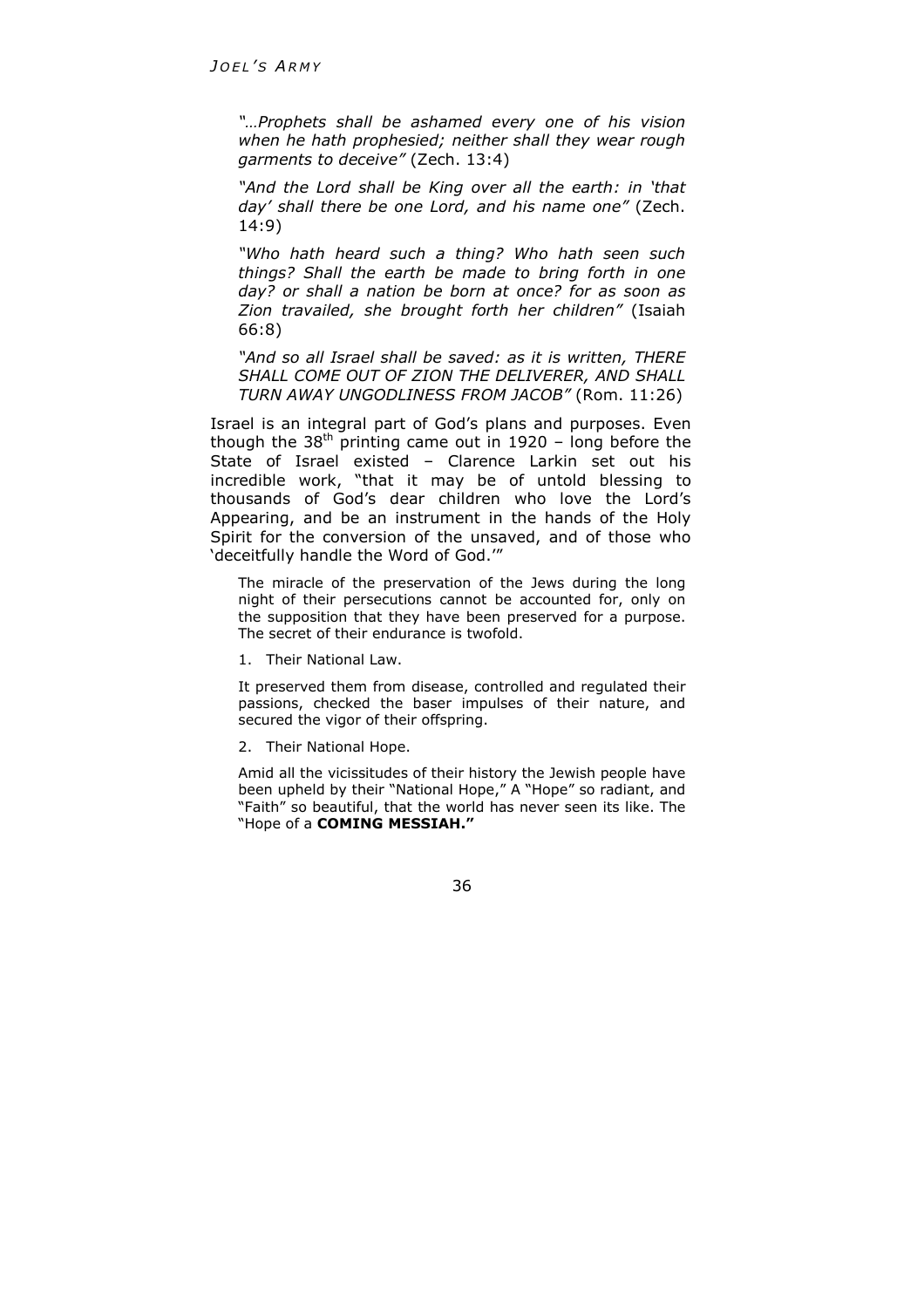The "Hope" of the coming of this "Messiah" has flamed like a "Morning Star" through the darkness of Israel's long night, and has turned their thoughts toward the dawning of that day when the **SON OF RIGHTEOUSNESS** shall arise and dispel the gloom and usher in that bright "Millennial Day" when Righteousness and Peace shall cover the earth as the waters cover the deep. (Clarence Larkin, *Dispensational Truth or God's Plan and Purpose in the Ages*, 1920)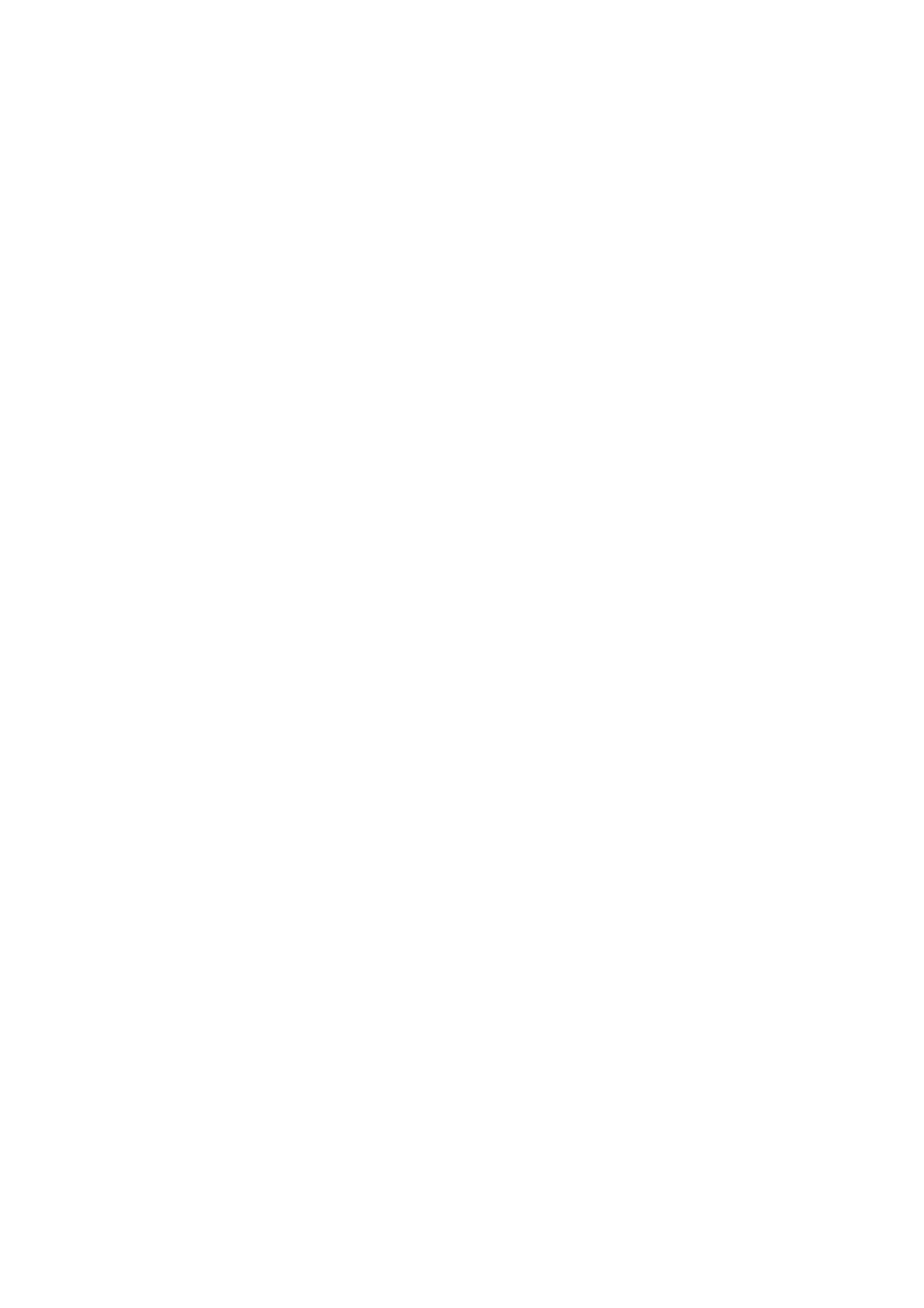Additional copies of this booklet may be ordered directly from Discernment Ministries at the address below.

Cost: \$3.50

For further research, the following documentation is offered by Discernment Ministries:

**Actual transcripts of messages on Joel's Army** by:

Paul Cain Jack Deere John Wimber Cost: \$8.50

**Research book that shows the entrance of Dominion/ Kingdom Now Theology into the Pentecostal/ Charismatic movement.** Copies of letters and manuscripts that date back to 1949. Includes a comprehensive report on "New Wave Theology" by Rev. Robert Crabtree that was presented at an annual Ohio District Council minister's retreat.

Cost \$20.00

To order write:

Discernment Ministries, Inc. PO Box 2535 West Lafayette, IN 47996